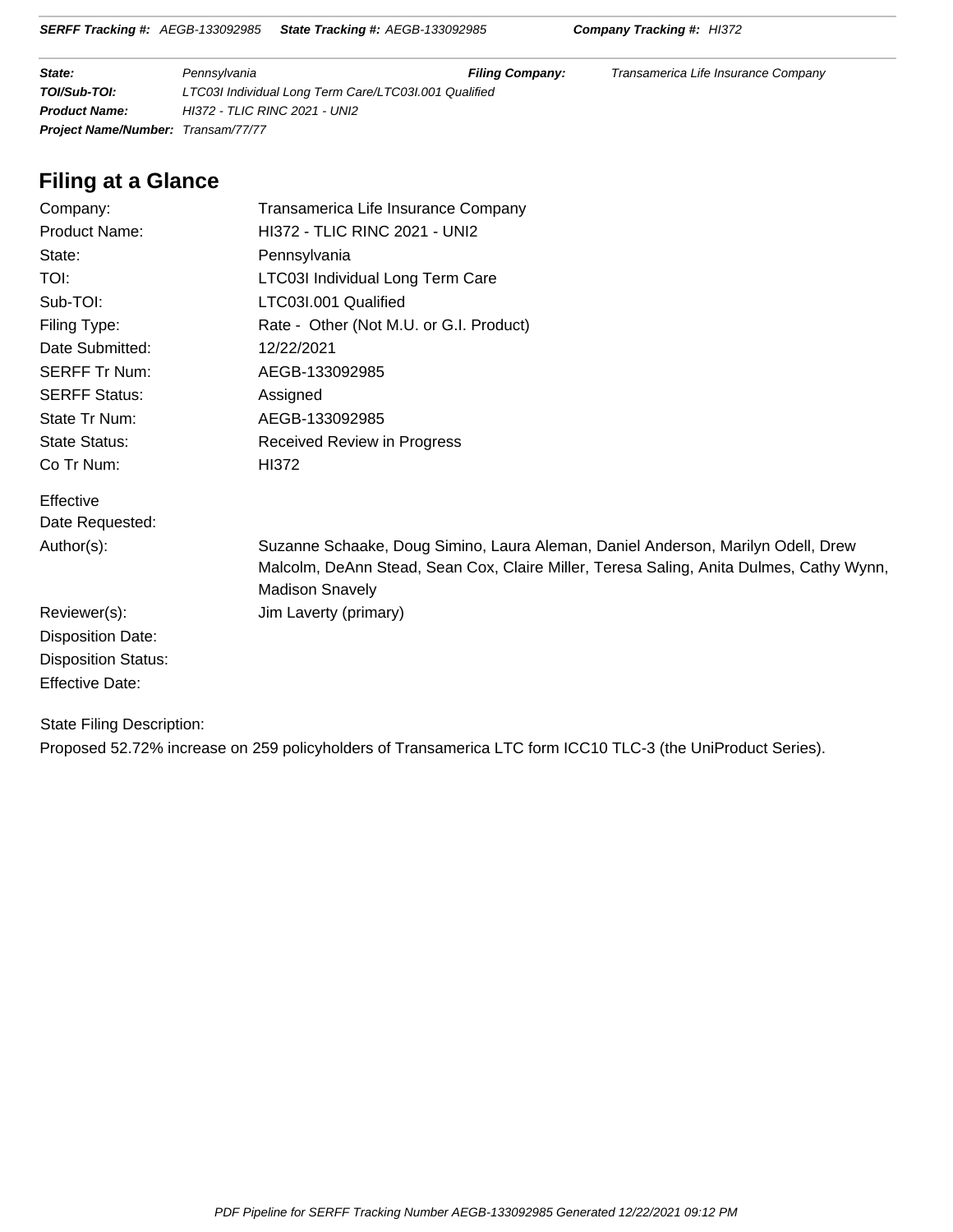**SERFF Tracking #:** AEGB-133092985 **State Tracking #:** AEGB-133092985 **Company Tracking #:** HI372

**State: Filing Company: Fransamerica Life Insurance Company: Filing Company:** Transamerica Life Insurance Company **TOI/Sub-TOI:** LTC03I Individual Long Term Care/LTC03I.001 Qualified **Product Name:** HI372 - TLIC RINC 2021 - UNI2 **Project Name/Number:** Transam/77/77

# **General Information**

Project Name: Transam/77 **Status of Filing in Domicile: Not Filed** Project Number: 77 **Date Approved in Domicile:** Requested Filing Mode: Review & Approval **Domicile Status Comments:** Explanation for Combination/Other: Market Type: Individual Submission Type: New Submission **Individual Market Type:** Individual Market Type: Overall Rate Impact: 52.72% Filing Status Changed: 12/22/2021

Deemer Date: Created By: DeAnn Stead

State Status Changed: 12/22/2021 Submitted By: Claire Miller Corresponding Filing Tracking Number: State TOI: LTC03I Individual Long Term Care

Filing Description: TRANSAMERICA LIFE INSURANCE COMPANY NAIC: 468-86231

We have been retained by Transamerica Life Insurance Company to submit this filing.

Enclosed for your formal review and approval is the revised actuarial memorandum and rates. A rate increase has previously been approved by the Department for the below policy form.

The rate filing is a request for an increase on the base policy and all associated riders/endorsements. Please refer to the enclosed letter from our actuary for detailed information regarding the rate increase request.

Individual long term care policy ICC10 TLC-3, et al was approved by the Interstate Compact on 4/01/2011 under SERFF Tracking # AEGJ-126930059, State Tracking # IC10-00320.

Note that the Contingent Benefit Upon Lapse Endorsements that will be used were approved under the Interstate Compact filing referenced above (ICC10 TLC-3-CN-E and ICC10 TLC-3-CNLP-E).

Note that the Benefit Reduction and Cost Sharing Endorsement form, TELT13-0121, approved 8/30/21 under SERFF Tracking # AEGB-132770699 will be used with this filing.

No part of this filing contains any unusual or possibly controversial items from normal company or industry standards.

To the best of our knowledge, this filing is complete and intended to comply with the insurance laws of your jurisdiction.

If you have any questions, please feel free to contact the undersigned at (816) 391-2753.

Claire Miller, CPCU, AIC Filing Unit Manager claire.miller@firstconsulting.com

# **Company and Contact**

**Filing Contact Information**

Claire Miller, Filing Unit Manager claire.miller@firstconsulting.com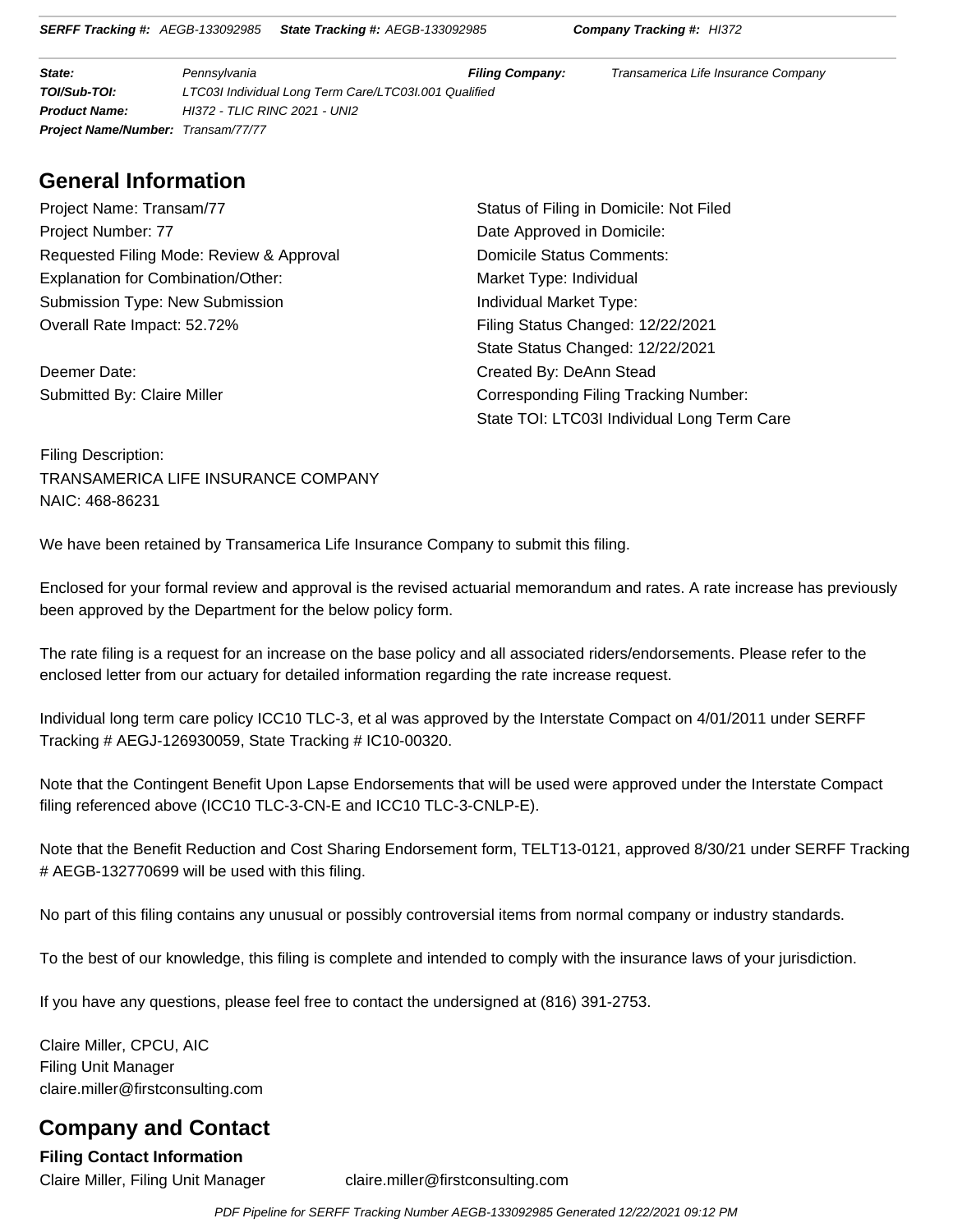| <b>SERFF Tracking #:</b> AEGB-133092985 |                               | <b>State Tracking #: AEGB-133092985</b>               | <b>Company Tracking #: HI372</b>    |
|-----------------------------------------|-------------------------------|-------------------------------------------------------|-------------------------------------|
| State:                                  | Pennsylvania                  | <b>Filing Company:</b>                                | Transamerica Life Insurance Company |
| TOI/Sub-TOI:                            |                               | LTC03I Individual Long Term Care/LTC03I.001 Qualified |                                     |
| <b>Product Name:</b>                    | HI372 - TLIC RINC 2021 - UNI2 |                                                       |                                     |
| Project Name/Number: Transam/77/77      |                               |                                                       |                                     |
| 929 Walnut                              |                               | 816-391-2753 [Phone]                                  |                                     |
| Suite 300                               |                               | 816-391-2755 [FAX]                                    |                                     |
| Kansas City, MO 64106                   |                               |                                                       |                                     |
| <b>Filing Company Information</b>       |                               |                                                       |                                     |
| Transamerica Life Insurance             |                               | CoCode: 86231                                         | State of Domicile: Iowa             |
| Company                                 |                               | Group Code: 468                                       | Company Type:                       |
| 6400 C Street SW                        |                               | Group Name:                                           | State ID Number:                    |
| Cedar Rapids, IA 52499                  |                               | FEIN Number: 39-0989781                               |                                     |
| (319) 355-8511 ext. [Phone]             |                               |                                                       |                                     |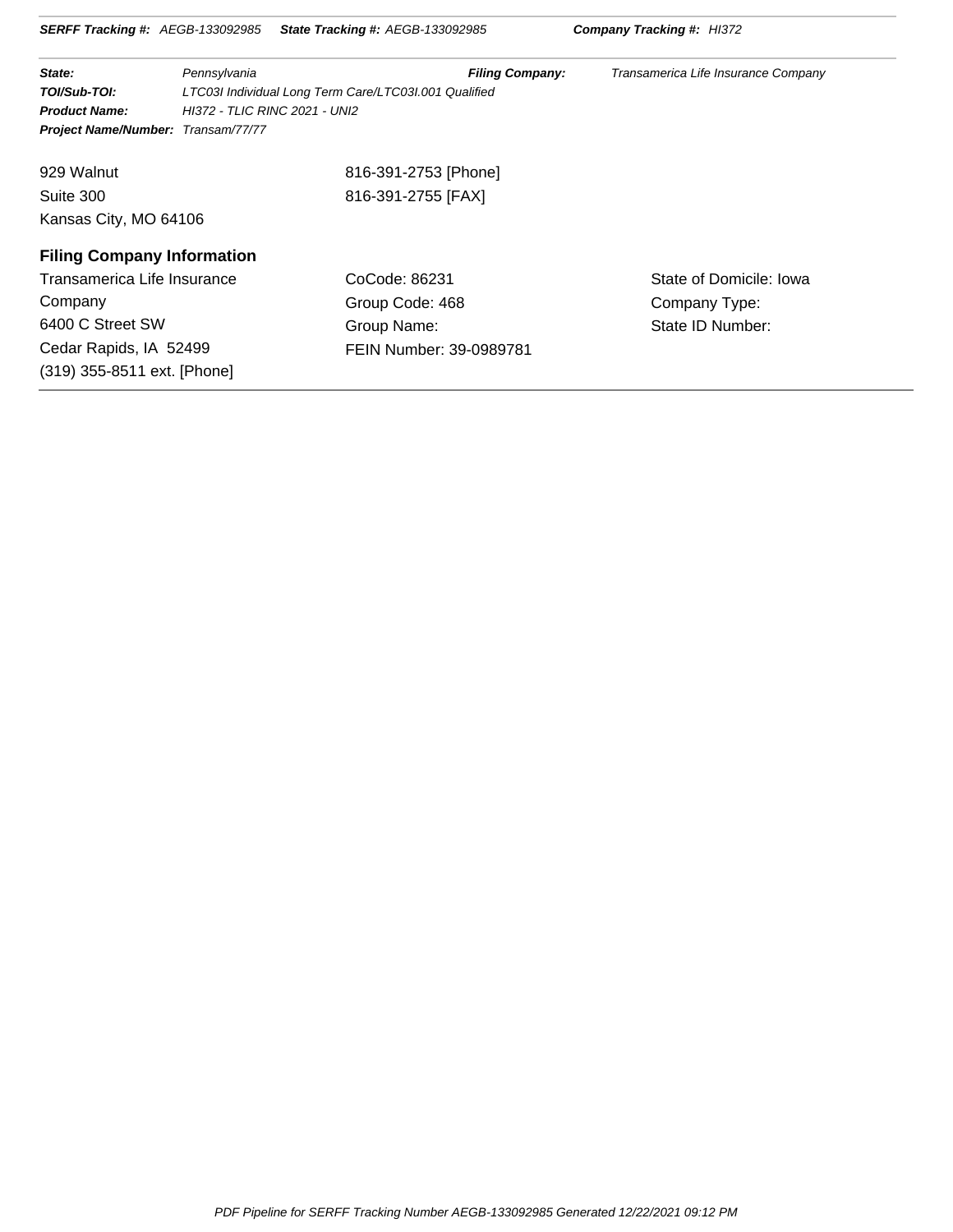**SERFF Tracking #:** AEGB-133092985 **State Tracking #:** AEGB-133092985 **Company Tracking #:** HI372

| State:                                    | Pennsylvania                                          | <b>Filing Company:</b> | Transamerica Life Insurance Company |
|-------------------------------------------|-------------------------------------------------------|------------------------|-------------------------------------|
| TOI/Sub-TOI:                              | LTC03I Individual Long Term Care/LTC03I.001 Qualified |                        |                                     |
| <b>Product Name:</b>                      | HI372 - TLIC RINC 2021 - UNI2                         |                        |                                     |
| <b>Project Name/Number: Transam/77/77</b> |                                                       |                        |                                     |

# **Filing Fees**

### **State Fees**

| Fee Required?    | N٥ |
|------------------|----|
| Retaliatory?     | No |
| Fee Explanation: |    |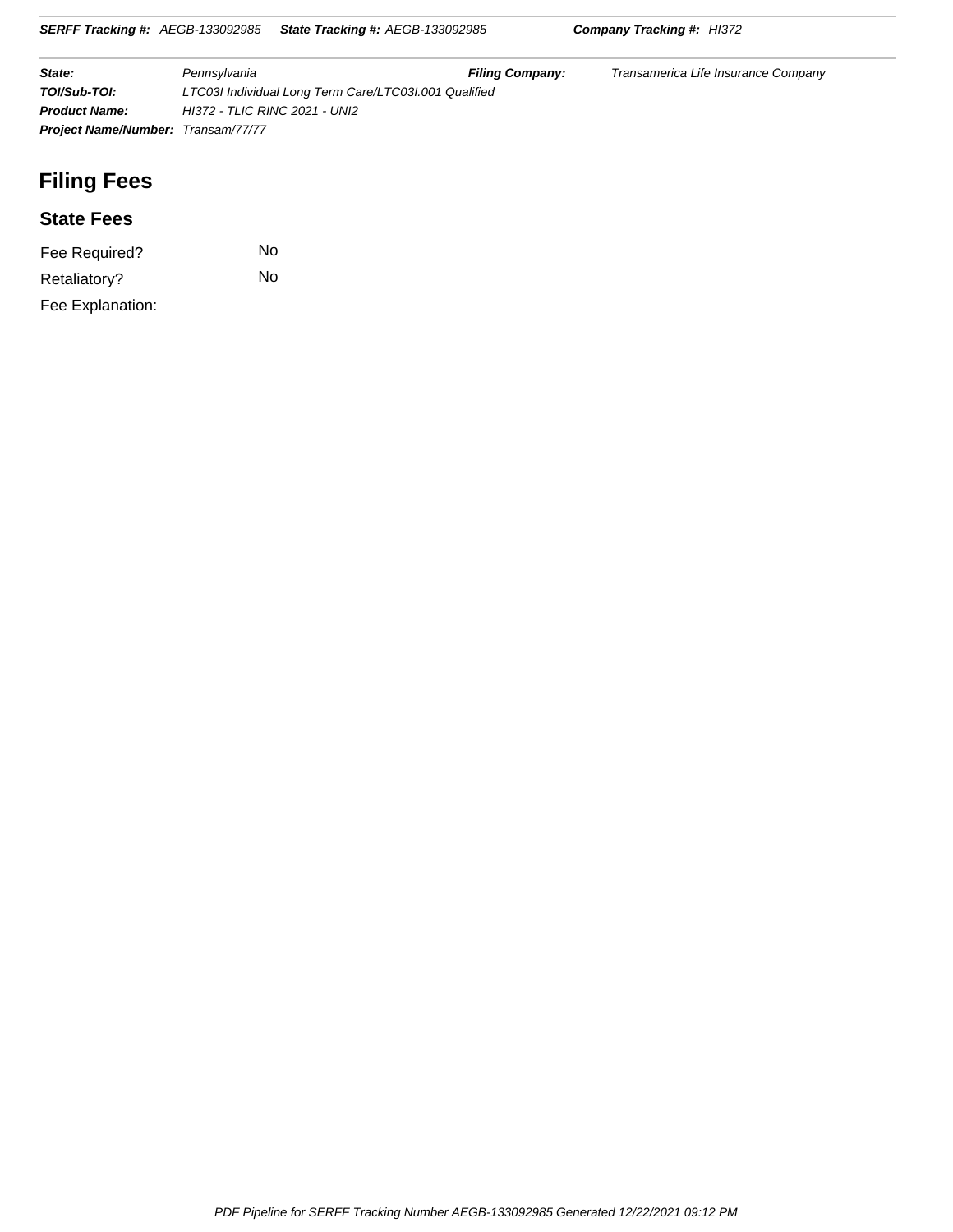| <b>SERFF Tracking #:</b>    | AEGB-133092985                | <b>State Tracking #:</b>                              | AEGB-133092985         | Company Tracking #:                 | HI372 |
|-----------------------------|-------------------------------|-------------------------------------------------------|------------------------|-------------------------------------|-------|
| State:                      | Pennsylvania                  |                                                       | <b>Filing Company:</b> | Transamerica Life Insurance Company |       |
| TOI/Sub-TOI:                |                               | LTC03I Individual Long Term Care/LTC03I.001 Qualified |                        |                                     |       |
| <b>Product Name:</b>        | HI372 - TLIC RINC 2021 - UNI2 |                                                       |                        |                                     |       |
| <b>Project Name/Number:</b> | Transam/77/77                 |                                                       |                        |                                     |       |

# **Rate Information**

#### Rate data applies to filing.

| <b>Filing Method:</b>                            | <b>SERFF</b>   |
|--------------------------------------------------|----------------|
| <b>Rate Change Type:</b>                         | Increase       |
| <b>Overall Percentage of Last Rate Revision:</b> | 20.000%        |
| <b>Effective Date of Last Rate Revision:</b>     | 02/19/2019     |
| <b>Filing Method of Last Filing:</b>             | <b>SERFF</b>   |
| <b>SERFF Tracking Number of Last Filing:</b>     | AEGB-131704842 |

### **Company Rate Information**

| Company                                | Overall %<br><b>Indicated</b> | Overall %<br>Rate | <b>Written Premium</b><br><b>Change for</b> | <b>Number of Policy</b><br><b>Holders Affected</b> | Written<br><b>Premium for</b> | Maximum %<br>Change | Minimum %<br>Change |
|----------------------------------------|-------------------------------|-------------------|---------------------------------------------|----------------------------------------------------|-------------------------------|---------------------|---------------------|
| Name:                                  | Change:                       | lmpact:           | this Program:                               | for this Program:                                  | this Program:                 | (where reg'd):      | (where reg'd):      |
| Transamerica Life<br>Insurance Company | 52.720%                       | 52.720%           | \$327,854                                   | 259                                                | \$621.877                     | 52.720%             | 52.720%             |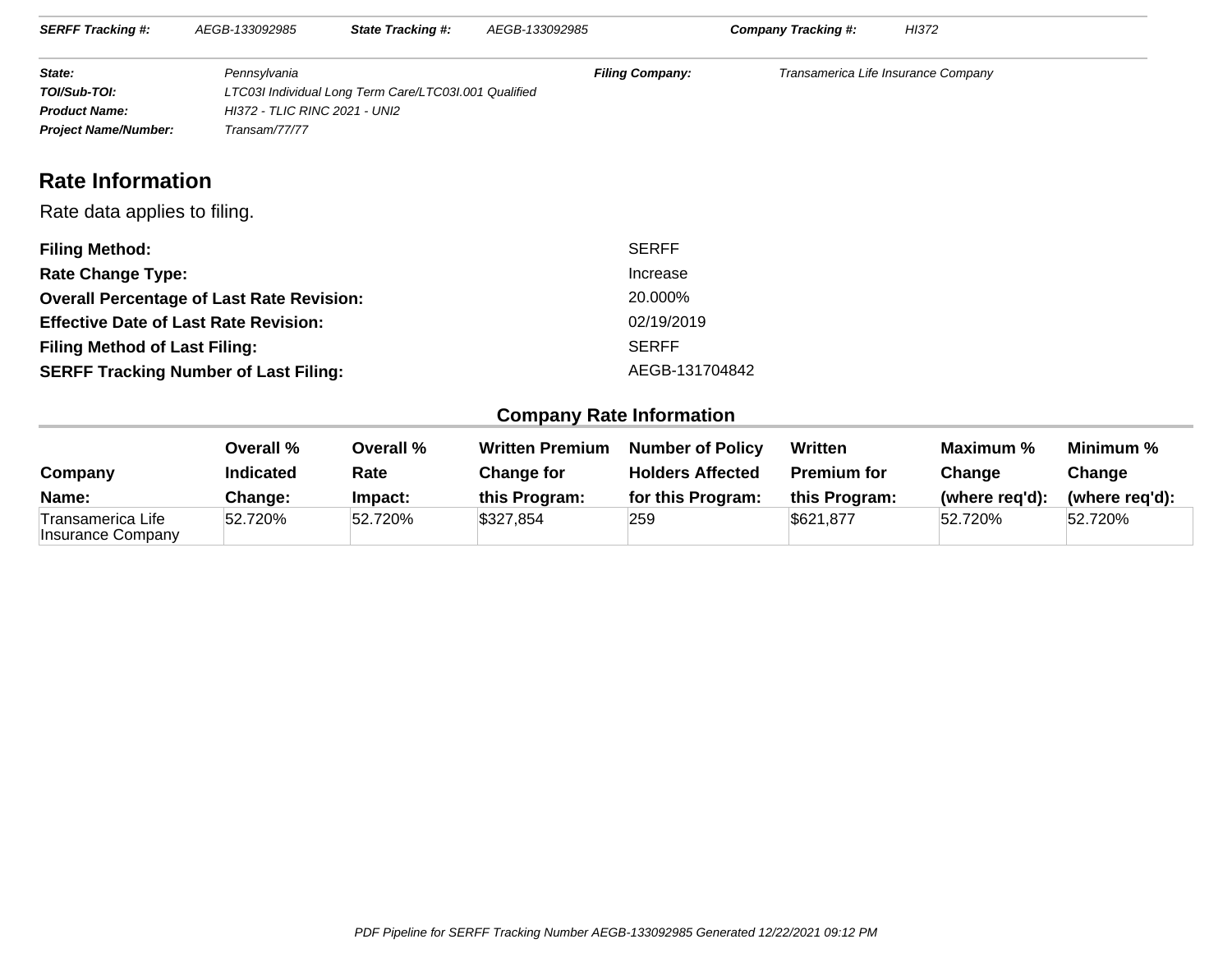| <b>SERFF Tracking #:</b>    | AEGB-133092985                | <b>State Tracking #:</b>                              | AEGB-133092985         | Company Tracking #:                 | HI372 |
|-----------------------------|-------------------------------|-------------------------------------------------------|------------------------|-------------------------------------|-------|
| State:                      | Pennsylvania                  |                                                       | <b>Filing Company:</b> | Transamerica Life Insurance Company |       |
| TOI/Sub-TOI:                |                               | LTC03I Individual Long Term Care/LTC03I.001 Qualified |                        |                                     |       |
| <b>Product Name:</b>        | HI372 - TLIC RINC 2021 - UNI2 |                                                       |                        |                                     |       |
| <b>Project Name/Number:</b> | Transam/77/77                 |                                                       |                        |                                     |       |

# **Rate/Rule Schedule**

| <b>Item</b><br>No. | <b>Schedule</b><br><b>Item</b><br><b>Status</b> | Document Name | <b>Affected Form Numbers</b><br>(Separated with commas) |         | <b>Rate Action Rate Action Information</b>                                               | <b>Attachments</b>            |
|--------------------|-------------------------------------------------|---------------|---------------------------------------------------------|---------|------------------------------------------------------------------------------------------|-------------------------------|
|                    |                                                 | UNI2a Rates   | ICC10 TLC-3                                             | Revised | Previous State Filing Number:<br>AEGB-131704842<br>Percent Rate Change Request:<br>52.72 | PA Uni2a Filing<br>Rates.pdf, |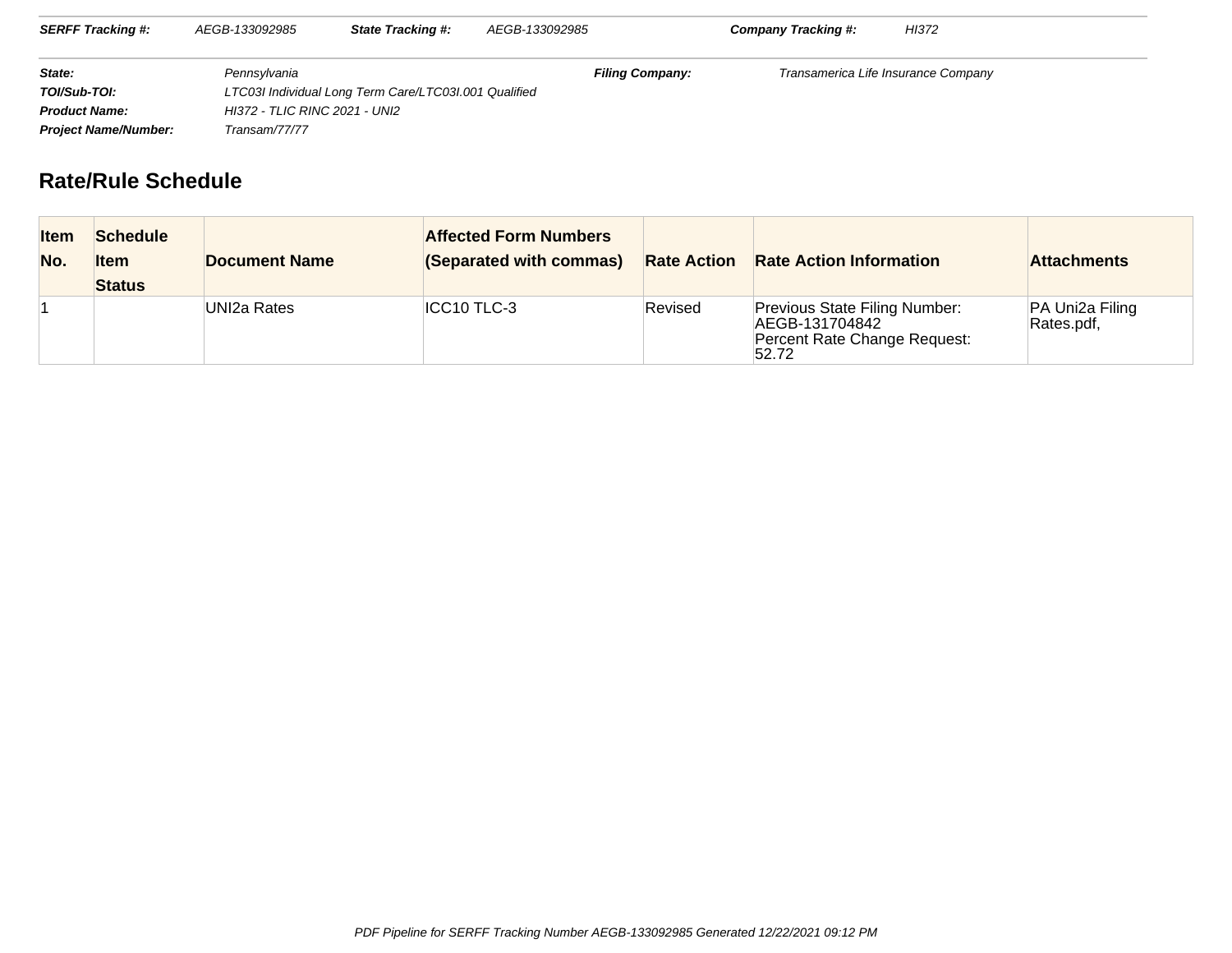# **Transamerica Life Insurance Company**

The following rate pages correspond to the **original** rates. To obtain the current rates, apply the increase factors in the table below to the base plan and its associated riders as indicated.

| Policy Form*  | First Increase<br>(Approved,<br>Implemented) |
|---------------|----------------------------------------------|
| UniProduct 2a | 20.0%<br>(2019.2020)                         |

To obtain the proposed rates, apply a 52.72% rate increase factor to the current rates of the base plan and its associated riders.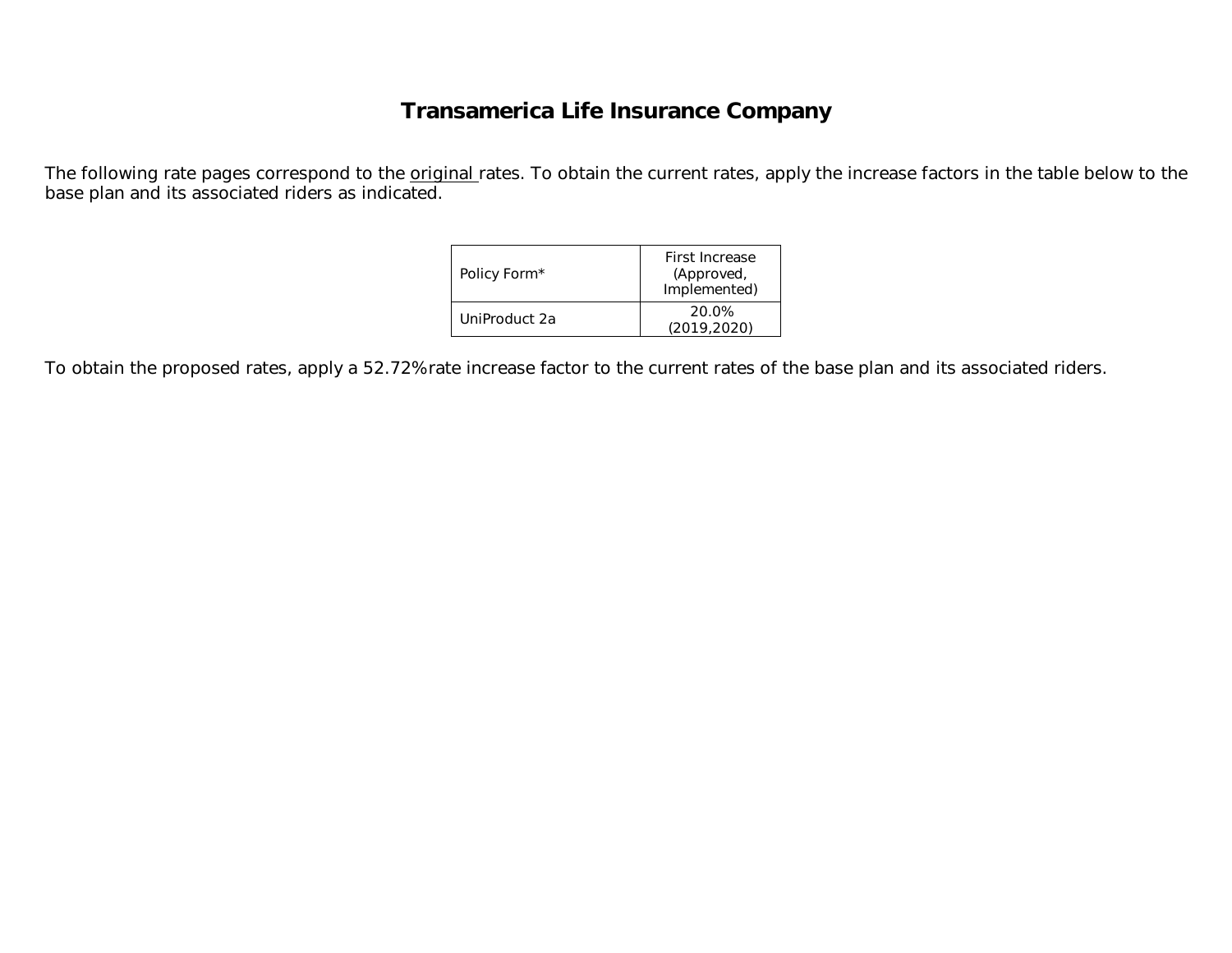# **Original Rates**

#### **Single Standard 1 Premium Rates**

per \$10 of Daily Benefit

|                         | Benefit Periods* |       |       |                                                                      |       |       |        |
|-------------------------|------------------|-------|-------|----------------------------------------------------------------------|-------|-------|--------|
|                         | 365 Days         |       |       | 730 Days   1095 Days   1460 Days   1825 Days   2190 Days   Unlimited |       |       |        |
| <b>Facility Benefit</b> | 40.53            | 54.04 | 62.71 | 71.05                                                                | 80.33 | 94.83 | 106.26 |
| Home Health Care        | 16.54            | 22.06 | 25.60 | 29.00                                                                | 32.79 | 38.71 | 43.37  |

\* Benefit Periods between years are interpolated between full year benefit periods

Example: Rate for a 1,000 day BP would be calculated as follows:

730 day rate x (1095 - 1000) / (1095 - 730) + 1095 day rate x (1000 - 730) / (1095 - 730)

54.04 x (95 / 365) + 62.71 x (270 / 365) = 60.45

Unlimited is assumed to be 3650 days for purposes of interpolating.

| <b>Single Standard Underwriting Factors</b> |      |            | <b>Preferred Underwriting Discounts</b> |
|---------------------------------------------|------|------------|-----------------------------------------|
| Class                                       | Rate | Class      | Rate                                    |
| Standard 0                                  | 0.95 | Discount 1 | 10%                                     |
| Standard 1                                  | 1.00 | Discount 2 | 15%                                     |
| Standard 2                                  | 1.05 | Discount 3 | 20%                                     |

| Married Spouse Not Applying Discount: | 15% |
|---------------------------------------|-----|
| Married Discount:                     | 30% |

| <b>Select Classes</b> |      |  |  |  |  |
|-----------------------|------|--|--|--|--|
| Class I               | 1.25 |  |  |  |  |
| Class II              | 1.50 |  |  |  |  |
| Class III             | 1.75 |  |  |  |  |
| Class IV              | 2.00 |  |  |  |  |
| Class V               | 3.00 |  |  |  |  |
| Class VI              | 4.0( |  |  |  |  |

| <b>Preferred Underwriting Discounts</b> |      |  |  |  |  |
|-----------------------------------------|------|--|--|--|--|
| <b>Class</b>                            | Rate |  |  |  |  |
| Discount 1                              | 10%  |  |  |  |  |
| Discount 2                              | 15%  |  |  |  |  |
| Discount 3                              | 20%  |  |  |  |  |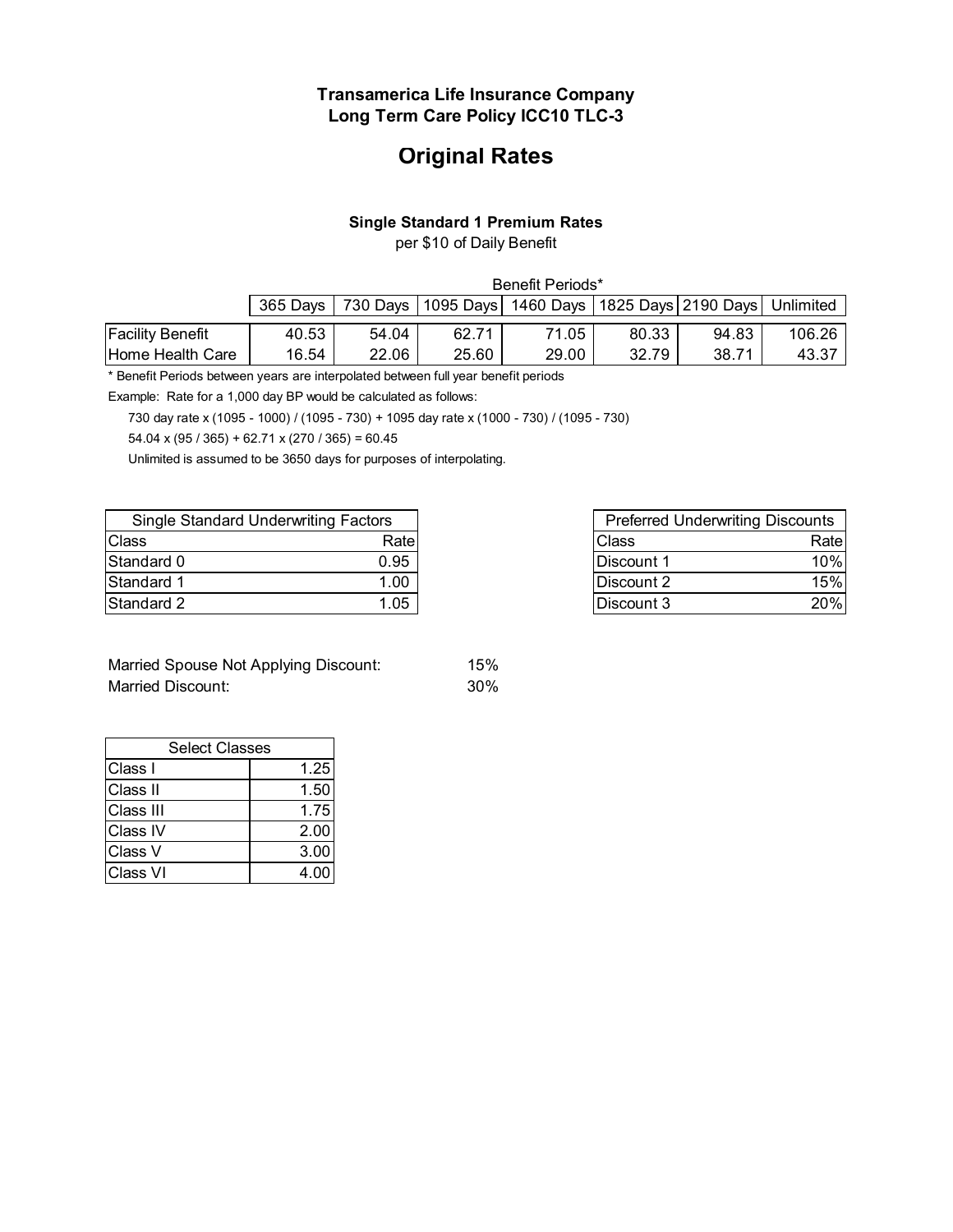#### **Elimination Period Factors**

|                | <b>Elimination Period</b> |        |        |        |        |        |         |         |         |         |         |
|----------------|---------------------------|--------|--------|--------|--------|--------|---------|---------|---------|---------|---------|
| <b>Benefit</b> | ን Dav                     | 20 Dav | 30 Day | 50 Dav | 60 Dav | 90 Day | 100 Day | 120 Day | 150 Day | 180 Day | 365 Day |
|                |                           |        |        |        |        |        |         |         |         |         |         |
| Facility       | .40                       | .30    | .25    | .18    | .15    | .00    | 0.98    | 0.95    | 0.90    | 0.85    | 0.80    |
| <b>HHC</b>     | .00                       | 0.91   | 0.87   | 0.81   | 0.78   | 0.65   | 0.64    | 0.61    | 0.58    | 0.54    | 0.50    |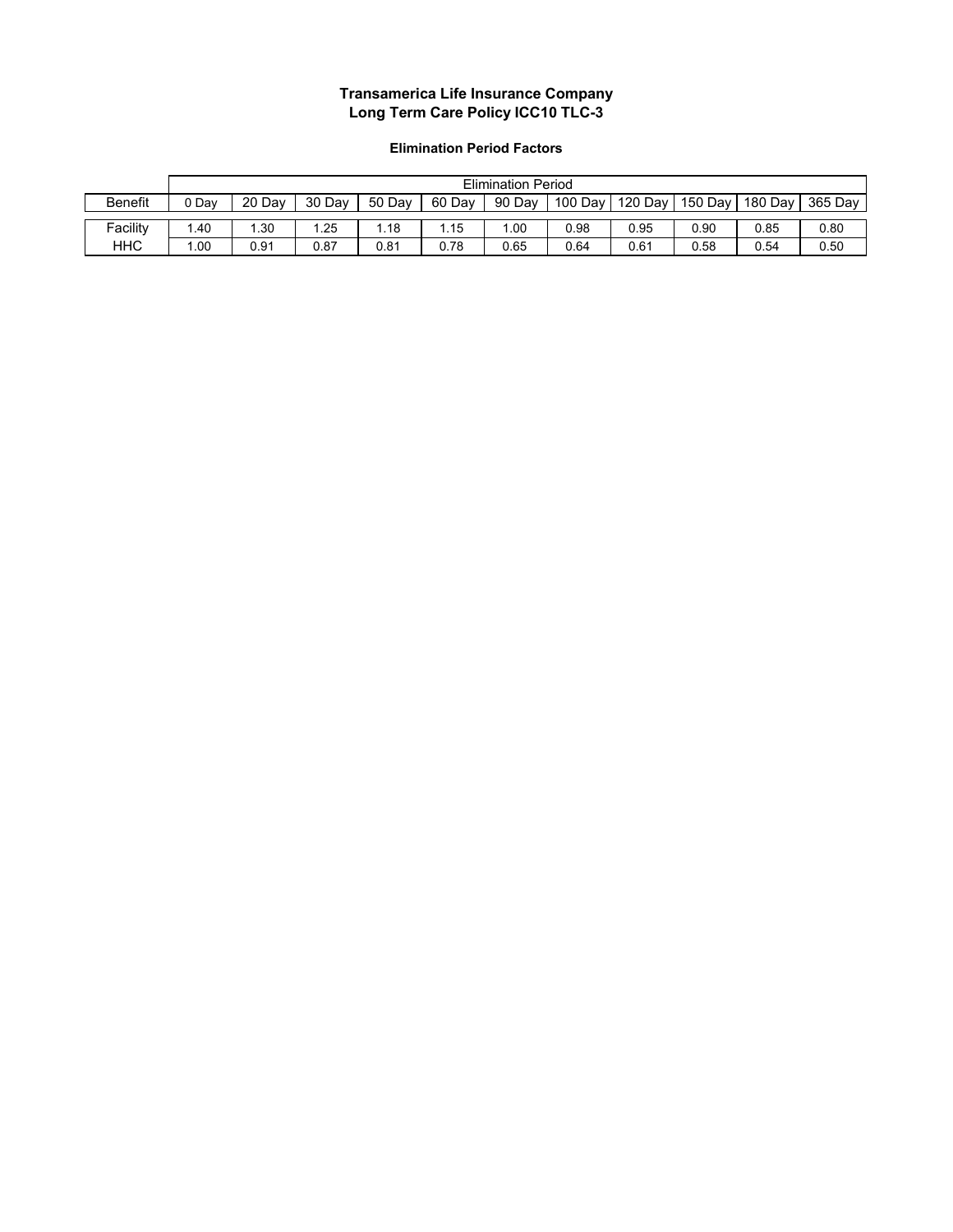**Age Factors**

| Issue    | Non-Lifetime           | Lifetime              |
|----------|------------------------|-----------------------|
| Age      | <b>Benefit Periods</b> | <b>Benefit Period</b> |
|          |                        |                       |
| 0<br>31  | 0.36<br>0.36           | 0.36<br>0.36          |
| 32       | 0.36                   | 0.36                  |
| 33       | 0.36                   | 0.36                  |
| 34       | 0.36                   | 0.36                  |
| 35       | 0.37                   | 0.36                  |
| 36       | 0.37                   | 0.36                  |
| 37       | 0.37                   | 0.36                  |
| 38       | 0.39                   | 0.38                  |
| 39<br>40 | 0.40<br>0.42           | 0.39<br>0.41          |
| 41       | 0.44                   | 0.42                  |
| 42       | 0.45                   | 0.44                  |
| 43       | 0.46                   | 0.45                  |
| 44       | 0.47                   | 0.47                  |
| 45       | 0.48                   | 0.48                  |
| 46       | 0.49                   | 0.50                  |
| 47       | 0.50                   | 0.51                  |
| 48       | 0.52                   | 0.53                  |
| 49<br>50 | 0.53<br>0.54           | 0.54<br>0.56          |
| 51       | 0.56                   | 0.57                  |
| 52       | 0.57                   | 0.59                  |
| 53       | 0.60                   | 0.63                  |
| 54       | 0.62                   | 0.66                  |
| 55       | 0.65                   | 0.70                  |
| 56       | 0.67                   | 0.73                  |
| 57       | 0.70                   | 0.77                  |
| 58<br>59 | 0.77<br>0.83           | 0.84<br>0.91          |
| 60       | 0.90                   | 0.97                  |
| 61       | 0.96                   | 1.04                  |
| 62       | 1.03                   | 1.11                  |
| 63       | 1.13                   | 1.22                  |
| 64       | 1.24                   | 1.34                  |
| 65       | 1.34                   | 1.45                  |
| 66<br>67 | 1.45<br>1.55           | 1.57<br>1.68          |
| 68       | 1.74                   | 1.87                  |
| 69       | 1.94                   | 2.06                  |
| 70       | 2.13                   | 2.25                  |
| 71       | 2.33                   | 2.43                  |
| 72       | 2.52                   | 2.62                  |
| 73       | 2.89                   | 3.04                  |
| 74<br>75 | 3.26<br>3.62           | 3.45<br>3.87          |
| 76       | 3.99                   | 4.28                  |
| 77       | 4.36                   | 4.70                  |
| 78       | 5.10                   | 5.37                  |
| 79       | 5.83                   | 6.04                  |
| ŏU       | 6.57                   | 0.71                  |
| 81       | 7.31                   | 7.38                  |
| 82       | 8.05                   | 8.05                  |
| 83<br>84 | 8.83<br>9.61           | 8.78<br>9.51          |
| 85       | 10.40                  | 10.24                 |
| 86       | 11.18                  | 10.98                 |
| 87       | 11.96                  | 11.71                 |
| 88       | 12.71                  | 12.41                 |
| 89       | 13.46                  | 13.11                 |
| 90       | 14.21                  | 13.80                 |
| 91<br>92 | 14.96<br>15.71         | 14.50<br>15.20        |
| 93       | 17.02                  | 16.44                 |
| 94       | 18.32                  | 17.67                 |
| 95       | 19.63                  | 18.91                 |
| 96       | 20.93                  | 20.14                 |
| 97       | 22.24                  | 21.38                 |
| 98       | 23.45                  | 22.60                 |
| 99       | 24.67                  | 23.82                 |
| 100      | 25.88                  | 25.02                 |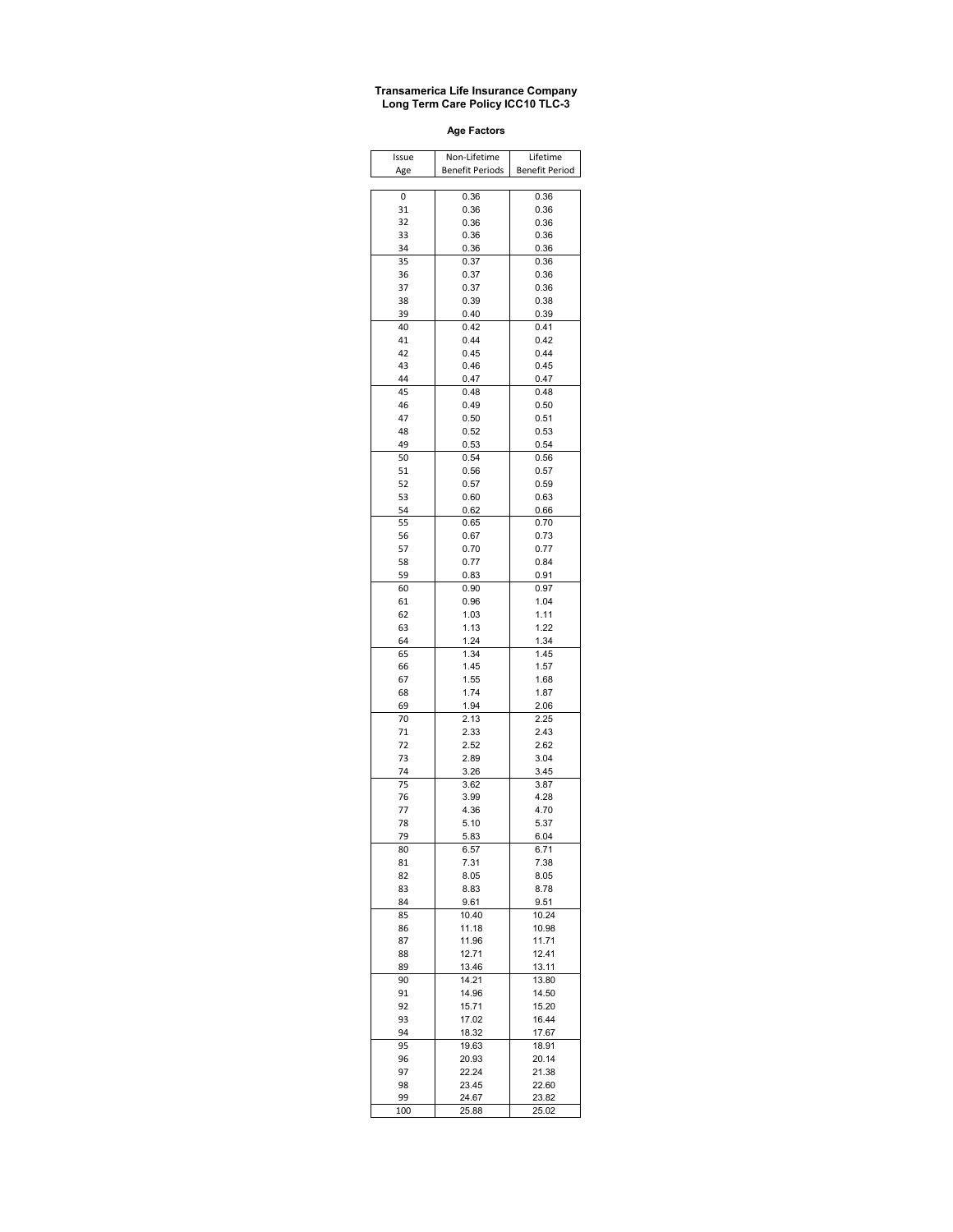#### **Miscellaneous Riders**

| Rider                                                    | Rate                                  |
|----------------------------------------------------------|---------------------------------------|
| <b>Monthly Benefit</b>                                   | $=$ 19.25% of the entire rate         |
| Waiver of Premium - Cash Benefit Only                    | $=$ 3.5% of the Home Health Care rate |
| Waiver of Premium - Home Care and Adult Day Care         | $=$ 1.5% of the Home Health Care rate |
| <b>INonforfeiture Benefit - Shortened Benefit Period</b> | $=$ 10% of the entire rate            |
| Joint Waiver of Premium                                  | $=$ 12% of the entire rate            |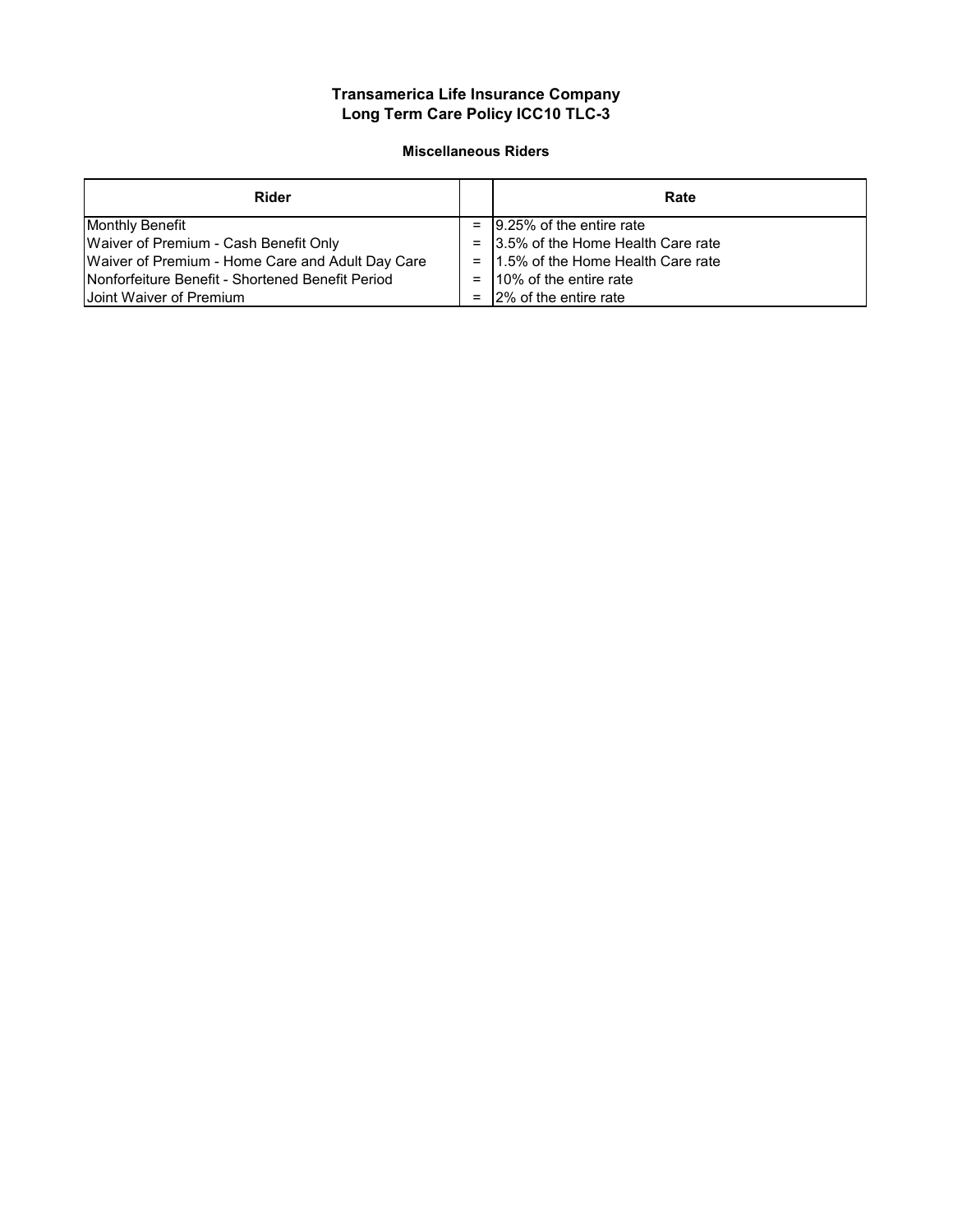| <b>Benefit Period</b> |     | Rate |
|-----------------------|-----|------|
| 1 Year                | $=$ | 32%  |
| 2 Year                | $=$ | 28%  |
| 3 Year                | $=$ | 17%  |
| 4 Year                | $=$ | 12%  |
| 5 Year                | $=$ | 9%   |
| 6 Year                | $=$ | 7%   |
| 7 Year                | $=$ | 6%   |
| 8 Year                | $=$ | 4%   |
| 9 Year                | $=$ | 3%   |
| Lifetime              |     | 0%   |

#### **Shared Care Rider**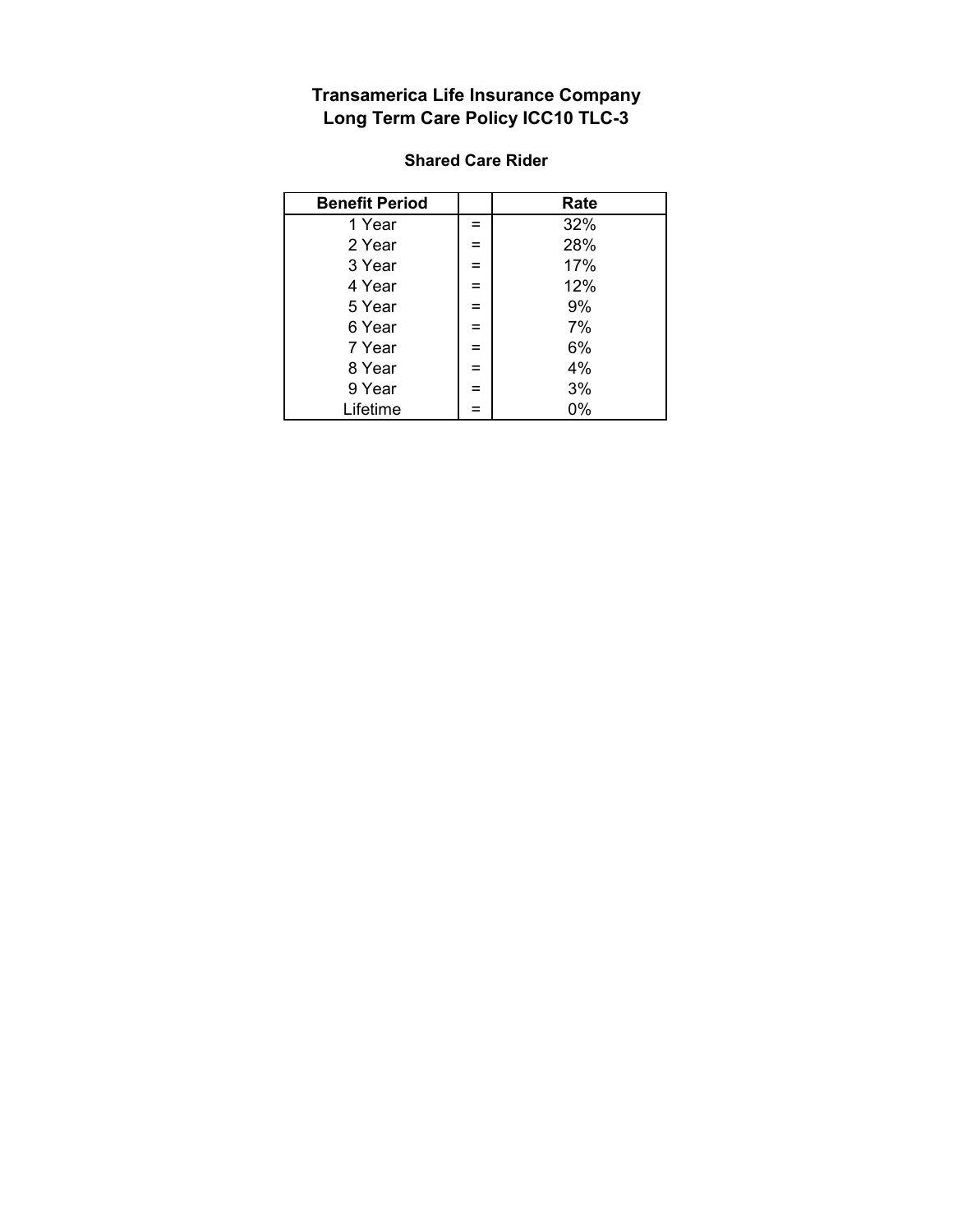#### **Restoration of Benefits Survivorship Rider Survivorship Rider**

| Benefit   |      |
|-----------|------|
| Period    | Rate |
| 1 Year    | 9%   |
| 2 Year    | 6%   |
| 3 Year    | 5%   |
| 4 Year    | 4%   |
| 5+ Year * | 3%   |

| Benefit       |      | Minimum Number of Years With No Death Nor Claims |  |       |  |       |  |
|---------------|------|--------------------------------------------------|--|-------|--|-------|--|
| <b>Period</b> | Rate | <b>Issue Age</b>                                 |  | 0/0   |  | 10/10 |  |
| 1 Year        | 9%   | - 66                                             |  | 20.0% |  | 15.0% |  |
| 2 Year        | 6%   | >= 66                                            |  | 25.0% |  | 15.0% |  |

\* Does not apply to Unlimited Benefit Period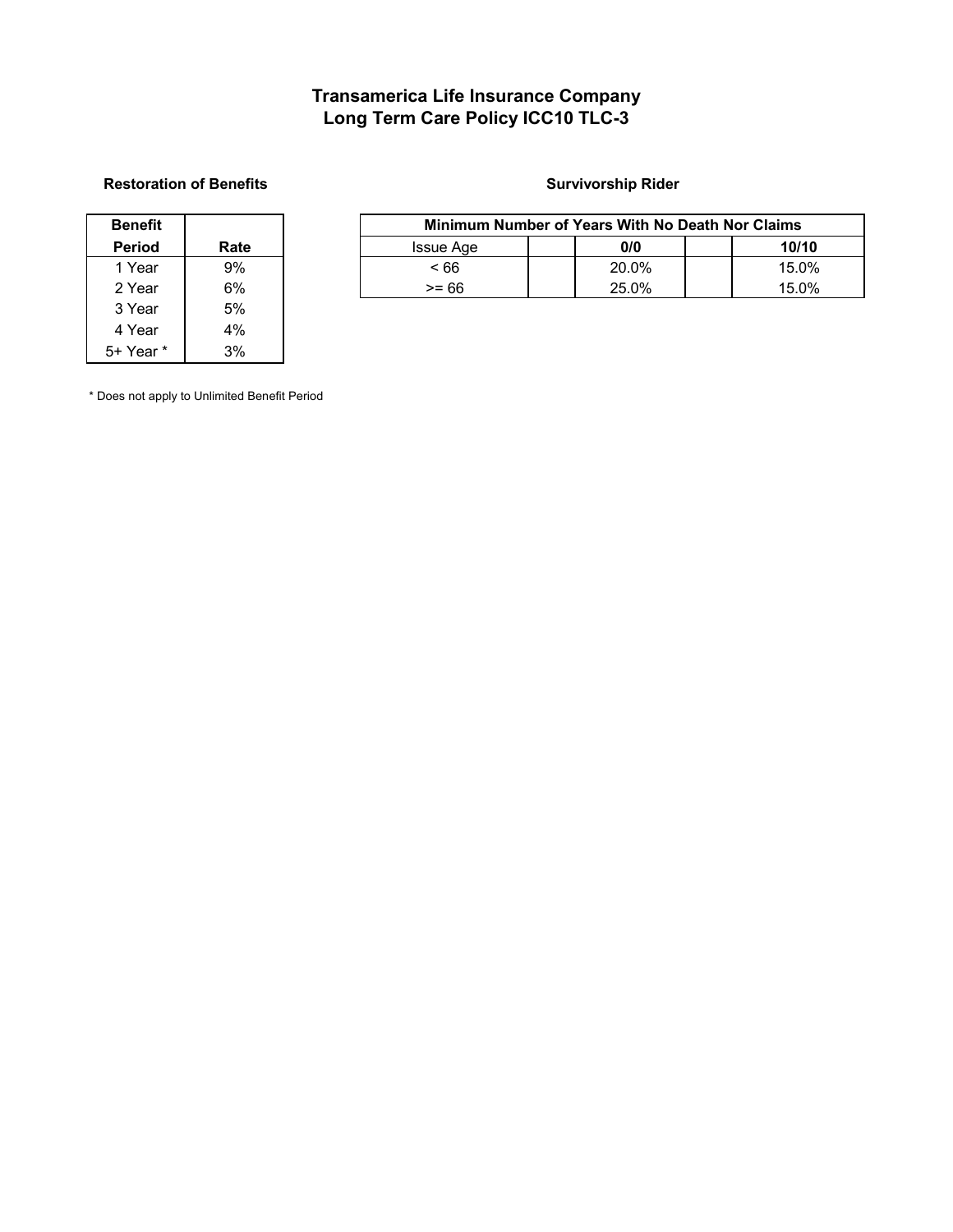| <b>Return of Premium Upon Death Rider</b> |  |  |  |  |
|-------------------------------------------|--|--|--|--|
|-------------------------------------------|--|--|--|--|

| Issue     |              |
|-----------|--------------|
| Age       | Rate         |
| $18 - 30$ | 20%          |
| 31        | 20%          |
| 32        | 20%          |
| 33        | 20%          |
| 34        | 20%          |
| 35        | 21%          |
| 36        | 21%          |
| 37        | 21%          |
| 38<br>39  | 21%<br>22%   |
| 40        | 22%          |
| 41        | 23%          |
| 42        | 23%          |
| 43        | 24%          |
| 44        | 25%          |
| 45        | 26%          |
| 46        | 27%          |
| 47<br>48  | 28%<br>29%   |
| 49        | 31%          |
| 50        | 32%          |
| 51        | 34%          |
| 52        | 35%          |
| 53        | 37%          |
| 54        | 39%          |
| 55        | 40%          |
| 56        | 42%          |
| 57        | 44%<br>46%   |
| 58<br>59  | 48%          |
| 60        | 51%          |
| 61        | 53%          |
| 62        | 55%          |
| 63        | 58%          |
| 64        | 61%          |
| 65        | 64%          |
| 66        | 67%          |
| 67        | 70%          |
| 68        | 74%<br>79%   |
| 69<br>70  | 83%          |
| 71        | 88%          |
| 72        | 92%          |
| 73        | 98%          |
| 74        | 104%         |
| 75        | 109%         |
| 76        | 115%         |
| 77        | 121%         |
| 78        | 127%         |
| 79        | 133%         |
| 80<br>81  | 138%<br>144% |
| 82        | 150%         |
| 83        | 156%         |
| 84        | 162%         |
| 85        | 168%         |
| 86        | 174%         |
| 87        | 180%         |
| 88        | 187%         |
| 89        | 194%         |
| 90        | 201%         |
| 91<br>92  | 208%<br>215% |
| 93        | 223%         |
| 94        | 231%         |
| 95        | 239%         |
| 96        | 247%         |
| 97        | 255%         |
| 98        | 263%         |
| 99        | 273%         |
| 100 +     | 283%         |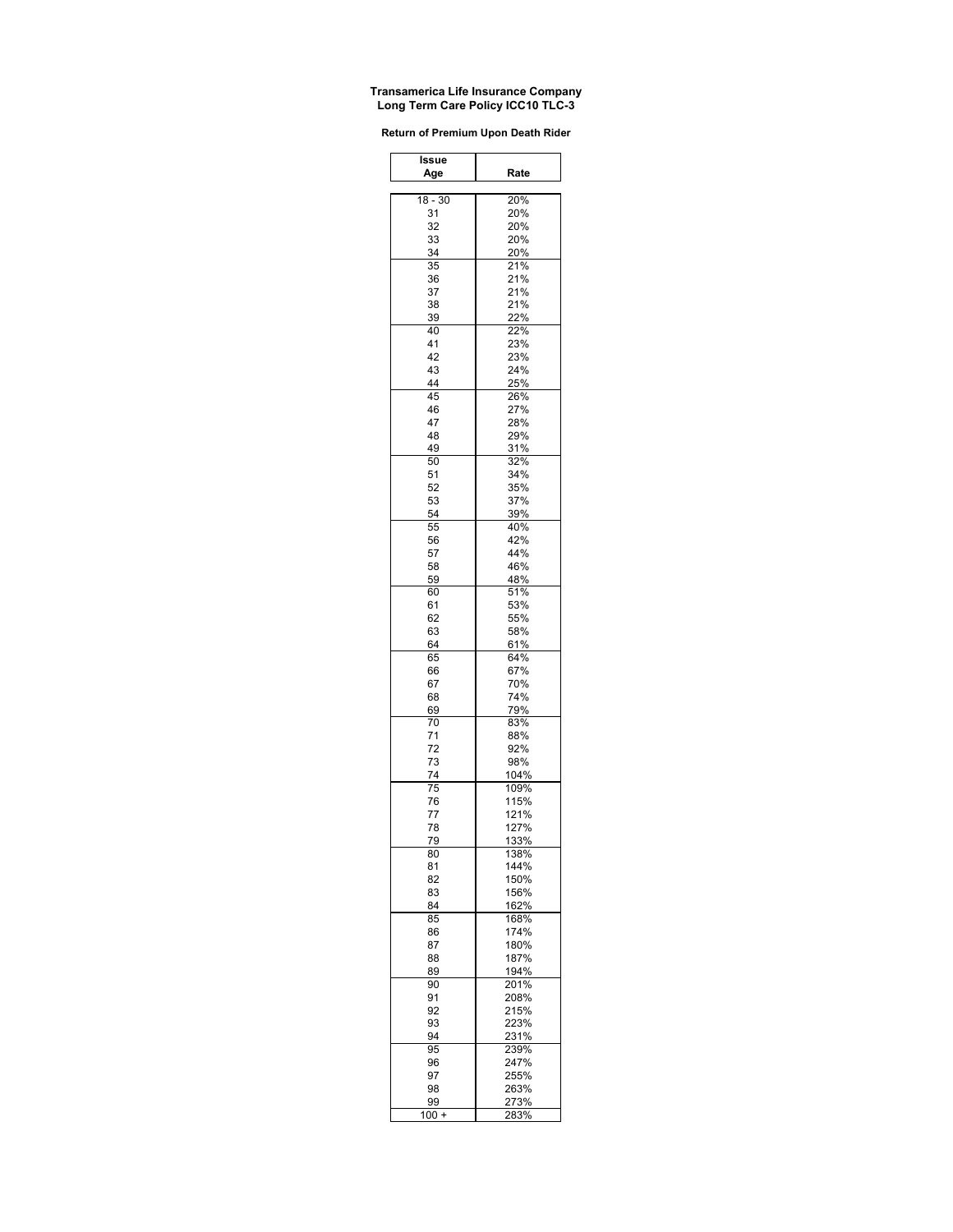**Limited Pay Factors**

| Issue    |                |              |              |              |              | Paid Up      |
|----------|----------------|--------------|--------------|--------------|--------------|--------------|
| Age      | 1 Pay          | 5 Pay        | 10 Pay       | 15 Pay       | 20 Pay       | at 65        |
| 0        | 33.22          | 7.71         | 3.85         | 3.07         | 2.38         | 1.75         |
| 31       | 33.22          | 7.71         | 3.85         | 3.07         | 2.38         | 1.75         |
| 32       | 33.22          | 7.71         | 3.85         | 3.07         | 2.38         | 1.75         |
| 33       | 33.22          | 7.71         | 3.82         | 3.02         | 2.36         | 1.77         |
| 34       | 33.22          | 7.71         | 3.79         | 2.98         | 2.34         | 1.79         |
| 35       | 33.22          | 7.71         | 3.76         | 2.93         | 2.32         | 1.80         |
| 36       | 33.22          | 7.71         | 3.73         | 2.89         | 2.31         | 1.82         |
| 37       | 33.22          | 7.71         | 3.71         | 2.85         | 2.29         | 1.84         |
| 38       | 32.84          | 7.63         | 3.66         | 2.80         | 2.27         | 1.85         |
| 39       | 32.46          | 7.55         | 3.61         | 2.76         | 2.25         | 1.87         |
| 40       | 32.08          | 7.46         | 3.57         | 2.72         | 2.23         | 1.89         |
| 41       | 31.70          | 7.38         | 3.52         | 2.67         | 2.21         | 1.90         |
| 42       | 31.32          | 7.30         | 3.48         | 2.63         | 2.20         | 1.92         |
| 43       | 30.95          | 7.17         | 3.41         | 2.58         | 2.17         | 1.97         |
| 44       | 30.58          | 7.03         | 3.35         | 2.54         | 2.14         | 2.02         |
| 45       | 30.21          | 6.90         | 3.29         | 2.50         | 2.11         | 2.11         |
| 46       | 29.83          | 6.76         | 3.22         | 2.45         | 2.08         | 2.13         |
| 47       | 29.46          | 6.63         | 3.16         | 2.41         | 2.05         | 2.16         |
| 48       | 28.97          | 6.46         | 3.10         | 2.36         | 2.02         | 2.19         |
| 49       | 28.49          | 6.29         | 3.05         | 2.30         | 2.00         | 2.22         |
| 50       | 28.00          | 6.12         | 2.99         | 2.25         | 1.97         | 2.25         |
| 51       | 27.51          | 5.95         | 2.94         | 2.19         | 1.95         | 2.34         |
| 52       | 27.02          | 5.78         | 2.88         | 2.14         | 1.92         | 2.42         |
| 53       | 26.37          | 5.65         | 2.82         | 2.09         | 1.88         | 2.51         |
| 54       | 25.72          | 5.52         | 2.75         | 2.04         | 1.84         | 2.60         |
| 55       | 25.07          | 5.38         | 2.69         | 2.00         | 1.80         | 2.69         |
| 56       | 24.41          | 5.25         | 2.62         | 1.95         | 1.76         | 3.08         |
| 57       | 23.76          | 5.11         | 2.56         | 1.90         | 1.72         | 3.48         |
| 58       | 23.00          | 4.97         | 2.48         | 1.86         | 1.67         | 3.88         |
| 59       | 22.25          | 4.82         | 2.41         | 1.82         | 1.62         | 4.28         |
| 60       | 21.49          | 4.67         | 2.34         | 1.78         | 1.56         | 4.67         |
| 61       | 20.74          | 4.53         | 2.27         | 1.73         | 1.51         | 0.00         |
| 62       | 19.98          | 4.38         | 2.20         | 1.69         | 1.46         | 0.00         |
| 63<br>64 | 19.14          | 4.22         | 2.13         | 1.62         | 1.41         | 0.00         |
| 65       | 18.30<br>17.45 | 4.07<br>3.91 | 2.07<br>2.00 | 1.55<br>1.48 | 1.36<br>1.30 | 0.00<br>0.00 |
| 66       | 16.61          | 3.76         | 1.93         | 1.41         | 1.25         | 0.00         |
| 67       | 15.77          | 3.60         | 1.86         | 1.34         | 1.20         | 0.00         |
| 68       | 15.10          | 3.42         | 1.81         | 1.28         | 1.17         | 0.00         |
| 69       | 14.42          | 3.23         | 1.75         | 1.22         | 1.13         | 0.00         |
| 70       | 13.75          | 3.05         | 1.70         | 1.15         | 1.10         | 0.00         |
| 71       | 13.07          | 2.86         | 1.64         | 1.09         | 1.07         | 0.00         |
| 72       | 12.40          | 2.68         | 1.59         | 1.02         | 1.04         | 0.00         |
| 73       | 11.71          | 2.53         | 1.53         | 1.02         | 1.03         | 0.00         |
| 74       | 11.02          | 2.37         | 1.47         | 1.02         | 1.03         | 0.00         |
| 75       | 10.32          | 2.22         | 1.42         | 1.02         | 1.02         | 0.00         |
| 76       | 9.63           | 2.07         | 1.36         | 1.01         | 1.02         | 0.00         |
| 77       | 8.94           | 1.92         | 1.30         | 1.01         | 1.01         | 0.00         |
| 78       | 8.70           | 1.81         | 1.26         | 1.01         | 1.01         | 0.00         |
| 79       | 8.47           | 1.71         | 1.21         | 1.01         | 1.01         | 0.00         |
| 80       | 8.23           | 1.61         | 1.16         | 1.01         | 1.01         | 0.00         |
| 81       | 8.00           | 1.51         | 1.12         | 1.01         | 1.01         | 0.00         |
| 82       | 7.76           | 1.40         | 1.07         | 1.01         | 1.01         | 0.00         |
| 83       | 7.71           | 1.36         | 1.06         | 1.01         | 1.01         | 0.00         |
| 84       | 7.67           | 1.32         | 1.05         | 1.01         | 1.01         | 0.00         |
| 85       | 7.62           | 1.28         | 1.04         | 1.01         | 1.01         | 0.00         |
| 86       | 7.58           | 1.24         | 1.03         | 1.01         | 1.01         | 0.00         |
| 87       | 7.53           | 1.20         | 1.02         | 1.01         | 1.01         | 0.00         |
| 88       | 7.51           | 1.18         | 1.02         | 1.01         | 1.01         | 0.00         |
| 89<br>90 | 7.49           | 1.17         | 1.02         | 1.01         | 1.01         | 0.00         |
| 91       | 7.46<br>7.44   | 1.16<br>1.14 | 1.01<br>1.01 | 1.01<br>1.01 | 1.01<br>1.01 | 0.00<br>0.00 |
| 92       | 7.42           | 1.13         | 1.01         | 1.01         | 1.01         | 0.00         |
| 93       | 7.40           | 1.12         | 1.01         | 1.01         | 1.01         | 0.00         |
| 94       | 7.38           | 1.11         | 1.01         | 1.01         | 1.01         | 0.00         |
| 95       | 7.35           | 1.09         | 1.01         | 1.01         | 1.01         | 0.00         |
| 96       | 7.33           | 1.08         | 1.01         | 1.01         | 1.01         | 0.00         |
| 97       | 7.31           | 1.07         | 1.01         | 1.01         | 1.01         | 0.00         |
| 98       | 7.29           | 1.05         | 1.01         | 1.01         | 1.01         | 0.00         |
| 99       | 7.26           | 1.03         | 1.01         | 1.01         | 1.01         | 0.00         |
| 100      | 7.24           | 1.01         | 1.01         | 1.01         | 1.01         | 0.00         |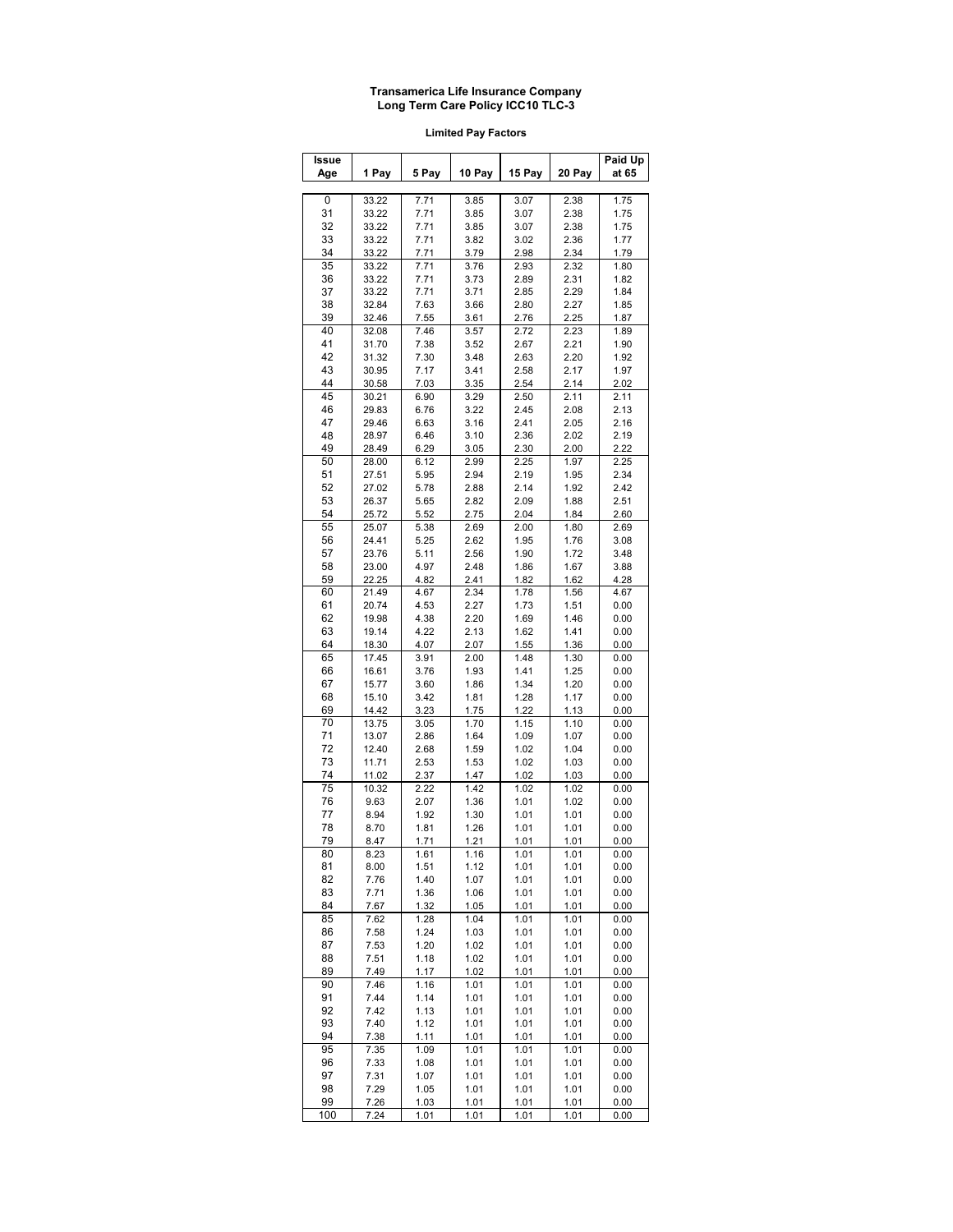|          |            |            |              |            |                 | <b>Step-Rate</b> |            |
|----------|------------|------------|--------------|------------|-----------------|------------------|------------|
| Issue    |            | Simple     |              | Compound   | <b>Tailored</b> |                  | Compound   |
| Age      | 5%         | 3%         | 5%           | 3%         | 5%              | 5%               | 3%         |
|          | 96%        |            |              | 97%        |                 |                  |            |
| 0<br>31  | 96%        | 56%<br>56% | 230%<br>230% | 97%        | 135%<br>135%    | 48%<br>48%       | 26%<br>26% |
| 32       | 96%        | 56%        | 230%         | 97%        | 135%            | 48%              | 26%        |
| 33       | 96%        | 56%        | 229%         | 97%        | 134%            | 48%              | 26%        |
| 34       | 96%        | 56%        | 228%         | 97%        | 134%            | 48%              | 26%        |
| 35       | 96%        | 56%        | 227%         | 97%        | 134%            | 48%              | 26%        |
| 36       | 96%        | 56%        | 226%         | 97%        | 134%            | 48%              | 26%        |
| 37       | 96%        | 56%        | 225%         | 97%        | 134%            | 48%              | 26%        |
| 38       | 96%        | 56%        | 225%         | 97%        | 134%            | 48%              | 26%        |
| 39<br>40 | 96%<br>96% | 56%        | 225%<br>225% | 97%<br>97% | 133%<br>133%    | 48%<br>48%       | 26%        |
| 41       | 96%        | 56%<br>56% | 225%         | 97%        | 133%            | 48%              | 26%<br>26% |
| 42       | 96%        | 56%        | 224%         | 97%        | 133%            | 48%              | 26%        |
| 43       | 96%        | 56%        | 224%         | 97%        | 129%            | 48%              | 26%        |
| 44       | 96%        | 56%        | 224%         | 97%        | 125%            | 48%              | 26%        |
| 45       | 96%        | 56%        | 224%         | 97%        | 121%            | 48%              | 26%        |
| 46       | 96%        | 56%        | 224%         | 97%        | 118%            | 48%              | 26%        |
| 47       | 96%        | 56%        | 223%         | 97%        | 114%            | 48%              | 26%        |
| 48       | 96%        | 56%        | 220%         | 97%        | 110%            | 47%              | 26%        |
| 49       | 96%        | 56%        | 216%         | 97%        | 106%            | 47%              | 26%        |
| 50<br>51 | 96%<br>96% | 56%<br>56% | 213%<br>209% | 97%<br>97% | 102%<br>99%     | 46%<br>46%       | 26%<br>26% |
| 52       | 96%        | 56%        | 206%         | 97%        | 95%             | 45%              | 26%        |
| 53       | 95%        | 55%        | 199%         | 94%        | 90%             | 44%              | 26%        |
| 54       | 95%        | 55%        | 192%         | 92%        | 85%             | 43%              | 25%        |
| 55       | 94%        | 55%        | 186%         | 89%        | 81%             | 42%              | 25%        |
| 56       | 93%        | 54%        | 179%         | 87%        | 76%             | 41%              | 25%        |
| 57       | 92%        | 54%        | 173%         | 84%        | 71%             | 40%              | 25%        |
| 58       | 90%        | 53%        | 167%         | 82%        | 66%             | 38%              | 23%        |
| 59       | 88%        | 52%        | 160%         | 79%        | 62%             | 36%              | 21%        |
| 60       | 86%        | 51%        | 154%         | 76%        | 57%             | 34%              | 20%        |
| 61       | 84%        | 50%        | 148%         | 74%        | 52%             | 32%              | 18%        |
| 62       | 82%        | 49%        | 142%         | 71%        | 47%             | 30%              | 16%        |
| 63       | 78%        | 47%        | 134%         | 67%        | 43%             | 27%              | 14%        |
| 64       | 74%        | 46%        | 127%         | 63%        | 38%             | 24%              | 13%        |
| 65       | 70%<br>66% | 45%        | 119%<br>111% | 59%<br>55% | 33%             | 22%<br>19%       | 11%<br>10% |
| 66<br>67 | 62%        | 43%<br>42% | 103%         | 51%        | 28%<br>24%      | 16%              | 8%         |
| 68       | 58%        | 40%        | 96%          | 49%        | 20%             | 15%              | 8%         |
| 69       | 53%        | 38%        | 89%          | 46%        | 17%             | 14%              | 7%         |
| 70       | 48%        | 37%        | 81%          | 43%        | 14%             | 13%              | 7%         |
| 71       | 43%        | 35%        | 74%          | 40%        | 11%             | 12%              | 6%         |
| 72       | 39%        | 33%        | 67%          | 37%        | 8%              | 11%              | 6%         |
| 73       | 37%        | 31%        | 63%          | 35%        | 6%              | 10%              | 5%         |
| 74       | 35%        | 30%        | 59%          | 33%        | 5%              | 9%               | 5%         |
| 75       | 33%        | 28%        | 56%          | 31%        | 3%              | 8%               | 4%         |
| 76       | 31%        | 27%        | 52%          | 29%        | 2%              | 7%               | 4%         |
| 77<br>78 | 29%        | 25%        | 48%          | 27%        | 0%              | 6%               | 3%         |
| 79       | 28%<br>26% | 24%<br>23% | 45%<br>42%   | 25%<br>24% | 0%<br>0%        | $5%$<br>5%       | 3%<br>3%   |
| 80       | 25%        | 21%        | 39%          | 22%        | 0%              | 5%               | 3%         |
| 81       | 23%        | 20%        | 36%          | 21%        | 0%              | 5%               | 3%         |
| 82       | 22%        | 19%        | 33%          | 19%        | 0%              | 4%               | 2%         |
| 83       | 21%        | 18%        | 31%          | 18%        | 0%              | 4%               | 2%         |
| 84       | 20%        | 18%        | 31%          | 17%        | 0%              | 3%               | 2%         |
| 85       | 19%        | 17%        | 29%          | 16%        | 0%              | 3%               | 1%         |
| 86       | 18%        | 15%        | 27%          | 16%        | 0%              | 2%               | 1%         |
| 87       | 17%        | 15%        | 26%          | 15%        | 0%              | 1%               | 1%         |
| 88       | 17%        | 14%        | 25%          | 14%        | 0%              | 1%               | 1%         |
| 89       | 16%        | 13%        | 24%          | 13%        | 0%              | 1%               | 1%         |
| 90<br>91 | 15%<br>15% | 13%<br>12% | 22%<br>21%   | 13%<br>12% | 0%<br>0%        | 1%<br>1%         | 1%<br>1%   |
| 92       | 14%        | 12%        | 20%          | 12%        | 0%              | 1%               | 0%         |
| 93       | 13%        | 11%        | 19%          | 11%        | 0%              | 1%               | 0%         |
| 94       | 13%        | 11%        | 18%          | 11%        | 0%              | 1%               | 0%         |
| 95       | 12%        | 11%        | 18%          | 10%        | 0%              | 1%               | 0%         |
| 96       | 12%        | 10%        | 17%          | 10%        | 0%              | 1%               | 0%         |
| 97       | 12%        | 10%        | 16%          | 9%         | 0%              | 1%               | 0%         |
| 98       | 11%        | 9%         | 15%          | 9%         | 0%              | 1%               | 0%         |
| 99       | 11%        | 9%         | 15%          | 8%         | 0%              | 1%               | 0%         |
| 100      | 10%        | 9%         | 14%          | 8%         | 0%              | 1%               | 0%         |

#### **Benefit Increase Option Factors for 1- Year and 2-Year Benefit Period**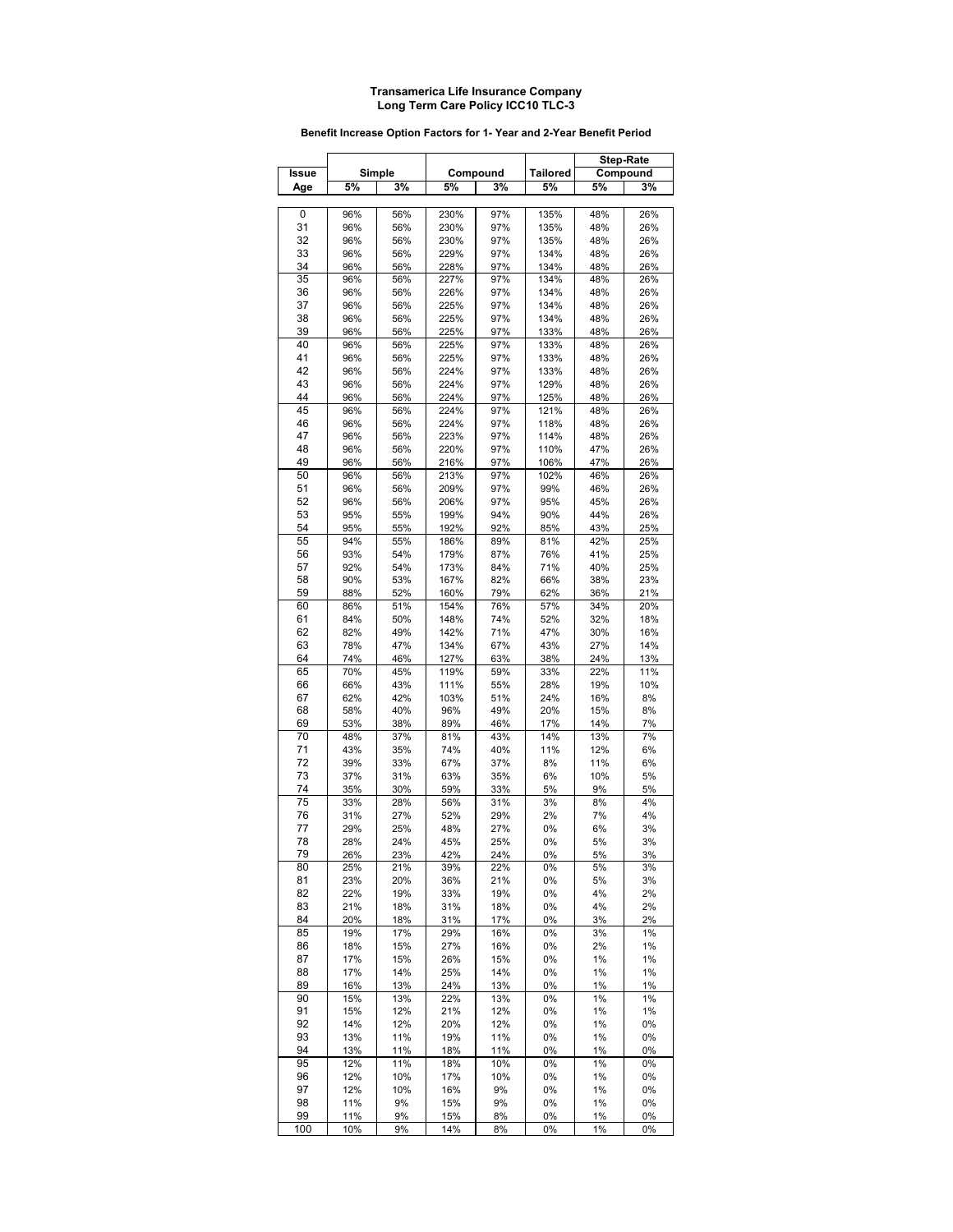#### **Benefit Increase Option Factors for 3-Year Benefit Period**

|       |     |        |      |          |          |     | Step-Rate |
|-------|-----|--------|------|----------|----------|-----|-----------|
| Issue |     | Simple |      | Compound | Tailored |     | Compound  |
| Age   | 5%  | 3%     | 5%   | 3%       | 5%       | 5%  | 3%        |
|       |     |        |      |          |          |     |           |
| 0     | 99% | 57%    | 248% | 97%      | 135%     | 47% | 25%       |
| 31    | 99% | 57%    | 248% | 97%      | 135%     | 47% | 25%       |
| 32    | 99% | 57%    | 248% | 97%      | 135%     | 47% | 25%       |
| 33    | 99% | 57%    | 248% | 97%      | 134%     | 47% | 25%       |
| 34    | 99% | 57%    | 248% | 97%      | 134%     | 47% | 25%       |
| 35    | 99% | 57%    | 248% | 97%      | 134%     | 47% | 25%       |
| 36    | 99% | 57%    | 248% | 97%      | 134%     | 47% | 25%       |
| 37    | 99% | 57%    | 248% | 97%      | 134%     | 47% | 25%       |
| 38    | 99% | 57%    | 248% | 97%      | 134%     | 47% | 25%       |
| 39    | 99% | 57%    | 248% | 97%      | 133%     | 47% | 25%       |
| 40    | 99% | 57%    | 248% | 97%      | 133%     | 47% | 25%       |
| 41    | 99% | 57%    | 248% | 97%      | 133%     | 47% | 25%       |
| 42    | 99% | 57%    | 248% | 97%      | 133%     | 47% | 25%       |
| 43    | 99% | 56%    | 245% | 97%      | 129%     | 47% | 25%       |
| 44    | 99% | 56%    | 242% | 97%      | 125%     | 47% | 25%       |
| 45    | 99% | 56%    | 240% | 97%      | 121%     | 47% | 25%       |
| 46    | 99% | 56%    | 237% | 97%      | 118%     | 46% | 25%       |
| 47    | 99% | 56%    | 234% | 97%      | 114%     | 46% | 25%       |
| 48    | 99% | 56%    | 231% | 97%      | 110%     | 46% | 25%       |
| 49    | 99% | 56%    | 227% | 97%      | 106%     | 46% | 25%       |
| 50    | 99% | 56%    | 223% | 97%      | 102%     | 46% | 25%       |
| 51    | 99% | 56%    | 219% | 97%      | 99%      | 45% | 25%       |
| 52    | 99% | 56%    | 216% | 97%      | 95%      | 45% | 25%       |
| 53    | 98% | 55%    | 209% | 95%      | 90%      | 44% | 25%       |
| 54    | 98% | 55%    | 202% | 92%      | 85%      | 43% | 25%       |
| 55    | 97% | 55%    | 195% | 90%      | 81%      | 42% | 25%       |
| 56    | 96% | 54%    | 188% | 88%      | 76%      | 41% | 25%       |
| 57    | 95% | 54%    | 181% | 86%      | 71%      | 40% | 25%       |
| 58    | 93% | 53%    | 175% | 83%      | 66%      | 38% | 25%       |
| 59    | 91% | 52%    | 169% | 80%      | 62%      | 35% | 25%       |
| 60    | 89% | 51%    | 162% | 77%      | 57%      | 33% | 24%       |
| 61    | 87% | 50%    | 156% | 75%      | 52%      | 31% | 24%       |
| 62    | 85% | 49%    | 149% | 72%      | 47%      | 28% | 24%       |
| 63    | 81% | 47%    | 141% | 68%      | 43%      | 26% | 21%       |
| 64    | 78% | 46%    | 133% | 64%      | 38%      | 24% | 18%       |
| 65    | 74% | 45%    | 125% | 61%      | 33%      | 21% | 15%       |
| 66    | 70% | 43%    | 117% | 57%      | 28%      | 19% | 12%       |
| 67    | 66% | 42%    | 109% | 53%      | 24%      | 16% | 10%       |
| 68    | 61% | 40%    | 101% | 50%      | 20%      | 15% | 9%        |
| 69    | 57% | 38%    | 93%  | 47%      | 17%      | 14% | 8%        |
| 70    | 52% | 37%    | 86%  | 43%      | 14%      | 13% | 7%        |
| 71    | 47% | 35%    | 78%  | 40%      | 11%      | 12% | 6%        |
| 72    | 43% | 33%    | 71%  | 37%      | 8%       | 11% | 6%        |
| 73    | 40% | 31%    | 67%  | 35%      | 6%       | 10% | 5%        |
| 74    | 38% | 30%    | 63%  | 33%      | 5%       | 9%  | 5%        |
| 75    | 35% | 28%    | 59%  | 31%      | 3%       | 8%  | 4%        |
| 76    | 33% | 27%    | 55%  | 29%      | 2%       | 7%  | 4%        |
| 77    | 31% | 25%    | 51%  | 27%      | 0%       | 6%  | 3%        |
| 78    | 29% | 24%    | 48%  | 25%      | 0%       | 5%  | 3%        |
| 79    | 28% | 23%    | 45%  | 24%      | 0%       | 5%  | 3%        |
| 80    | 26% | 21%    | 42%  | 22%      | 0%       | 5%  | 3%        |
| 81    | 24% | 20%    | 38%  | 21%      | 0%       | 5%  | 2%        |
| 82    | 23% | 19%    | 35%  | 19%      | 0%       | 4%  | 2%        |
| 83    | 22% | 18%    | 33%  | 18%      | 0%       | 4%  | 2%        |
| 84    | 21% | 18%    | 32%  | 17%      | 0%       | 3%  | 2%        |
| 85    | 20% | 17%    | 30%  | 16%      | 0%       | 3%  | 1%        |
| 86    | 19% | 15%    | 28%  | 16%      | 0%       | 2%  | 1%        |
| 87    | 18% | 15%    | 27%  | 15%      | 0%       | 1%  | 1%        |
| 88    | 18% | 14%    | 26%  | 14%      | 0%       | 1%  | 1%        |
| 89    | 17% | 13%    | 25%  | 13%      | 0%       | 1%  | 1%        |
| 90    | 16% | 13%    | 23%  | 13%      | 0%       | 1%  | 1%        |
| 91    | 15% | 12%    | 22%  | 12%      | 0%       | 1%  | 0%        |
| 92    | 15% | 12%    | 21%  | 12%      | 0%       | 1%  | 0%        |
| 93    | 14% | 11%    | 20%  | 11%      | 0%       | 1%  | 0%        |
| 94    | 14% | 11%    | 19%  | 11%      | 0%       | 1%  | 0%        |
| 95    | 13% | 11%    | 19%  | 10%      | 0%       | 1%  | 0%        |
| 96    | 12% | 10%    | 18%  | 10%      | 0%       | 1%  | 0%        |
| 97    | 12% | 10%    | 17%  | 9%       | 0%       | 1%  | 0%        |
| 98    | 11% | 9%     | 16%  | 9%       | 0%       | 1%  | 0%        |
| 99    | 11% | 9%     | 16%  | 8%       | 0%       | 1%  | 0%        |
| 100   | 11% | 9%     | 15%  | 8%       | 0%       | 1%  | 0%        |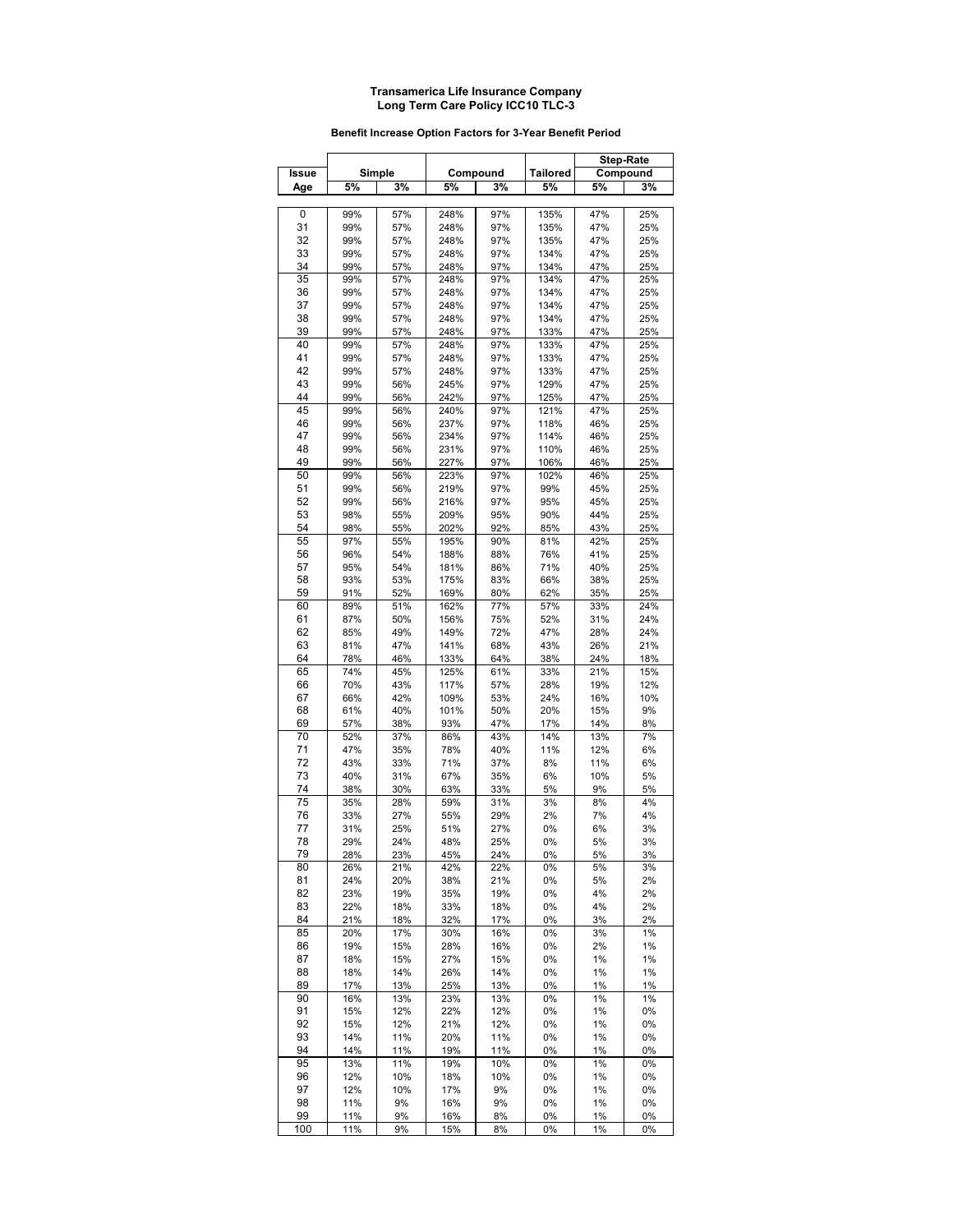#### **Benefit Increase Option Factors for 4-Year Benefit Period**

|          |              |            |              |              |              |            | <b>Step-Rate</b> |
|----------|--------------|------------|--------------|--------------|--------------|------------|------------------|
| Issue    |              | Simple     |              | Compound     | Tailored     |            | Compound         |
| Age      | 5%           | 3%         | 5%           | 3%           | 5%           | 5%         | 3%               |
|          |              |            |              |              |              |            |                  |
| 0        | 108%         | 65%        | 271%         | 110%         | 152%         | 53%        | 28%              |
| 31       | 108%         | 65%        | 271%         | 110%         | 152%         | 53%        | 28%              |
| 32       | 108%         | 65%        | 271%         | 110%         | 152%         | 53%        | 28%              |
| 33       | 108%         | 65%        | 269%         | 110%         | 152%         | 53%        | 28%              |
| 34       | 108%         | 65%        | 268%         | 110%         | 151%         | 53%        | 28%              |
| 35       | 108%         | 65%        | 267%         | 110%         | 151%         | 53%        | 28%              |
| 36<br>37 | 108%<br>108% | 65%<br>65% | 266%<br>265% | 110%<br>110% | 151%<br>151% | 53%<br>53% | 28%<br>28%       |
| 38       | 108%         | 65%        | 264%         | 110%         | 151%         | 53%        | 28%              |
| 39       | 108%         | 65%        | 263%         | 110%         | 150%         | 53%        | 28%              |
| 40       | 108%         | 65%        | 261%         | 110%         | 150%         | 53%        | 28%              |
| 41       | 108%         | 65%        | 260%         | 110%         | 150%         | 53%        | 28%              |
| 42       | 108%         | 65%        | 259%         | 110%         | 150%         | 53%        | 28%              |
| 43       | 108%         | 65%        | 259%         | 110%         | 145%         | 53%        | 28%              |
| 44       | 108%         | 65%        | 259%         | 110%         | 139%         | 53%        | 28%              |
| 45       | 108%         | 65%        | 259%         | 110%         | 134%         | 53%        | 28%              |
| 46       | 108%         | 65%        | 258%         | 110%         | 129%         | 53%        | 28%              |
| 47       | 108%         | 65%        | 258%         | 110%         | 123%         | 53%        | 28%              |
| 48       | 108%         | 65%        | 254%         | 110%         | 119%         | 53%        | 28%              |
| 49       | 108%         | 65%        | 250%         | 110%         | 116%         | 53%        | 28%              |
| 50       | 108%         | 65%        | 246%         | 110%         | 112%         | 53%        | 28%              |
| 51       | 108%         | 65%        | 242%         | 110%         | 108%         | 53%        | 28%              |
| 52       | 108%         | 65%        | 238%         | 110%         | 104%         | 52%        | 28%              |
| 53       | 107%         | 65%        | 231%         | 108%         | 100%         | 51%        | 28%              |
| 54       | 105%         | 64%        | 224%         | 105%         | 95%          | 49%        | 28%              |
| 55       | 104%         | 64%        | 217%         | 102%         | 90%          | 48%        | 28%              |
| 56       | 103%         | 63%        | 210%         | 99%          | 85%          | 46%        | 28%              |
| 57<br>58 | 102%<br>99%  | 63%<br>61% | 203%<br>193% | 97%<br>93%   | 81%<br>74%   | 44%<br>42% | 28%<br>27%       |
| 59       | 97%          | 60%        | 184%         | 89%          | 68%          | 40%        | 26%              |
| 60       | 95%          | 58%        | 175%         | 85%          | 62%          | 37%        | 26%              |
| 61       | 93%          | 56%        | 166%         | 82%          | 55%          | 35%        | 25%              |
| 62       | 91%          | 55%        | 157%         | 78%          | 49%          | 32%        | 24%              |
| 63       | 86%          | 53%        | 148%         | 74%          | 44%          | 29%        | 21%              |
| 64       | 81%          | 51%        | 139%         | 70%          | 39%          | 26%        | 18%              |
| 65       | 77%          | 49%        | 130%         | 66%          | 34%          | 23%        | 15%              |
| 66       | 72%          | 47%        | 121%         | 61%          | 29%          | 19%        | 11%              |
| 67       | 67%          | 46%        | 112%         | 57%          | 24%          | 16%        | 8%               |
| 68       | 63%          | 44%        | 105%         | 54%          | 21%          | 15%        | 8%               |
| 69       | 58%          | 42%        | 99%          | 51%          | 18%          | 14%        | 7%               |
| 70       | 54%          | 40%        | 92%          | 48%          | 15%          | 13%        | 7%               |
| 71       | 49%          | 38%        | 85%          | 46%          | 12%          | 12%        | 6%               |
| 72       | 45%          | 36%        | 79%          | 43%          | 9%           | 11%        | 6%               |
| 73       | 42%          | 34%        | 74%          | 40%          | 7%           | 10%        | 5%               |
| 74       | 39%          | 33%        | 70%          | 37%          | 5%           | 9%         | 5%               |
| 75       | 36%          | 31%        | 65%          | 35%          | 4%           | 8%         | 4%               |
| 76<br>77 | 32%<br>29%   | 29%<br>28% | 61%<br>56%   | 32%<br>30%   | 2%<br>0%     | 7%<br>6%   | 4%<br>3%         |
| 78       | 28%          | 26%        | 53%          | 28%          | 0%           | 5%         | 3%               |
| 79       | 26%          | 25%        | 50%          | 26%          | 0%           | 5%         | 3%               |
| 80       | 25%          | 23%        | 46%          | 24%          | 0%           | 5%         | 3%               |
| 81       | 23%          | 22%        | 43%          | 23%          | 0%           | 5%         | 2%               |
| 82       | 22%          | 20%        | 39%          | 21%          | 0%           | 4%         | 2%               |
| 83       | 21%          | 19%        | 37%          | 20%          | 0%           | 4%         | 2%               |
| 84       | 20%          | 19%        | 36%          | 19%          | 0%           | 3%         | 2%               |
| 85       | 19%          | 18%        | 33%          | 18%          | 0%           | 3%         | 1%               |
| 86       | 19%          | 17%        | 31%          | 18%          | 0%           | 2%         | 1%               |
| 87       | 17%          | 17%        | 30%          | 17%          | 0%           | 1%         | 1%               |
| 88       | 17%          | 16%        | 29%          | 15%          | 0%           | 1%         | 1%               |
| 89       | 16%          | 14%        | 28%          | 14%          | 0%           | 1%         | 1%               |
| 90       | 15%          | 14%        | 25%          | 14%          | 0%           | 1%         | 1%               |
| 91       | 15%          | 13%        | 24%          | 13%          | 0%           | 1%         | 0%               |
| 92       | 14%          | 13%        | 23%          | 13%          | 0%           | 1%         | 0%               |
| 93<br>94 | 13%<br>13%   | 12%<br>12% | 22%<br>21%   | 12%<br>12%   | 0%<br>0%     | 1%<br>1%   | 0%<br>0%         |
| 95       | 12%          | 12%        | 21%          | 11%          | 0%           | 1%         | 0%               |
| 96       | 12%          | 11%        | 20%          | 11%          | 0%           | 1%         | 0%               |
| 97       | 12%          | 11%        | 18%          | 10%          | 0%           | 1%         | 0%               |
| 98       | 11%          | 10%        | 17%          | 10%          | 0%           | 1%         | 0%               |
| 99       | 11%          | 10%        | 17%          | 9%           | 0%           | 1%         | 0%               |
| 100      | 10%          | 10%        | 16%          | 9%           | 0%           | 1%         | 0%               |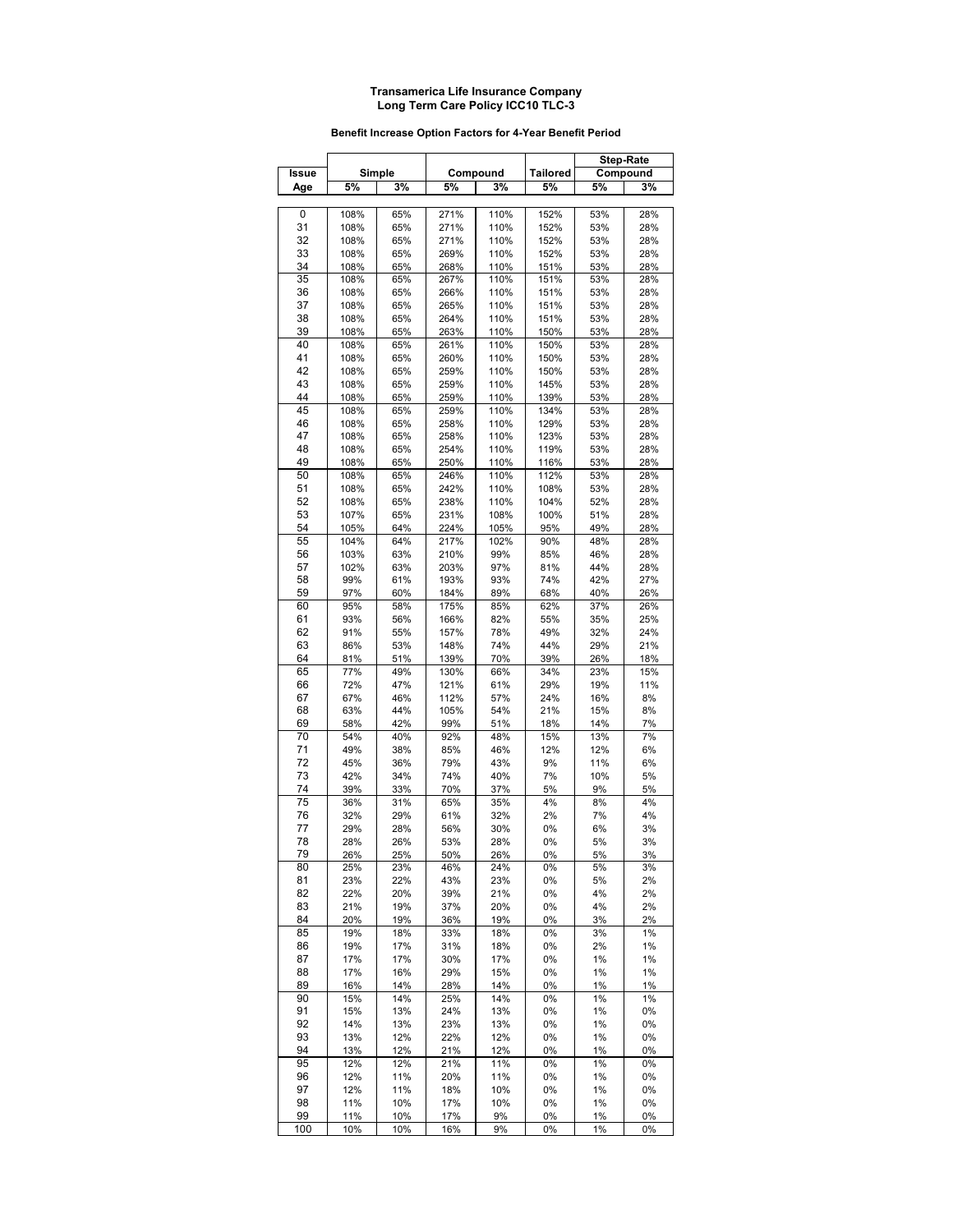#### **Benefit Increase Option Factors for 5-Year Benefit Period**

|       |            |        |      |          |                 |          | <b>Step-Rate</b> |
|-------|------------|--------|------|----------|-----------------|----------|------------------|
| Issue |            | Simple |      | Compound | <b>Tailored</b> |          | Compound         |
| Age   | 5%         | 3%     | 5%   | 3%       | 5%              | 5%       | 3%               |
|       |            |        |      |          |                 |          |                  |
| 0     | 108%       | 65%    | 271% | 100%     | 139%            | 50%      | 28%              |
| 31    | 108%       | 65%    | 271% | 100%     | 139%            | 50%      | 28%              |
| 32    | 108%       | 65%    | 271% | 100%     | 139%            | 50%      | 28%              |
| 33    | 108%       | 65%    | 269% | 100%     | 139%            | 50%      | 28%              |
| 34    | 108%       | 65%    | 268% | 100%     | 139%            | 50%      | 28%              |
| 35    | 108%       | 65%    | 267% | 100%     | 139%            | 50%      | 28%              |
| 36    |            |        |      |          |                 |          |                  |
|       | 108%       | 65%    | 266% | 100%     | 139%            | 50%      | 28%              |
| 37    | 108%       | 65%    | 265% | 100%     | 138%            | 50%      | 28%              |
| 38    | 108%       | 65%    | 264% | 100%     | 138%            | 50%      | 28%              |
| 39    | 108%       | 65%    | 263% | 100%     | 138%            | 50%      | 28%              |
| 40    | 108%       | 65%    | 261% | 100%     | 138%            | 50%      | 28%              |
| 41    | 108%       | 65%    | 260% | 100%     | 138%            | 50%      | 28%              |
| 42    | 108%       | 65%    | 259% | 100%     | 138%            | 50%      | 28%              |
| 43    | 108%       | 65%    | 259% | 100%     | 132%            | 50%      | 28%              |
| 44    | 108%       | 65%    | 259% | 100%     | 127%            | 50%      | 28%              |
| 45    | 108%       | 65%    | 259% | 100%     | 122%            | 50%      | 28%              |
| 46    | 108%       | 65%    | 258% | 100%     | 117%            | 50%      | 28%              |
| 47    | 108%       | 65%    | 258% | 100%     | 112%            | 50%      | 28%              |
| 48    | 108%       | 65%    | 254% | 100%     | 108%            | 49%      | 28%              |
| 49    | 108%       | 65%    | 250% | 100%     | 105%            | 49%      | 28%              |
| 50    | 108%       | 65%    | 246% | 100%     | 101%            | 49%      | 28%              |
| 51    | 108%       | 65%    | 242% | 100%     | 97%             | 48%      | 28%              |
| 52    | 108%       | 65%    | 238% | 100%     | 94%             | 48%      | 28%              |
| 53    | 107%       | 65%    | 231% | 97%      | 89%             | 47%      | 28%              |
| 54    | 105%       | 64%    | 224% | 95%      | 85%             | 46%      | 28%              |
| 55    | 104%       | 64%    | 217% | 92%      | 81%             | 45%      | 28%              |
| 56    | 103%       | 63%    | 210% | 89%      | 76%             | 44%      | 28%              |
| 57    | 102%       | 63%    | 203% | 87%      | 72%             | 43%      | 28%              |
| 58    | 99%        | 61%    | 193% | 83%      | 66%             | 41%      | 27%              |
| 59    | 97%        | 60%    | 184% | 80%      | 60%             | 39%      | 26%              |
| 60    | 95%        | 58%    | 175% | 76%      | 54%             | 37%      | 26%              |
| 61    | 93%        | 56%    | 166% | 73%      | 48%             | 34%      | 25%              |
| 62    | 91%        | 55%    | 157% | 69%      | 42%             | 32%      | 24%              |
| 63    | 86%        | 53%    | 148% | 65%      | 37%             | 29%      | 21%              |
| 64    | 81%        | 51%    | 139% | 61%      | 32%             | 26%      | 18%              |
| 65    | 77%        | 49%    | 130% | 57%      | 27%             | 23%      | 15%              |
| 66    | 72%        | 47%    | 121% | 53%      | 23%             | 20%      | 11%              |
| 67    | 67%        | 46%    | 112% | 49%      | 18%             | 17%      | 8%               |
| 68    | 63%        | 44%    | 105% | 47%      | 15%             | 16%      | 8%               |
| 69    | 58%        | 42%    | 99%  | 44%      | 12%             | 15%      | 7%               |
| 70    | 54%        | 40%    | 92%  | 41%      | 9%              | 13%      | 7%               |
| 71    | 49%        | 38%    | 85%  | 38%      | 6%              | 12%      | 6%               |
| 72    | 45%        | 36%    | 79%  | 35%      | 4%              | 11%      | 6%               |
| 73    | 42%        | 34%    | 74%  | 33%      | 3%              | 10%      | 5%               |
| 74    | 39%        | 33%    | 70%  | 31%      | 2%              | 9%       | 5%               |
| 75    | 36%        | 31%    | 65%  | 28%      | 1%              | 8%       | 4%               |
| 76    | 32%        | 29%    | 61%  | 26%      | 1%              | 7%       | 4%               |
| 77    | 29%        | 28%    | 56%  | 23%      | 0%              | 6%       | 3%               |
| 78    | 28%        | 26%    | 53%  | 22%      | 0%              | 5%       | 3%               |
| 79    |            |        |      |          | 0%              |          | 3%               |
| 80    | 26%<br>25% | 25%    | 50%  | 20%      |                 | 5%<br>5% |                  |
|       |            | 23%    | 46%  | 19%      | 0%              |          | 3%               |
| 81    | 23%        | 22%    | 43%  | 18%      | 0%              | 5%       | 2%               |
| 82    | 22%        | 20%    | 39%  | 16%      | 0%              | 4%       | 2%               |
| 83    | 21%        | 19%    | 37%  | 15%      | 0%              | 4%       | 2%               |
| 84    | 20%        | 19%    | 36%  | 15%      | 0%              | 3%       | 2%               |
| 85    | 19%        | 18%    | 33%  | 14%      | 0%              | 3%       | 1%               |
| 86    | 19%        | 17%    | 31%  | 14%      | 0%              | 2%       | 1%               |
| 87    | 17%        | 17%    | 30%  | 13%      | 0%              | 1%       | 1%               |
| 88    | 17%        | 16%    | 29%  | 12%      | 0%              | 1%       | 1%               |
| 89    | 16%        | 14%    | 28%  | 11%      | 0%              | 1%       | 1%               |
| 90    | 15%        | 14%    | 25%  | 11%      | 0%              | 1%       | 1%               |
| 91    | 15%        | 13%    | 24%  | 10%      | 0%              | 1%       | 0%               |
| 92    | 14%        | 13%    | 23%  | 10%      | 0%              | 1%       | 0%               |
| 93    | 13%        | 12%    | 22%  | 9%       | 0%              | 1%       | 0%               |
| 94    | 13%        | 12%    | 21%  | 9%       | 0%              | 1%       | 0%               |
| 95    | 12%        | 12%    | 21%  | 9%       | 0%              | 1%       | 0%               |
| 96    | 12%        | 11%    | 20%  | 9%       | 0%              | 1%       | 0%               |
| 97    | 12%        | 11%    | 18%  | 8%       | 0%              | 1%       | 0%               |
| 98    | 11%        | 10%    | 17%  | 8%       | 0%              | 1%       | 0%               |
| 99    | 11%        | 10%    | 17%  | 7%       | 0%              | 1%       | 0%               |
| 100   | 10%        | 10%    | 16%  | 7%       | 0%              | 1%       | 0%               |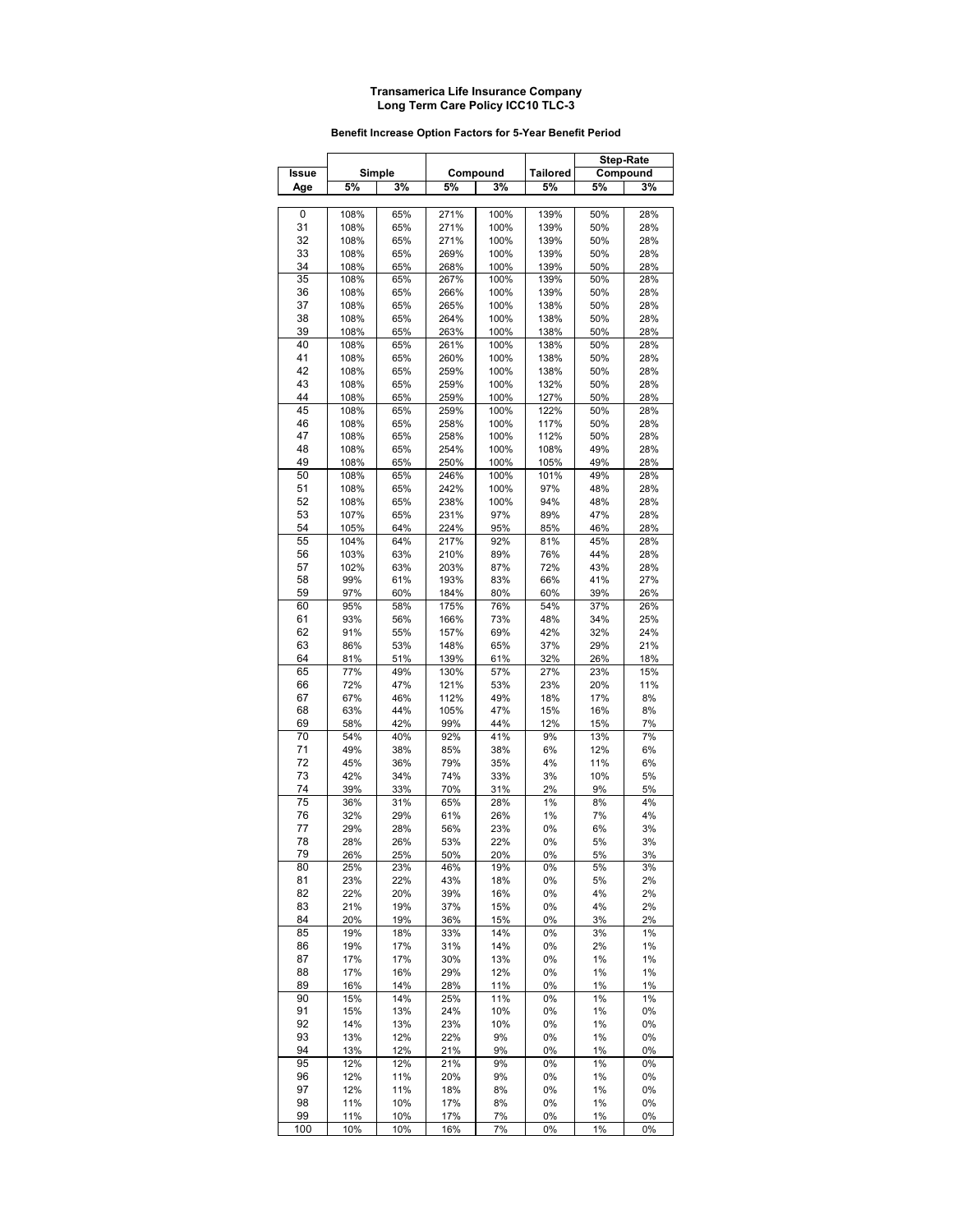#### **Benefit Increase Option Factors for Unlimited Benefit Periods \***

|              |              |            |              |              |                 |            | <b>Step-Rate</b> |
|--------------|--------------|------------|--------------|--------------|-----------------|------------|------------------|
| <b>Issue</b> |              | Simple     |              | Compound     | <b>Tailored</b> |            | Compound         |
| Age          | 5%           | 3%         | 5%           | 3%           | 5%              | 5%         | 3%               |
|              |              |            |              |              |                 |            |                  |
| 0            | 186%         | 100%       | 444%         | 201%         | 199%            | 92%        | 55%              |
| 31           | 186%         | 100%       | 444%         | 201%         | 199%            | 92%        | 55%              |
| 32           | 186%         | 100%       | 444%         | 201%         | 199%            | 92%        | 55%              |
| 33           | 186%         | 100%       | 444%         | 201%         | 199%            | 92%        | 55%              |
| 34           | 186%         | 100%       | 443%         | 201%         | 198%            | 92%        | 55%              |
| 35           | 186%         | 100%       | 443%         | 200%         | 198%            | 92%        | 55%              |
| 36           | 186%         | 100%       | 442%         | 200%         | 197%            | 92%        | 55%              |
| 37           | 186%         | 100%       | 442%         | 199%         | 197%            | 92%        | 55%              |
| 38           | 185%         | 100%       | 440%         | 198%         | 197%            | 92%        | 55%              |
| 39           | 184%         | 100%       | 438%         | 197%         | 196%            | 92%        | 55%              |
| 40           | 183%         | 100%       | 436%         | 196%         | 196%            | 92%        | 55%              |
| 41           | 182%         | 100%       | 434%         | 195%         | 195%            | 92%        | 55%              |
| 42           | 181%         | 100%       | 432%         | 194%         | 195%            | 92%        | 55%              |
| 43           | 179%         | 99%        | 424%         | 191%         | 187%            | 91%        | 55%              |
| 44           | 178%         | 99%        | 416%         | 188%         | 179%            | 90%        | 55%              |
| 45           | 176%         | 99%        | 408%         | 185%         | 171%            | 89%        | 54%              |
| 46           | 174%         | 98%        | 400%         | 182%         | 163%            | 88%        | 54%              |
| 47           | 172%         | 98%        | 392%         | 179%         | 155%            | 87%        | 54%              |
| 48           | 171%         | 96%        | 381%         | 176%         | 148%            | 85%        | 53%              |
| 49           | 169%         | 94%        | 371%         | 173%         | 141%            | 84%        | 52%              |
| 50           | 168%         | 91%        | 360%         | 170%         | 134%            | 82%        | 51%<br>51%       |
| 51           | 166%         | 89%        | 350%         | 167%<br>164% | 127%            | 81%        | 50%              |
| 52           | 164%         | 87%        | 339%         | 160%         | 120%            | 79%        |                  |
| 53<br>54     | 162%<br>159% | 85%<br>84% | 326%<br>312% | 156%         | 114%<br>108%    | 76%<br>73% | 49%<br>47%       |
| 55           | 157%         | 83%        | 298%         | 152%         | 102%            | 70%        | 46%              |
| 56           | 154%         | 81%        | 285%         | 148%         | 96%             | 67%        | 45%              |
| 57           | 151%         | 80%        | 271%         | 144%         | 90%             | 64%        | 43%              |
| 58           | 147%         | 78%        | 260%         | 139%         | 84%             | 61%        | 41%              |
| 59           | 142%         | 77%        | 250%         | 134%         | 78%             | 57%        | 40%              |
| 60           | 138%         | 75%        | 239%         | 128%         | 72%             | 54%        | 38%              |
| 61           | 133%         | 73%        | 229%         | 123%         | 66%             | 50%        | 36%              |
| 62           | 128%         | 72%        | 218%         | 118%         | 60%             | 47%        | 34%              |
| 63           | 124%         | 70%        | 209%         | 113%         | 54%             | 43%        | 32%              |
| 64           | 120%         | 68%        | 200%         | 109%         | 48%             | 38%        | 29%              |
| 65           | 117%         | 66%        | 190%         | 104%         | 42%             | 34%        | 27%              |
| 66           | 113%         | 64%        | 181%         | 100%         | 36%             | 30%        | 25%              |
| 67           | 109%         | 63%        | 172%         | 95%          | 30%             | 25%        | 23%              |
| 68           | 104%         | 60%        | 163%         | 91%          | 26%             | 24%        | 21%              |
| 69           | 100%         | 58%        | 155%         | 87%          | 22%             | 22%        | 20%              |
| 70           | 96%          | 56%        | 146%         | 83%          | 17%             | 21%        | 19%              |
| 71           | 92%          | 54%        | 138%         | 79%          | 13%             | 20%        | 17%              |
| 72           | 88%          | 51%        | 129%         | 75%          | 9%              | 18%        | 16%              |
| 73           | 84%          | 49%        | 123%         | 72%          | 7%              | 17%        | 15%              |
| 74           | 80%          | 47%        | 117%         | 69%          | 5%              | 16%        | 15%              |
| 75           | 77%          | 45%        | 111%         | 66%          | 4%              | 15%        | 14%              |
| 76           | 73%          | 43%        | 105%         | 63%          | 2%              | 14%        | 14%              |
| 77           | 69%          | 41%        | 99%          | 60%          | 0%              | 13%        | 13%              |
| 78           | 66%          | 39%        | 93%          | 57%          | 0%              | 12%        | 13%              |
| 79           | 62%          | 37%        | 87%          | 53%          | 0%              | 12%        | 12%              |
| 80           | 58%          | 35%        | 81%          | 50%          | 0%              | 11%        | 11%              |
| 81           | 55%          | 33%        | 74%          | 46%          | 0%              | 10%        | 11%              |
| 82           | 51%          | 31%        | 68%          | 42%          | 0%              | 10%        | 10%              |
| 83           | 49%          | 29%        | 64%          | 40%          | 0%              | 8%         | 9%               |
| 84           | 47%          | 29%        | 62%          | 38%          | 0%              | 7%         | 7%               |
| 85           | 46%          | 27%        | 58%          | 36%          | 0%              | 6%         | 6%               |
| 86           | 44%          | 25%        | 54%          | 36%          | 0%              | 5%         | 5%               |
| 87           | 40%          | 25%        | 52%          | 33%          | 0%              | 3%         | 3%               |
| 88           | 40%          | 23%        | 50%          | 31%          | 0%              | 3%         | 3%               |
| 89           | 38%          | 22%        | 48%          | 29%          | 0%              | 3%         | 3%               |
| 90           | 36%          | 22%        | 44%          | 29%          | 0%              | 2%         | 2%               |
| 91           | 35%          | 20%        | 42%          | 27%          | 0%              | 2%         | 2%               |
| 92           | 33%          | 20%        | 40%          | 27%          | 0%              | 2%         | 2%               |
| 93           | 31%          | 18%        | 38%          | 25%          | 0%              | 2%         | 2%               |
| 94           | 31%          | 18%        | 36%          | 25%          | 0%              | 2%         | 2%               |
| 95           | 29%          | 18%        | 36%          | 22%          | 0%              | 2%         | 2%               |
| 96<br>97     | 27%<br>27%   | 16%        | 34%          | 22%          | 0%              | 2%         | 2%               |
|              |              | 16%<br>14% | 32%          | 20%          | 0%              | 2%         | 2%               |
| 98<br>99     | 26%<br>26%   | 14%        | 30%<br>30%   | 20%<br>18%   | 0%<br>0%        | 2%<br>2%   | 2%<br>2%         |
| 100          | 24%          | 14%        | 28%          | 18%          | 0%              | 2%         | 2%               |
|              |              |            |              |              |                 |            |                  |

\* Benefit Periods between years are interpolated between full year benefit periods. Unlimited is assumed to be 3650 days for purposes of interpolating.

 This is consistent with the way Benefit Periods are interpolated on the Base Rates. Inflation factors for Benefit periods between 5 years and Unlimited will be interpolated

between the 5 year and these Unlimited Benefit Period factors.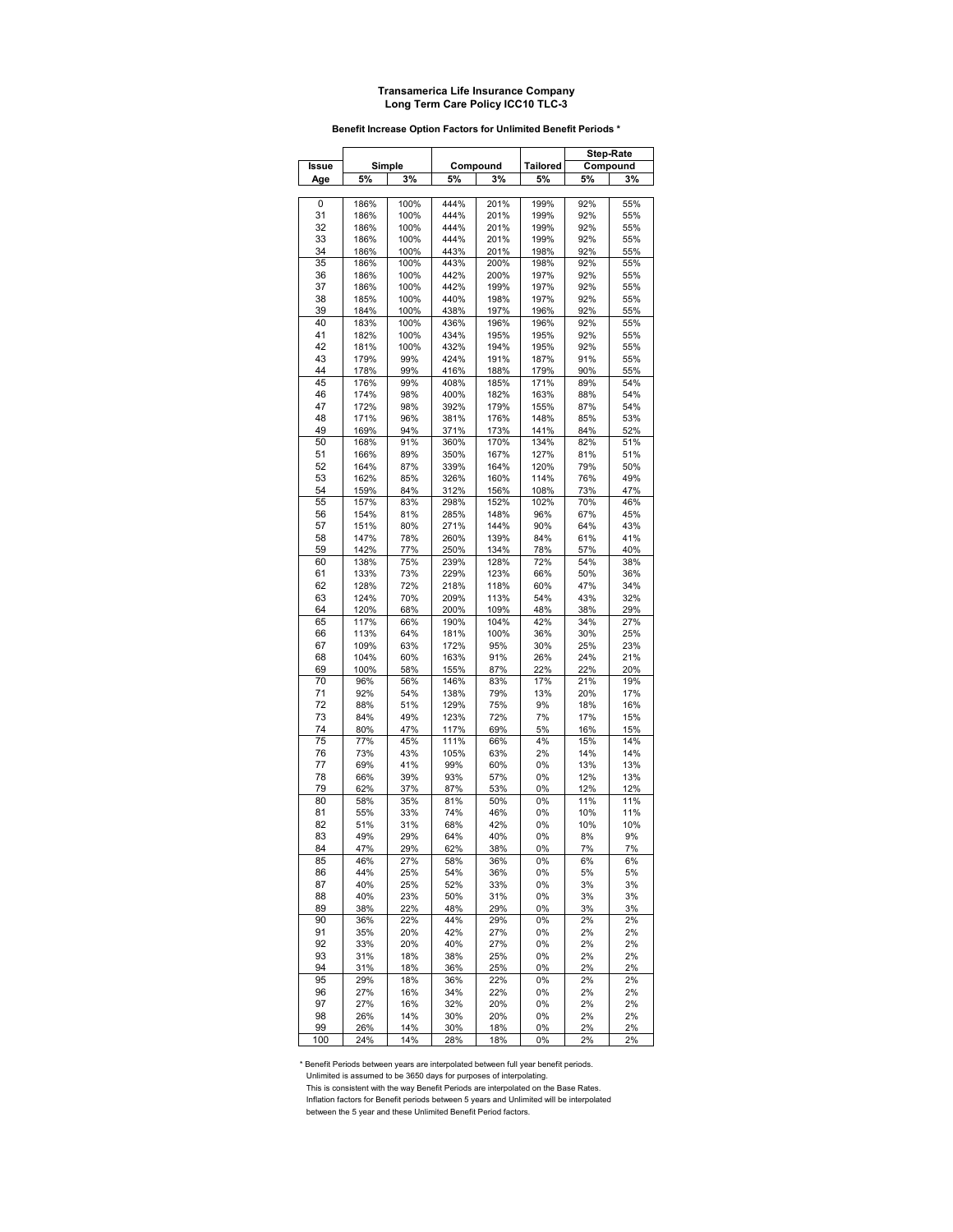|       |      |        |      |          |                 | <b>Step-Rate</b> |          |
|-------|------|--------|------|----------|-----------------|------------------|----------|
| Issue |      | Simple |      | Compound | <b>Tailored</b> |                  | Compound |
| Age   | 5%   | 3%     | 5%   | 3%       | 5%              | 5%               | 3%       |
|       |      |        |      |          |                 |                  |          |
| 0     | 111% | 68%    | 288% | 132%     | 176%            | 74%              | 36%      |
| 31    | 111% | 68%    | 288% | 132%     | 176%            | 74%              | 36%      |
| 32    | 111% | 68%    | 288% | 132%     | 176%            | 74%              | 36%      |
| 33    | 111% | 68%    | 287% | 132%     | 176%            | 74%              | 36%      |
| 34    | 111% | 68%    | 286% | 132%     | 176%            | 74%              | 36%      |
| 35    | 111% | 68%    | 284% | 132%     | 176%            | 74%              | 36%      |
| 36    | 111% | 68%    | 283% | 132%     | 175%            | 74%              | 36%      |
| 37    | 111% | 68%    | 282% | 132%     | 175%            | 74%              | 36%      |
| 38    | 111% | 68%    | 282% | 132%     | 175%            | 74%              | 36%      |
| 39    | 111% | 68%    | 282% | 132%     | 175%            | 74%              | 36%      |
| 40    | 111% | 68%    | 282% | 132%     | 174%            | 74%              | 36%      |
| 41    | 111% | 68%    | 282% | 132%     | 174%            | 74%              | 36%      |
| 42    | 111% | 68%    | 282% | 132%     | 174%            | 74%              | 36%      |
| 43    | 111% | 68%    | 277% | 130%     | 167%            | 72%              | 36%      |
| 44    | 111% | 68%    | 273% | 127%     | 160%            | 70%              | 36%      |
| 45    | 111% | 68%    | 269% | 125%     | 152%            | 68%              | 36%      |
| 46    | 111% | 68%    | 264% | 122%     | 145%            | 66%              | 35%      |
| 47    | 111% | 68%    | 260% | 120%     | 138%            | 65%              | 35%      |
| 48    | 111% | 68%    | 255% | 119%     | 133%            | 64%              | 35%      |
| 49    | 111% | 68%    | 250% | 118%     | 128%            | 63%              | 35%      |
| 50    | 111% | 68%    | 246% | 118%     | 124%            | 62%              | 35%      |
| 51    | 111% | 68%    | 241% | 117%     | 119%            | 61%              | 35%      |
| 52    | 111% | 68%    | 236% | 116%     | 114%            | 60%              | 35%      |
| 53    | 111% | 68%    | 229% | 114%     | 109%            | 59%              | 35%      |
| 54    | 110% | 67%    | 222% | 111%     | 104%            | 58%              | 35%      |
| 55    | 109% | 67%    | 214% | 108%     | 99%             | 56%              | 35%      |
| 56    | 108% | 66%    | 207% | 105%     | 93%             | 55%              | 35%      |
| 57    | 107% | 66%    | 200% | 103%     | 88%             | 54%              | 35%      |
| 58    | 105% | 65%    | 192% | 99%      | 82%             | 52%              | 33%      |
| 59    | 103% | 64%    | 185% | 96%      | 77%             | 50%              | 31%      |
| 60    | 101% | 62%    | 178% | 92%      | 71%             | 47%              | 30%      |
| 61    | 99%  | 61%    | 170% | 89%      | 66%             | 45%              | 28%      |
| 62    | 97%  | 60%    | 163% | 86%      | 60%             | 43%              | 26%      |
| 63    | 91%  | 57%    | 153% | 80%      | 54%             | 39%              | 23%      |
| 64    | 84%  | 54%    | 143% | 75%      | 48%             | 34%              | 20%      |
| 65    | 78%  | 51%    | 133% | 69%      | 41%             | 30%              | 17%      |
| 66    | 72%  | 48%    | 123% | 64%      | 35%             | 26%              | 14%      |
| 67    | 66%  | 45%    | 112% | 58%      | 29%             | 22%              | 11%      |
| 68    | 61%  | 43%    | 105% | 55%      | 26%             | 20%              | 10%      |
| 69    | 57%  | 42%    | 97%  | 52%      | 23%             | 19%              | 10%      |
| 70    | 52%  | 40%    | 89%  | 49%      | 19%             | 18%              | 9%       |
| 71    | 47%  | 38%    | 82%  | 46%      | 16%             | 17%              | 9%       |
| 72    | 42%  | 36%    | 74%  | 43%      | 13%             | 16%              | 8%       |
| 73    | 40%  | 35%    | 70%  | 41%      | 10%             | 15%              | 8%       |
| 74    | 38%  | 33%    | 67%  | 39%      | 8%              | 14%              | 7%       |
| 75    | 36%  | 31%    | 63%  | 37%      | 5%              | 12%              | 7%       |
| 76    | 34%  | 30%    | 59%  | 35%      | 3%              | 11%              | 6%       |
| 77    | 32%  | 28%    | 55%  | 33%      | 0%              | 10%              | 6%       |
| 78    | 31%  | 27%    | 52%  | 31%      | 0%              | 10%              | 5%       |
| 79    | 29%  | 25%    | 48%  | 29%      | 0%              | 9%               | 5%       |
| 80    | 27%  | 24%    | 45%  | 27%      | 0%              | 9%               | 5%       |
| 81    | 26%  | 22%    | 41%  | 25%      | 0%              | 8%               | 5%       |
| 82    | 24%  | 21%    | 38%  | 23%      | 0%              | 8%               | 4%       |
| 83    | 23%  | 20%    | 36%  | 22%      | 0%              | 7%               | 4%       |
| 84    | 22%  | 20%    | 35%  | 21%      | 0%              | 6%               | 3%       |
| 85    | 21%  | 18%    | 32%  | 19%      | 0%              | 5%               | 3%       |
| 86    | 20%  | 17%    | 30%  | 19%      | 0%              | 4%               | 2%       |
| 87    | 19%  | 17%    | 29%  | 18%      | 0%              | 3%               | 1%       |
| 88    | 19%  | 16%    | 28%  | 17%      | 0%              | 2%               | 1%       |
| 89    | 18%  | 15%    | 27%  | 16%      | 0%              | 2%               | 1%       |
| 90    | 17%  | 15%    | 25%  | 16%      | 0%              | 2%               | 1%       |
| 91    | 16%  | 14%    | 24%  | 15%      | 0%              | 2%               | 1%       |
| 92    | 15%  | 14%    | 22%  | 15%      | 0%              | 1%               | 1%       |
| 93    | 14%  | 12%    | 21%  | 13%      | 0%              | 1%               | 1%       |
| 94    | 14%  | 12%    | 20%  | 13%      | 0%              | 1%               | 1%       |
| 95    | 14%  | 12%    | 20%  | 12%      | 0%              | 1%               | 1%       |
| 96    | 13%  | 11%    | 19%  | 12%      | 0%              | 1%               | 1%       |
| 97    | 13%  | 11%    | 18%  | 11%      | 0%              | 1%               | 1%       |
| 98    | 12%  | 10%    | 17%  | 11%      | 0%              | 1%               | 1%       |
| 99    | 12%  | 10%    | 17%  | 10%      | 0%              | 1%               | 1%       |
| 100   | 11%  | 10%    | 16%  | 10%      | 0%              | 1%               | 1%       |

#### **Full Benefit Increase Option Factors for 1-Year and 2-Year Benefit Period**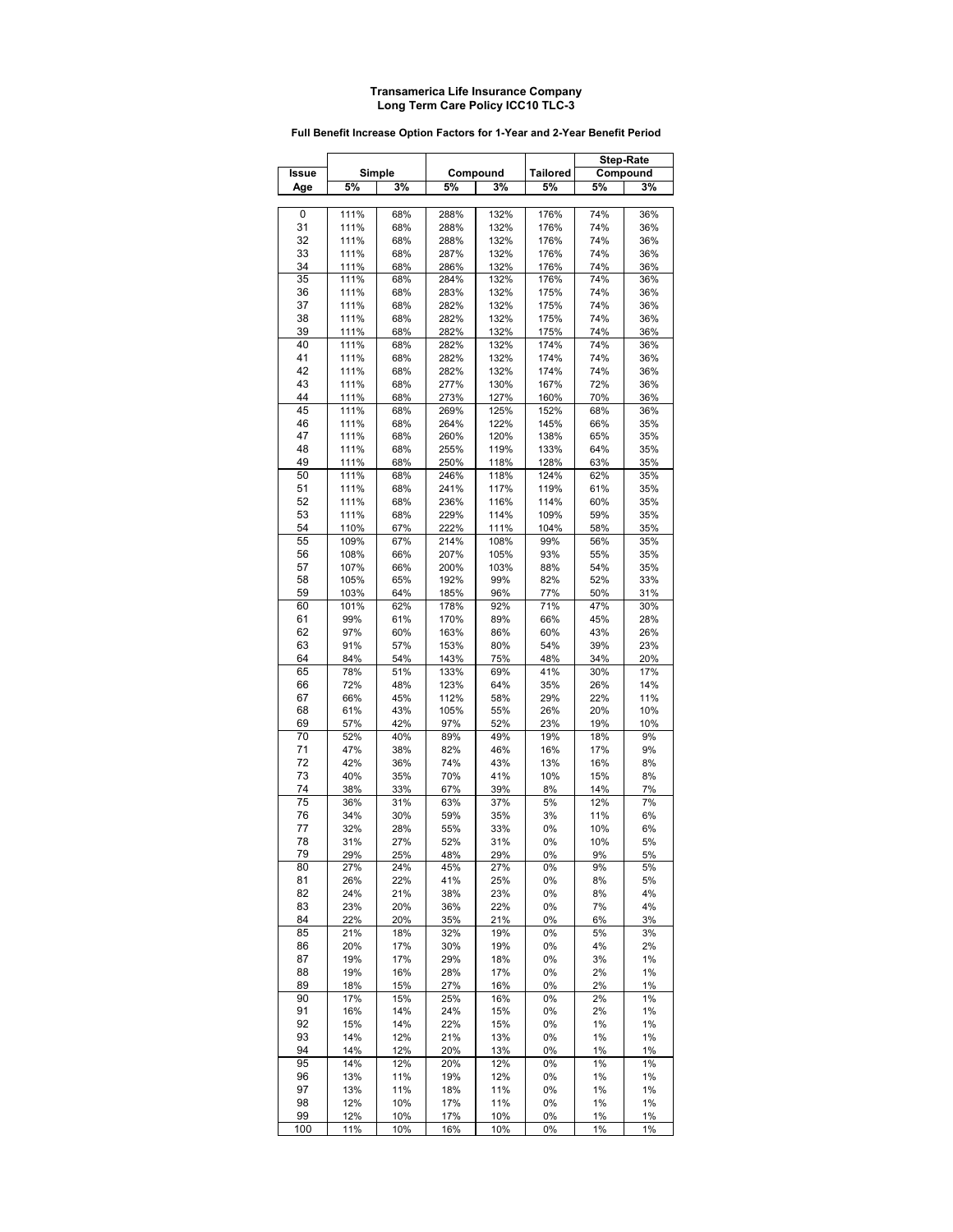#### **Full Benefit Increase Option Factors for 3-Year Benefit Period**

|       |      |        |      |          |                 |     | <b>Step-Rate</b> |
|-------|------|--------|------|----------|-----------------|-----|------------------|
| Issue |      | Simple |      | Compound | <b>Tailored</b> |     | Compound         |
| Age   | 5%   | 3%     | 5%   | 3%       | 5%              | 5%  | 3%               |
|       |      |        |      |          |                 |     |                  |
| 0     | 108% | 64%    | 291% | 122%     | 163%            | 65% | 30%              |
| 31    | 108% | 64%    | 291% | 122%     | 163%            | 65% | 30%              |
| 32    | 108% | 64%    | 291% | 122%     | 163%            | 65% | 30%              |
| 33    | 108% | 64%    | 291% | 121%     | 163%            | 65% | 30%              |
| 34    | 108% | 64%    | 291% | 121%     | 163%            | 65% | 30%              |
| 35    | 108% | 64%    | 290% | 121%     | 163%            | 65% | 30%              |
| 36    | 108% | 64%    | 290% | 121%     | 162%            | 65% | 30%              |
| 37    | 108% | 64%    | 290% | 121%     | 162%            | 65% | 30%              |
| 38    | 108% | 64%    | 290% | 121%     | 162%            | 65% | 30%              |
| 39    | 108% | 64%    | 290% | 121%     | 162%            | 65% | 30%              |
| 40    | 108% | 64%    | 290% | 121%     | 162%            | 65% | 30%              |
| 41    | 108% | 64%    | 290% | 121%     | 161%            | 65% | 30%              |
| 42    | 108% | 64%    | 290% | 121%     | 161%            | 65% | 30%              |
| 43    | 108% | 64%    | 284% | 119%     | 155%            | 63% | 30%              |
| 44    | 108% | 64%    | 277% | 117%     | 148%            | 62% | 31%              |
| 45    | 108% | 63%    | 271% | 115%     | 142%            | 60% | 31%              |
| 46    | 108% | 63%    | 265% | 113%     | 136%            | 59% | 31%              |
| 47    | 108% | 63%    | 258% | 111%     | 129%            | 57% | 31%              |
| 48    | 108% | 63%    | 253% | 111%     | 124%            | 56% | 31%              |
| 49    | 108% | 63%    | 248% | 110%     | 119%            | 55% | 31%              |
| 50    | 108% | 63%    | 242% | 109%     | 115%            | 54% | 31%              |
| 51    | 108% | 63%    | 237% | 108%     | 110%            | 53% | 31%              |
| 52    | 108% | 63%    | 232% | 107%     | 105%            | 52% | 31%              |
| 53    | 108% | 63%    | 225% | 104%     | 100%            | 51% | 31%              |
| 54    | 107% | 62%    | 217% | 102%     | 95%             | 50% | 31%              |
| 55    | 106% | 62%    | 210% | 100%     | 90%             | 49% | 31%              |
| 56    | 105% | 61%    | 203% | 97%      | 85%             | 48% | 31%              |
| 57    | 104% | 61%    | 196% | 95%      | 80%             | 47% | 31%              |
| 58    | 102% | 60%    | 189% | 92%      | 75%             | 45% | 31%              |
| 59    | 100% | 59%    | 182% | 89%      | 70%             | 42% | 30%              |
| 60    | 98%  | 58%    | 175% | 86%      | 65%             | 40% | 30%              |
| 61    | 96%  | 57%    | 169% | 84%      | 60%             | 37% | 30%              |
| 62    | 94%  | 56%    | 162% | 81%      | 55%             | 35% | 30%              |
| 63    | 89%  | 53%    | 153% | 76%      | 49%             | 32% | 26%              |
| 64    | 84%  | 51%    | 143% | 72%      | 44%             | 29% | 23%              |
| 65    | 80%  | 49%    | 134% | 67%      | 39%             | 26% | 19%              |
| 66    | 75%  | 47%    | 125% | 63%      | 33%             | 23% | 16%              |
| 67    | 70%  | 45%    | 116% | 58%      | 28%             | 20% | 12%              |
| 68    | 65%  | 43%    | 108% | 55%      | 25%             | 19% | 11%              |
| 69    | 60%  | 42%    | 100% | 52%      | 21%             | 18% | 11%              |
| 70    | 56%  | 40%    | 92%  | 48%      | 18%             | 17% | 10%              |
| 71    | 51%  | 38%    | 84%  | 45%      | 15%             | 16% | 9%               |
| 72    | 46%  | 36%    | 76%  | 42%      | 12%             | 14% | 8%               |
| 73    | 44%  | 35%    | 72%  | 40%      | 9%              | 13% | 8%               |
| 74    | 41%  | 33%    | 68%  | 38%      | 7%              | 12% | 7%               |
| 75    | 39%  | 31%    | 64%  | 36%      | 5%              | 11% | 7%               |
| 76    | 36%  | 30%    | 60%  | 33%      | 2%              | 10% | 6%               |
| 77    | 34%  | 28%    | 56%  | 31%      | 0%              | 9%  | 5%               |
| 78    | 32%  | 27%    | 53%  | 30%      | 0%              | 9%  | 5%               |
| 79    | 30%  | 25%    | 49%  | 28%      | 0%              | 8%  | 5%               |
| 80    | 29%  | 24%    | 46%  | 26%      | 0%              | 8%  | 5%               |
| 81    | 27%  | 22%    | 42%  | 24%      | 0%              | 7%  | 4%               |
| 82    | 25%  | 21%    | 39%  | 22%      | 0%              | 7%  | 4%               |
| 83    | 24%  | 20%    | 37%  | 21%      | 0%              | 6%  | 4%               |
| 84    | 23%  | 20%    | 36%  | 20%      | 0%              | 5%  | 3%               |
| 85    | 22%  | 18%    | 33%  | 19%      | 0%              | 4%  | 3%               |
| 86    | 21%  | 17%    | 31%  | 19%      | 0%              | 3%  | 2%               |
| 87    | 20%  | 17%    | 30%  | 17%      | 0%              | 2%  | 1%               |
| 88    | 20%  | 16%    | 29%  | 16%      | 0%              | 2%  | 1%               |
| 89    | 19%  | 15%    | 27%  | 15%      | 0%              | 2%  | 1%               |
| 90    | 18%  | 15%    | 25%  | 15%      | 0%              | 2%  | 1%               |
| 91    | 17%  | 14%    | 24%  | 14%      | 0%              | 1%  | 1%               |
| 92    | 16%  | 14%    | 23%  | 14%      | 0%              | 1%  | 1%               |
| 93    | 15%  | 12%    | 22%  | 13%      | 0%              | 1%  | 1%               |
| 94    | 15%  | 12%    | 21%  | 13%      | 0%              | 1%  | 1%               |
| 95    | 14%  | 12%    | 21%  | 12%      | 0%              | 1%  | 1%               |
| 96    | 13%  | 11%    | 19%  | 12%      | 0%              | 1%  | 1%               |
| 97    | 13%  | 11%    | 18%  | 10%      | 0%              | 1%  | 1%               |
| 98    | 13%  | 10%    | 17%  | 10%      | 0%              | 1%  | 1%               |
| 99    | 13%  | 10%    | 17%  | 9%       | 0%              | 1%  | 1%               |
| 100   | 12%  | 10%    | 16%  | 9%       | 0%              | 1%  | 1%               |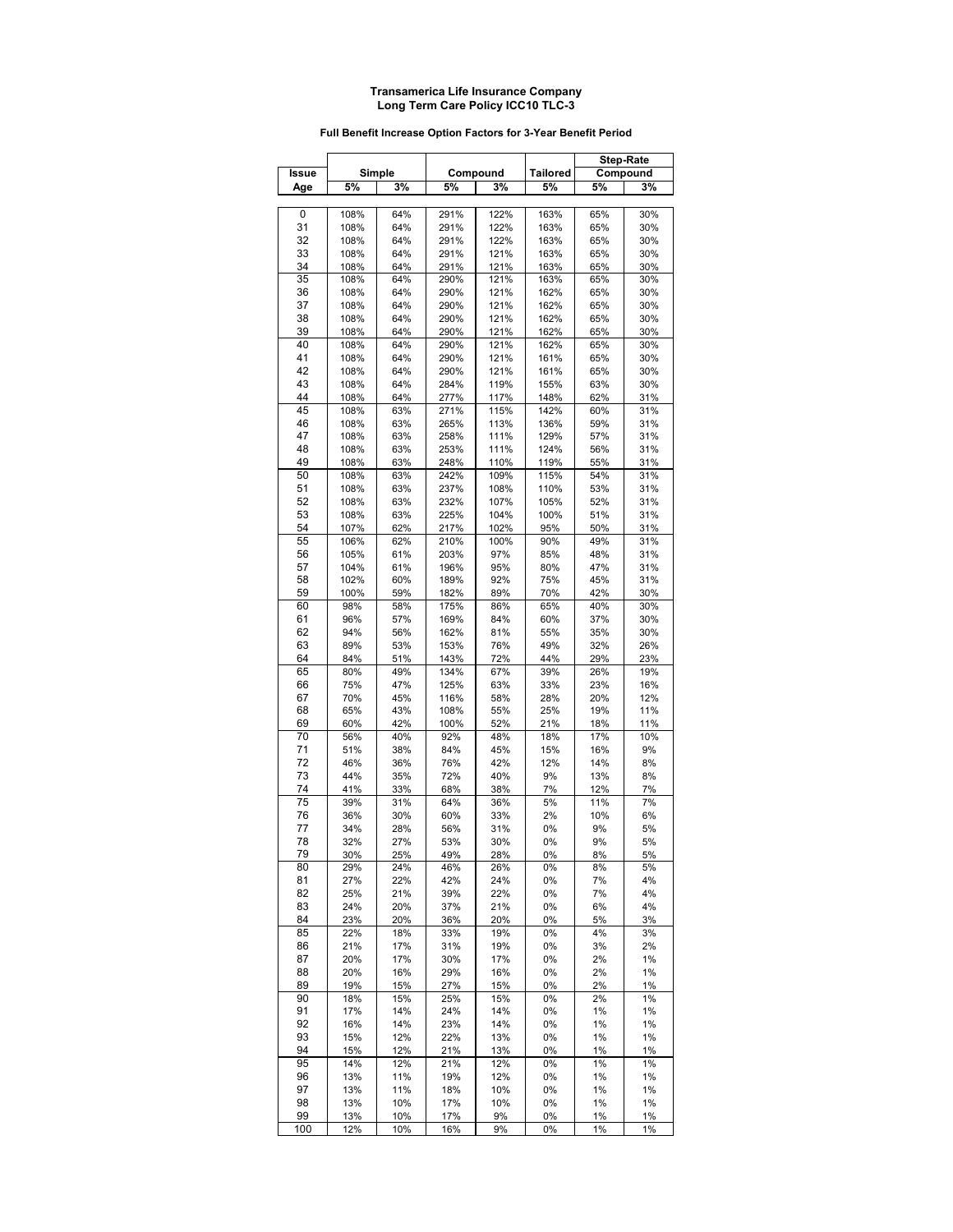#### **Full Benefit Increase Option Factors for 4-Year Benefit Period**

|          |      |            |      |          |                 |     | <b>Step-Rate</b> |
|----------|------|------------|------|----------|-----------------|-----|------------------|
| Issue    |      | Simple     |      | Compound | <b>Tailored</b> |     | Compound         |
| Age      | 5%   | 3%         | 5%   | 3%       | 5%              | 5%  | 3%               |
|          |      |            |      |          |                 |     |                  |
| 0        | 117% | 72%        | 328% | 143%     | 191%            | 77% | 34%              |
| 31       | 117% | 72%        | 328% | 143%     | 191%            | 77% | 34%              |
| 32       | 117% | 72%        | 328% | 143%     | 191%            | 77% | 34%              |
| 33       | 117% | 72%        | 327% | 143%     | 191%            | 77% | 34%              |
| 34       | 117% | 72%        | 325% | 143%     | 190%            | 77% | 34%              |
| 35       | 117% | 72%        | 324% | 143%     | 190%            | 77% | 34%              |
| 36       |      |            |      | 143%     |                 | 77% | 34%              |
|          | 117% | 72%<br>72% | 323% |          | 190%            |     |                  |
| 37       | 117% |            | 321% | 143%     | 190%            | 77% | 34%              |
| 38       | 117% | 72%        | 320% | 143%     | 189%            | 77% | 34%              |
| 39       | 117% | 72%        | 319% | 143%     | 189%            | 77% | 34%              |
| 40       | 117% | 72%        | 317% | 143%     | 189%            | 77% | 34%              |
| 41       | 117% | 72%        | 316% | 143%     | 189%            | 77% | 34%              |
| 42       | 117% | 72%        | 315% | 143%     | 189%            | 77% | 34%              |
| 43       | 117% | 72%        | 310% | 140%     | 180%            | 75% | 34%              |
| 44       | 117% | 72%        | 306% | 138%     | 171%            | 73% | 34%              |
| 45       | 117% | 73%        | 301% | 135%     | 162%            | 71% | 34%              |
| 46       | 118% | 73%        | 296% | 132%     | 153%            | 69% | 34%              |
| 47       | 118% | 73%        | 292% | 130%     | 144%            | 67% | 34%              |
| 48       | 118% | 73%        | 286% | 129%     | 139%            | 66% | 34%              |
| 49       | 118% | 73%        | 280% | 128%     | 134%            | 66% | 34%              |
| 50       | 118% | 73%        | 274% | 127%     | 129%            | 65% | 34%              |
| 51       | 118% | 73%        | 268% | 126%     | 124%            | 64% | 34%              |
| 52       | 117% | 73%        | 262% | 125%     | 119%            | 64% | 34%              |
| 53       | 116% | 73%        | 255% | 123%     | 114%            | 62% | 34%              |
| 54       | 115% | 72%        | 247% | 120%     | 109%            | 60% | 34%              |
| 55       | 114% | 71%        | 240% | 117%     | 104%            | 58% | 34%              |
| 56       | 112% | 71%        | 232% | 114%     | 99%             | 57% | 34%              |
| 57       | 111% | 70%        | 225% | 111%     | 94%             | 55% | 34%              |
| 58       | 109% | 69%        | 215% | 107%     | 87%             | 52% | 33%              |
| 59       | 106% | 67%        | 205% | 103%     | 80%             | 50% | 32%              |
| 60       | 104% | 65%        | 196% | 99%      | 74%             | 47% | 31%              |
| 61       | 102% | 63%        | 186% | 95%      | 67%             | 45% | 31%              |
| 62       | 100% | 62%        | 176% | 92%      | 61%             | 42% | 30%              |
| 63       | 94%  | 59%        | 165% | 86%      | 54%             | 38% | 26%              |
| 64       | 88%  | 57%        | 154% | 81%      | 48%             | 34% | 22%              |
| 65       | 83%  | 54%        | 143% | 75%      | 42%             | 30% | 18%              |
| 66       | 77%  | 52%        | 132% | 70%      | 35%             | 26% | 15%              |
| 67       | 71%  | 49%        | 122% | 64%      | 29%             | 22% | 11%              |
| 68       | 67%  | 47%        | 115% | 61%      | 26%             | 20% | 10%              |
| 69       | 62%  | 45%        | 108% | 58%      | 23%             | 19% | 10%              |
| 70       | 58%  | 43%        | 101% | 55%      | 20%             | 18% | 9%               |
| 71       |      | 41%        | 94%  |          | 17%             |     | 9%               |
|          | 53%  |            |      | 52%      |                 | 17% |                  |
| 72       | 48%  | 39%        | 87%  | 49%      | 14%             | 16% | 8%               |
| 73<br>74 | 45%  | 38%        | 82%  | 46%      | 11%             | 15% | 8%               |
|          | 42%  | 36%        | 77%  | 44%      | 8%              | 14% | 7%               |
| 75       | 39%  | 34%        | 73%  | 41%      | 6%              | 12% | 7%               |
| 76       | 36%  | 32%        | 68%  | 38%      | 3%              | 11% | 6%               |
| 77       | 32%  | 31%        | 63%  | 36%      | 0%              | 10% | 5%               |
| 78       | 31%  | 29%        | 60%  | 33%      | 0%              | 10% | 5%               |
| 79       | 29%  | 27%        | 56%  | 31%      | 0%              | 9%  | 5%               |
| 80       | 27%  | 26%        | 52%  | 29%      | 0%              | 9%  | 5%               |
| 81       | 26%  | 24%        | 48%  | 27%      | 0%              | 8%  | 4%               |
| 82       | 24%  | 23%        | 44%  | 25%      | 0%              | 8%  | 4%               |
| 83       | 23%  | 21%        | 41%  | 24%      | 0%              | 7%  | 4%               |
| 84       | 22%  | 21%        | 40%  | 22%      | 0%              | 6%  | 3%               |
| 85       | 21%  | 20%        | 38%  | 21%      | 0%              | 5%  | 3%               |
| 86       | 20%  | 19%        | 35%  | 21%      | 0%              | 4%  | 2%               |
| 87       | 19%  | 19%        | 34%  | 20%      | 0%              | 3%  | 1%               |
| 88       | 19%  | 17%        | 32%  | 18%      | 0%              | 2%  | 1%               |
| 89       | 18%  | 16%        | 31%  | 17%      | 0%              | 2%  | 1%               |
| 90       | 17%  | 16%        | 29%  | 17%      | 0%              | 2%  | 1%               |
| 91       | 16%  | 15%        | 27%  | 16%      | 0%              | 2%  | 1%               |
| 92       | 15%  | 15%        | 26%  | 16%      | 0%              | 1%  | 1%               |
| 93       | 14%  | 13%        | 25%  | 14%      | 0%              | 1%  | 1%               |
| 94       | 14%  | 13%        | 23%  | 14%      | 0%              | 1%  | 1%               |
| 95       | 14%  | 13%        | 23%  | 13%      | 0%              | 1%  | 1%               |
| 96       | 13%  | 12%        | 22%  | 13%      | 0%              | 1%  | 1%               |
| 97       | 13%  | 12%        | 21%  | 12%      | 0%              | 1%  | 1%               |
| 98       | 12%  | 11%        | 19%  | 12%      | 0%              | 1%  | 1%               |
| 99       | 12%  | 11%        | 19%  | 11%      | 0%              | 1%  | 1%               |
| 100      | 11%  | 11%        | 18%  | 11%      | 0%              | 1%  | 1%               |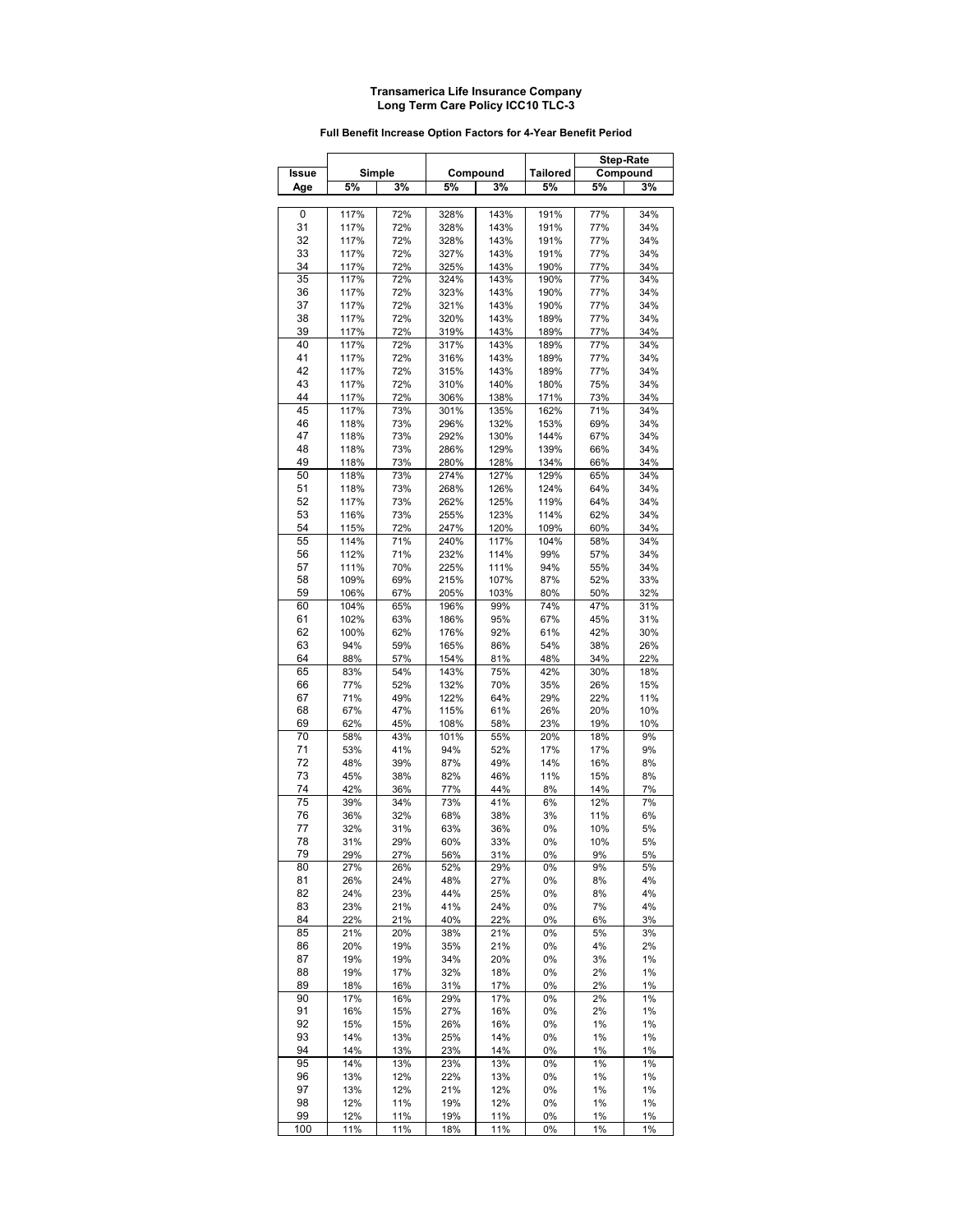#### **Full Benefit Increase Option Factors for 5-Year Benefit Period**

|       |      |        |      |          |                 |     | <b>Step-Rate</b> |
|-------|------|--------|------|----------|-----------------|-----|------------------|
| Issue |      | Simple |      | Compound | <b>Tailored</b> |     | Compound         |
| Age   | 5%   | 3%     | 5%   | 3%       | 5%              | 5%  | 3%               |
|       |      |        |      |          |                 |     |                  |
| 0     | 113% | 69%    | 320% | 127%     | 171%            | 70% | 31%              |
| 31    | 113% | 69%    | 320% | 127%     | 171%            | 70% | 31%              |
| 32    | 113% | 69%    | 320% | 127%     | 171%            | 70% | 31%              |
| 33    | 113% | 69%    | 319% | 126%     | 171%            | 70% | 31%              |
| 34    | 113% | 69%    | 317% | 126%     | 171%            | 70% | 31%              |
| 35    | 113% | 69%    | 316% | 126%     | 171%            | 70% | 31%              |
| 36    | 113% | 69%    | 315% | 126%     | 170%            | 70% | 31%              |
| 37    | 113% | 69%    | 313% | 126%     | 170%            | 70% | 31%              |
| 38    | 113% | 69%    | 312% | 126%     | 170%            | 70% | 31%              |
| 39    | 113% | 69%    | 311% | 126%     | 170%            | 70% | 31%              |
| 40    | 113% | 69%    | 309% | 126%     | 170%            | 70% | 31%              |
| 41    | 113% | 69%    | 308% | 126%     | 169%            | 70% | 31%              |
| 42    | 113% | 69%    | 307% | 126%     | 169%            | 70% | 31%              |
| 43    | 113% | 69%    | 303% | 124%     | 161%            | 68% | 31%              |
| 44    | 113% | 69%    | 298% | 122%     | 153%            | 67% | 31%              |
| 45    | 113% | 69%    | 294% | 119%     | 144%            | 65% | 31%              |
| 46    | 113% | 69%    | 290% | 117%     | 136%            | 63% | 31%              |
| 47    | 113% | 69%    | 286% | 115%     | 128%            | 61% | 31%              |
| 48    | 113% | 69%    | 279% | 114%     | 123%            | 60% | 31%              |
| 49    | 113% | 69%    | 273% | 112%     | 118%            | 59% | 31%              |
| 50    | 113% | 69%    | 266% | 111%     | 113%            | 57% | 31%              |
| 51    | 113% | 69%    | 259% | 110%     | 108%            | 56% | 31%              |
| 52    | 113% | 69%    | 253% | 109%     | 103%            | 55% | 31%              |
| 53    | 112% | 69%    | 246% | 106%     | 98%             | 54% | 31%              |
| 54    | 110% | 68%    | 238% | 103%     | 93%             | 53% | 31%              |
| 55    | 109% | 68%    | 231% | 101%     | 89%             | 52% | 31%              |
| 56    | 108% | 67%    | 224% | 98%      | 84%             | 51% | 31%              |
| 57    | 106% | 67%    | 216% | 95%      | 80%             | 50% | 31%              |
| 58    | 104% | 65%    | 207% | 91%      | 73%             | 47% | 30%              |
| 59    | 102% | 63%    | 197% | 88%      | 67%             | 45% | 30%              |
| 60    | 100% | 62%    | 187% | 84%      | 61%             | 43% | 29%              |
| 61    | 98%  | 60%    | 178% | 80%      | 54%             | 40% | 28%              |
| 62    | 95%  | 58%    | 168% | 77%      | 48%             | 38% | 27%              |
| 63    | 90%  | 56%    | 159% | 73%      | 43%             | 35% | 23%              |
| 64    | 84%  | 53%    | 150% | 69%      | 38%             | 32% | 20%              |
| 65    | 79%  | 51%    | 140% | 64%      | 33%             | 29% | 16%              |
| 66    | 73%  | 48%    | 131% | 60%      | 28%             | 26% | 12%              |
| 67    | 67%  | 46%    | 122% | 56%      | 23%             | 23% | 8%               |
| 68    | 63%  | 44%    | 115% | 53%      | 20%             | 21% | 8%               |
| 69    | 58%  | 42%    | 108% | 50%      | 17%             | 20% | 7%               |
| 70    | 54%  | 40%    | 101% | 47%      | 14%             | 18% | 7%               |
| 71    | 49%  | 38%    | 94%  | 44%      | 11%             | 17% | 6%               |
| 72    | 45%  | 36%    | 87%  | 42%      | 8%              | 16% | 6%               |
| 73    | 42%  | 34%    | 82%  | 39%      | 7%              | 15% | 5%               |
| 74    | 39%  | 33%    | 77%  | 36%      | 5%              | 14% | 5%               |
| 75    | 36%  | 31%    | 73%  | 34%      | 3%              | 12% | 4%               |
| 76    | 32%  | 29%    | 68%  | 31%      | 2%              | 11% | 4%               |
| 77    | 29%  | 28%    | 63%  | 29%      | 0%              | 10% | 3%               |
| 78    | 28%  | 26%    | 60%  | 27%      | 0%              | 10% | 3%               |
| 79    | 26%  | 25%    | 56%  | 25%      | 0%              | 9%  | 3%               |
| 80    | 25%  | 23%    | 52%  | 24%      | 0%              | 9%  | 3%               |
| 81    | 23%  | 22%    | 48%  | 22%      | 0%              | 8%  | 2%               |
| 82    | 22%  | 20%    | 44%  | 20%      | 0%              | 8%  | 2%               |
| 83    | 21%  | 19%    | 41%  | 19%      | 0%              | 7%  | 2%               |
| 84    | 20%  | 19%    | 40%  | 18%      | 0%              | 6%  | 2%               |
| 85    | 19%  | 18%    | 38%  | 17%      | 0%              | 5%  | 1%               |
| 86    | 19%  | 17%    | 35%  | 17%      | 0%              | 4%  | 1%               |
| 87    | 17%  | 17%    | 34%  | 16%      | 0%              | 3%  | 1%               |
| 88    | 17%  | 16%    | 32%  | 15%      | 0%              | 2%  | 1%               |
| 89    | 16%  | 14%    | 31%  | 14%      | 0%              | 2%  | 1%               |
| 90    | 15%  | 14%    | 29%  | 14%      | 0%              | 2%  | 1%               |
| 91    | 15%  | 13%    | 27%  | 13%      | 0%              | 2%  | 0%               |
| 92    | 14%  | 13%    | 26%  | 13%      | 0%              | 1%  | 0%               |
| 93    | 13%  | 12%    | 25%  | 12%      | 0%              | 1%  | 0%               |
| 94    | 13%  | 12%    | 23%  | 12%      | 0%              | 1%  | 0%               |
| 95    | 12%  | 12%    | 23%  | 11%      | 0%              | 1%  | 0%               |
| 96    | 12%  | 11%    | 22%  | 11%      | 0%              | 1%  | 0%               |
| 97    | 12%  | 11%    | 21%  | 10%      | 0%              | 1%  | 0%               |
| 98    | 11%  | 10%    | 19%  | 10%      | 0%              | 1%  | 0%               |
| 99    | 11%  | 10%    | 19%  | 9%       | 0%              | 1%  | 0%               |
| 100   | 10%  | 10%    | 18%  | 9%       | 0%              | 1%  | 0%               |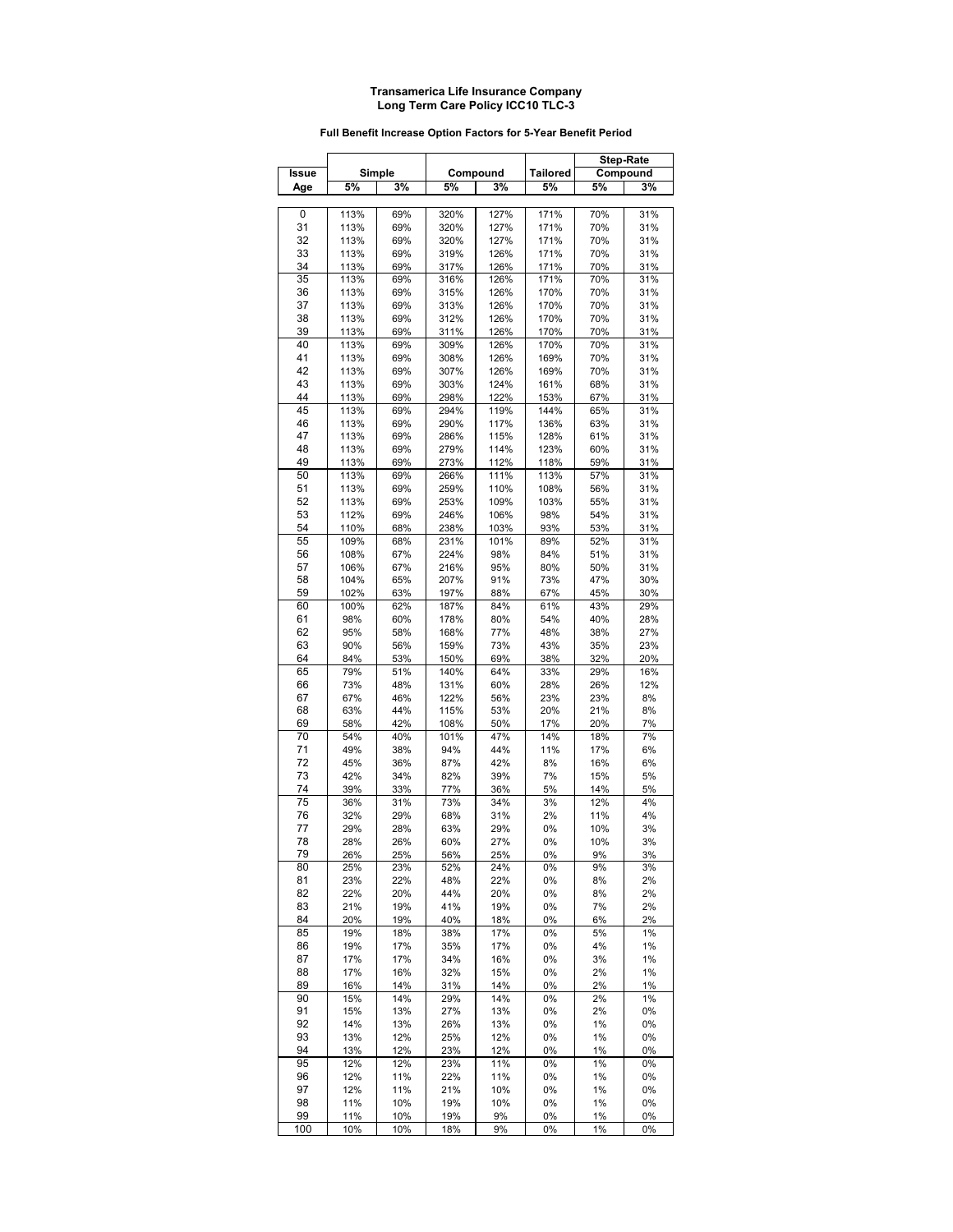#### **Full Benefit Increase Option Factors for Unlimited Benefit Periods \***

|          |              |            |              |              |              |            | <b>Step-Rate</b> |
|----------|--------------|------------|--------------|--------------|--------------|------------|------------------|
| Issue    |              | Simple     |              | Compound     | Tailored     |            | Compound         |
| Age      | 5%           | 3%         | 5%           | 3%           | 5%           | 5%         | 3%               |
|          |              |            |              |              |              |            |                  |
| 0        | 186%         | 100%       | 444%         | 201%         | 199%         | 92%        | 55%              |
| 31       | 186%         | 100%       | 444%         | 201%         | 199%         | 92%        | 55%              |
| 32       | 186%         | 100%       | 444%         | 201%         | 199%         | 92%        | 55%              |
| 33       | 186%         | 100%       | 444%         | 201%         | 199%         | 92%        | 55%              |
| 34       | 186%         | 100%       | 443%         | 201%         | 198%         | 92%        | 55%              |
| 35       | 186%         | 100%       | 443%         | 200%         | 198%         | 92%        | 55%              |
| 36       | 186%         | 100%       | 442%         | 200%         | 197%         | 92%        | 55%              |
| 37       | 186%         | 100%       | 442%         | 199%         | 197%         | 92%        | 55%              |
| 38       | 185%         | 100%       | 440%         | 198%         | 197%         | 92%        | 55%              |
| 39       | 184%         | 100%       | 438%         | 197%         | 196%         | 92%        | 55%              |
| 40       | 183%         | 100%       | 436%         | 196%         | 196%         | 92%        | 55%              |
| 41       | 182%         | 100%       | 434%         | 195%         | 195%         | 92%        | 55%              |
| 42       | 181%         | 100%       | 432%         | 194%         | 195%         | 92%        | 55%              |
| 43       | 179%         | 99%        | 424%         | 191%         | 187%         | 91%        | 55%              |
| 44<br>45 | 178%         | 99%        | 416%         | 188%         | 179%         | 90%        | 55%              |
|          | 176%         | 99%        | 408%         | 185%         | 171%         | 89%        | 54%              |
| 46       | 174%         | 98%        | 400%         | 182%         | 163%         | 88%        | 54%              |
| 47<br>48 | 172%<br>171% | 98%<br>96% | 392%<br>381% | 179%<br>176% | 155%<br>148% | 87%<br>85% | 54%<br>53%       |
| 49       | 169%         | 94%        | 371%         | 173%         | 141%         | 84%        | 52%              |
| 50       | 168%         | 91%        | 360%         | 170%         | 134%         | 82%        | 51%              |
| 51       | 166%         | 89%        | 350%         | 167%         | 127%         | 81%        | 51%              |
| 52       | 164%         | 87%        | 339%         | 164%         | 120%         | 79%        | 50%              |
| 53       | 162%         | 85%        | 326%         | 160%         | 114%         | 76%        | 49%              |
| 54       | 159%         | 84%        | 312%         | 156%         | 108%         | 73%        | 47%              |
| 55       | 157%         | 83%        | 298%         | 152%         | 102%         | 70%        | 46%              |
| 56       | 154%         | 81%        | 285%         | 148%         | 96%          | 67%        | 45%              |
| 57       | 151%         | 80%        | 271%         | 144%         | 90%          | 64%        | 43%              |
| 58       | 147%         | 78%        | 260%         | 139%         | 84%          | 61%        | 41%              |
| 59       | 142%         | 77%        | 250%         | 134%         | 78%          | 57%        | 40%              |
| 60       | 138%         | 75%        | 239%         | 128%         | 72%          | 54%        | 38%              |
| 61       | 133%         | 73%        | 229%         | 123%         | 66%          | 50%        | 36%              |
| 62       | 128%         | 72%        | 218%         | 118%         | 60%          | 47%        | 34%              |
| 63       | 124%         | 70%        | 209%         | 113%         | 54%          | 43%        | 32%              |
| 64       | 120%         | 68%        | 200%         | 109%         | 48%          | 38%        | 29%              |
| 65       | 117%         | 66%        | 190%         | 104%         | 42%          | 34%        | 27%              |
| 66       | 113%         | 64%        | 181%         | 100%         | 36%          | 30%        | 25%              |
| 67       | 109%         | 63%        | 172%         | 95%          | 30%          | 25%        | 23%              |
| 68       | 104%         | 60%        | 163%         | 91%          | 26%          | 24%        | 21%              |
| 69       | 100%         | 58%        | 155%         | 87%          | 22%          | 22%        | 20%              |
| 70       | 96%          | 56%        | 146%         | 83%          | 17%          | 21%        | 19%              |
| 71       | 92%          | 54%        | 138%         | 79%          | 13%          | 20%        | 17%              |
| 72       | 88%          | 51%        | 129%         | 75%          | 9%           | 18%        | 16%              |
| 73       | 84%          | 49%        | 123%         | 72%          | 7%           | 17%        | 15%              |
| 74       | 80%          | 47%        | 117%         | 69%          | 5%           | 16%        | 15%              |
| 75       | 77%          | 45%        | 111%         | 66%          | 4%           | 15%        | 14%              |
| 76       | 73%          | 43%        | 105%         | 63%          | 2%           | 14%<br>13% | 14%              |
| 77<br>78 | 69%          | 41%        | 99%          | 60%          | 0%           |            | 13%              |
| 79       | 66%<br>62%   | 39%<br>37% | 93%<br>87%   | 57%<br>53%   | 0%<br>0%     | 12%<br>12% | 13%<br>12%       |
| 80       | 58%          | 35%        | 81%          | 50%          | 0%           | 11%        | 11%              |
| 81       | 55%          | 33%        | 74%          | 46%          | 0%           | 10%        | 11%              |
| 82       | 51%          | 31%        | 68%          | 42%          | 0%           | 10%        | 10%              |
| 83       | 49%          | 29%        | 64%          | 40%          | 0%           | 8%         | 9%               |
| 84       | 47%          | 29%        | 62%          | 38%          | 0%           | 7%         | 7%               |
| 85       | 46%          | 27%        | 58%          | 36%          | 0%           | 6%         | 6%               |
| 86       | 44%          | 25%        | 54%          | 36%          | 0%           | 5%         | 5%               |
| 87       | 40%          | 25%        | 52%          | 33%          | 0%           | 3%         | 3%               |
| 88       | 40%          | 23%        | 50%          | 31%          | 0%           | 3%         | 3%               |
| 89       | 38%          | 22%        | 48%          | 29%          | 0%           | 3%         | 3%               |
| 90       | 36%          | 22%        | 44%          | 29%          | 0%           | 2%         | 2%               |
| 91       | 35%          | 20%        | 42%          | 27%          | 0%           | 2%         | 2%               |
| 92       | 33%          | 20%        | 40%          | 27%          | 0%           | 2%         | 2%               |
| 93       | 31%          | 18%        | 38%          | 25%          | 0%           | 2%         | 2%               |
| 94       | 31%          | 18%        | 36%          | 25%          | 0%           | 2%         | 2%               |
| 95       | 29%          | 18%        | 36%          | 22%          | 0%           | 2%         | 2%               |
| 96       | 27%          | 16%        | 34%          | 22%          | 0%           | 2%         | 2%               |
| 97       | 27%          | 16%        | 32%          | 20%          | 0%           | 2%         | 2%               |
| 98       | 26%          | 14%        | 30%          | 20%          | 0%           | 2%         | 2%               |
| 99       | 26%          | 14%        | 30%          | 18%          | 0%           | 2%         | 2%               |
| 100      | 24%          | 14%        | 28%          | 18%          | 0%           | 2%         | 2%               |

\* Benefit Periods between years are interpolated between full year benefit periods. Unlimited is assumed to be 3650 days for purposes of interpolating.

 This is consistent with the way Benefit Periods are interpolated on the Base Rates. Inflation factors for Benefit periods between 5 years and Unlimited will be interpolated

between the 5 year and these Unlimited Benefit Period factors.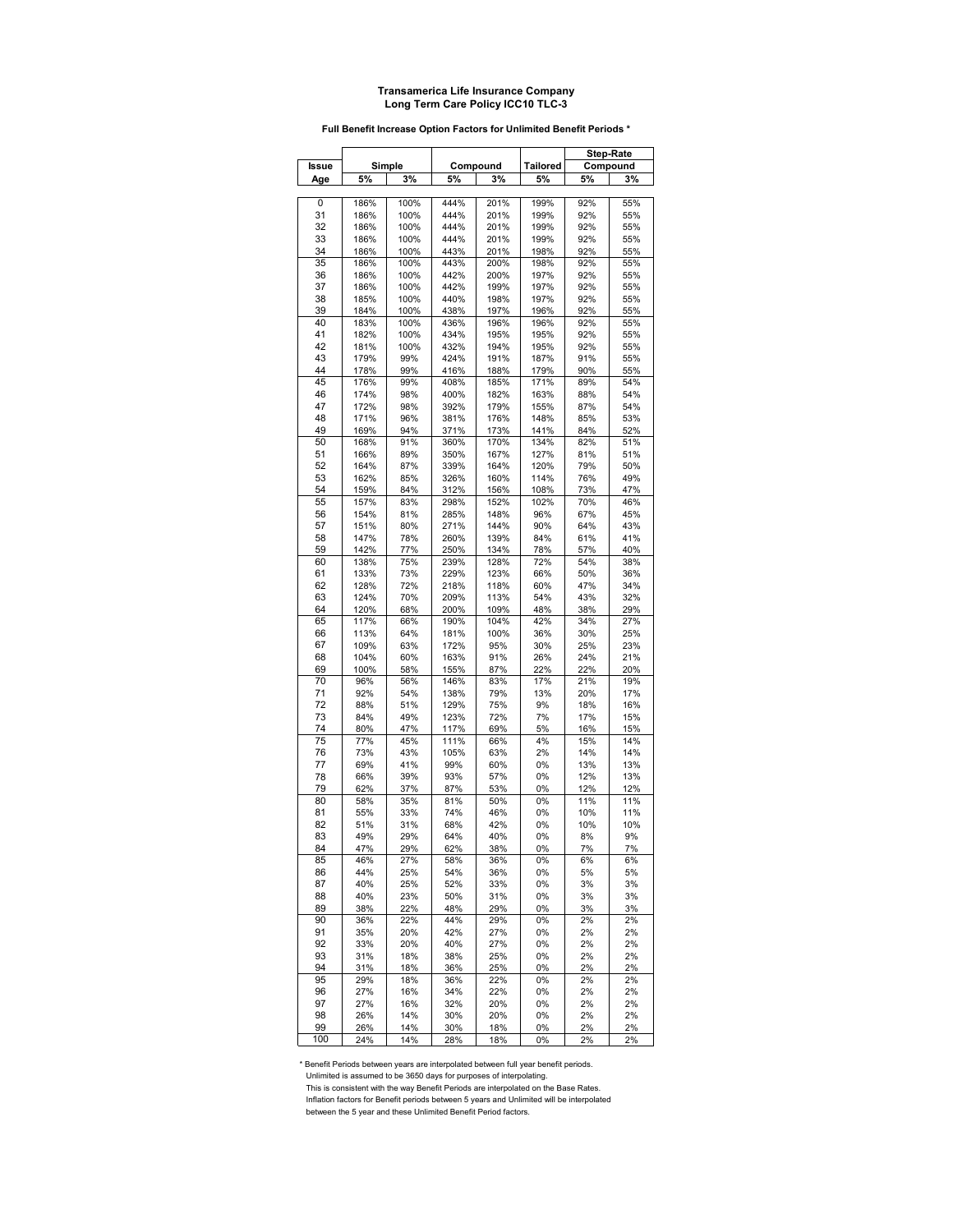| <b>SERFF Tracking #:</b>    | AEGB-133092985 | <b>State Tracking #:</b>                              | AEGB-133092985         | HI372<br>Company Tracking #:        |  |  |
|-----------------------------|----------------|-------------------------------------------------------|------------------------|-------------------------------------|--|--|
| State:                      | Pennsvlvania   |                                                       | <b>Filing Company:</b> | Transamerica Life Insurance Company |  |  |
| TOI/Sub-TOI:                |                | LTC03I Individual Long Term Care/LTC03I.001 Qualified |                        |                                     |  |  |
| <b>Product Name:</b>        |                | HI372 - TLIC RINC 2021 - UNI2                         |                        |                                     |  |  |
| <b>Project Name/Number:</b> | Transam/77/77  |                                                       |                        |                                     |  |  |

# **Supporting Document Schedules**

| <b>Satisfied - Item:</b> | Transmittal Letter (A&H)                               |
|--------------------------|--------------------------------------------------------|
| <b>Comments:</b>         |                                                        |
| Attachment(s):           | Uni2a Cover Letter PA.pdf                              |
| <b>Item Status:</b>      |                                                        |
| <b>Status Date:</b>      |                                                        |
|                          |                                                        |
| <b>Satisfied - Item:</b> | <b>Actuarial Certification (A&amp;H)</b>               |
| <b>Comments:</b>         | See Actuarial Memorandum.                              |
| Attachment(s):           |                                                        |
| <b>Item Status:</b>      |                                                        |
| <b>Status Date:</b>      |                                                        |
|                          |                                                        |
| <b>Satisfied - Item:</b> | Actuarial Memorandum and Explanatory Information (A&H) |
| <b>Comments:</b>         |                                                        |
| Attachment(s):           | Uni2a Act Memo PA.pdf                                  |
| <b>Item Status:</b>      |                                                        |
| <b>Status Date:</b>      |                                                        |
|                          |                                                        |
| <b>Bypassed - Item:</b>  | Advertisements (A&H)                                   |
| <b>Bypass Reason:</b>    | Rates only filing.                                     |
| Attachment(s):           |                                                        |
| <b>Item Status:</b>      |                                                        |
| <b>Status Date:</b>      |                                                        |
|                          |                                                        |
| <b>Satisfied - Item:</b> | Authorization to File (A&H)                            |
| <b>Comments:</b>         |                                                        |
| Attachment(s):           | Autho Letter 2021 1-4-2021.pdf                         |
| <b>Item Status:</b>      |                                                        |
| <b>Status Date:</b>      |                                                        |
|                          |                                                        |
| <b>Bypassed - Item:</b>  | Insert Page Explanation (A&H)                          |
| <b>Bypass Reason:</b>    | Not applicable to this filing.                         |
| Attachment(s):           |                                                        |
| <b>Item Status:</b>      |                                                        |
| <b>Status Date:</b>      |                                                        |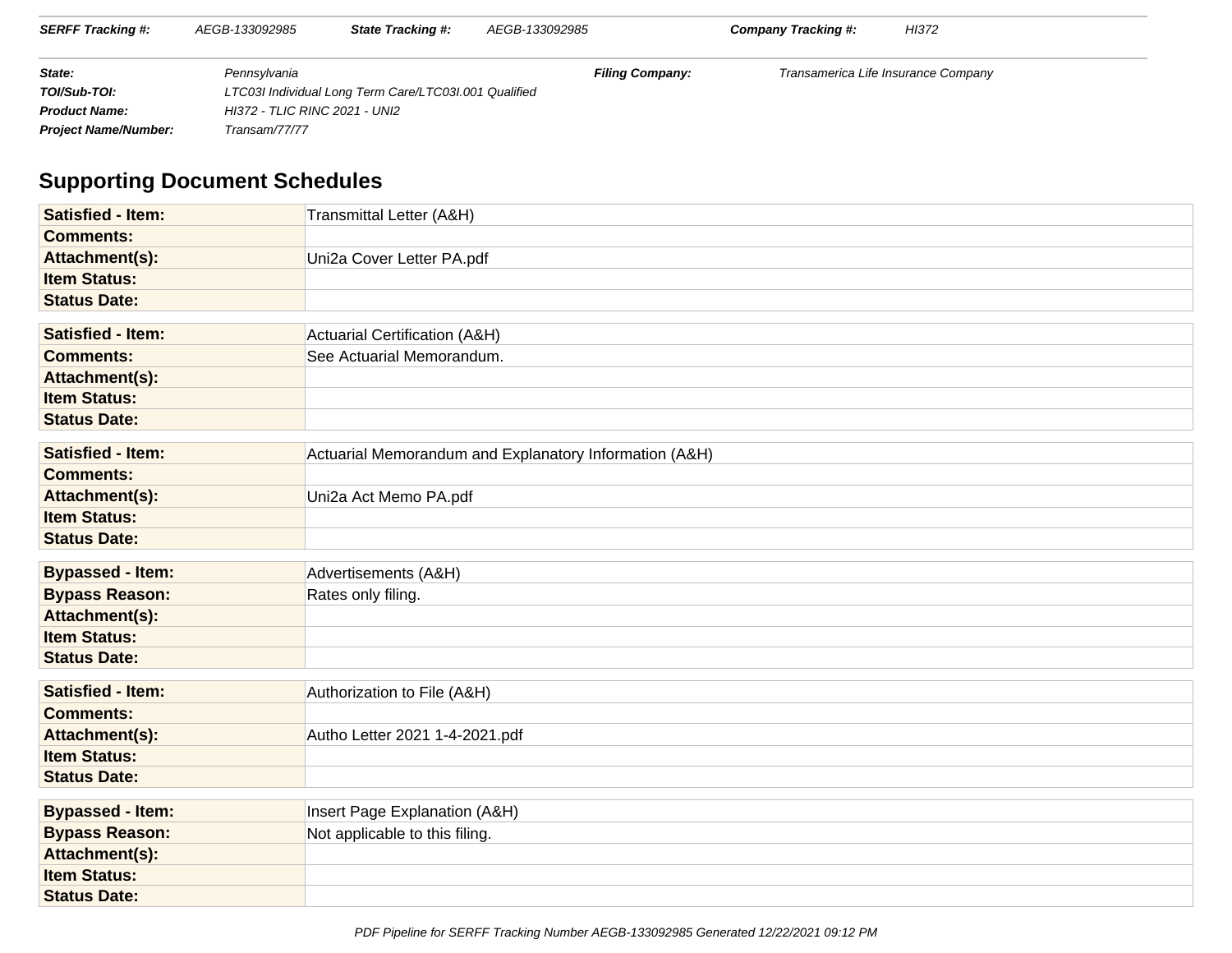| <b>SERFF Tracking #:</b>                | AEGB-133092985                | <b>State Tracking #:</b>                              | AEGB-133092985 |                        | <b>Company Tracking #:</b>          | HI372 |
|-----------------------------------------|-------------------------------|-------------------------------------------------------|----------------|------------------------|-------------------------------------|-------|
| State:                                  | Pennsylvania                  |                                                       |                | <b>Filing Company:</b> | Transamerica Life Insurance Company |       |
| TOI/Sub-TOI:                            |                               | LTC03I Individual Long Term Care/LTC03I.001 Qualified |                |                        |                                     |       |
| <b>Product Name:</b>                    | HI372 - TLIC RINC 2021 - UNI2 |                                                       |                |                        |                                     |       |
| <b>Project Name/Number:</b>             | Transam/77/77                 |                                                       |                |                        |                                     |       |
|                                         |                               |                                                       |                |                        |                                     |       |
| <b>Bypassed - Item:</b>                 |                               | Rate Table (A&H)                                      |                |                        |                                     |       |
| <b>Bypass Reason:</b>                   |                               | No new forms included.                                |                |                        |                                     |       |
| Attachment(s):                          |                               |                                                       |                |                        |                                     |       |
| <b>Item Status:</b>                     |                               |                                                       |                |                        |                                     |       |
| <b>Status Date:</b>                     |                               |                                                       |                |                        |                                     |       |
| <b>Bypassed - Item:</b>                 |                               | Replacement Form with Highlighted Changes (A&H)       |                |                        |                                     |       |
| <b>Bypass Reason:</b>                   |                               | Rates only filing.                                    |                |                        |                                     |       |
| Attachment(s):                          |                               |                                                       |                |                        |                                     |       |
| <b>Item Status:</b>                     |                               |                                                       |                |                        |                                     |       |
| <b>Status Date:</b>                     |                               |                                                       |                |                        |                                     |       |
| <b>Bypassed - Item:</b>                 |                               | Advertisement Compliance Certification                |                |                        |                                     |       |
|                                         |                               |                                                       |                |                        |                                     |       |
| <b>Bypass Reason:</b><br>Attachment(s): |                               | Not applicable to this filing.                        |                |                        |                                     |       |
| <b>Item Status:</b>                     |                               |                                                       |                |                        |                                     |       |
| <b>Status Date:</b>                     |                               |                                                       |                |                        |                                     |       |
|                                         |                               |                                                       |                |                        |                                     |       |
| <b>Satisfied - Item:</b>                |                               | Reserve Calculation (A&H)                             |                |                        |                                     |       |
| <b>Comments:</b>                        |                               | Please see the actuarial memorandum                   |                |                        |                                     |       |
| Attachment(s):                          |                               |                                                       |                |                        |                                     |       |
| <b>Item Status:</b>                     |                               |                                                       |                |                        |                                     |       |
| <b>Status Date:</b>                     |                               |                                                       |                |                        |                                     |       |
| <b>Bypassed - Item:</b>                 |                               | Variability Explanation (A&H)                         |                |                        |                                     |       |
| <b>Bypass Reason:</b>                   |                               | Rates only filing.                                    |                |                        |                                     |       |
| Attachment(s):                          |                               |                                                       |                |                        |                                     |       |
| <b>Item Status:</b>                     |                               |                                                       |                |                        |                                     |       |
| <b>Status Date:</b>                     |                               |                                                       |                |                        |                                     |       |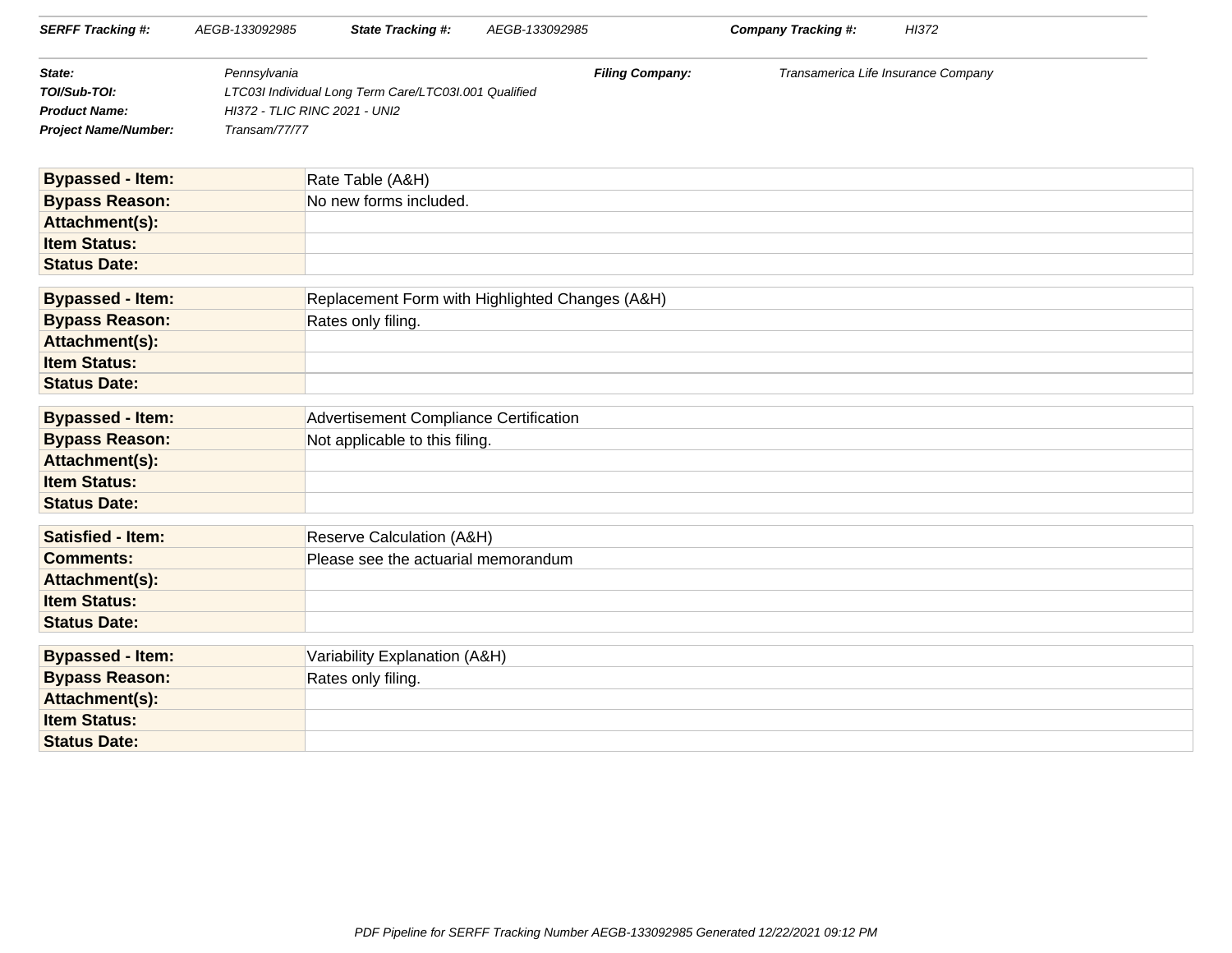

P.O. Box 159 | Cedar Rapids, IA 52406 | transamerica.com

December 10, 2021

Re: Rate Increase Filing Pennsylvania Department of Insurance Policy Forms: UniProduct 2a Series ICC10 TLC-3

Attached is an actuarial memorandum and accompanying rates for the Company's proposed premium rate increase filing on the above-captioned policy forms and all accompanying riders.

At this time, the company is requesting a premium rate increase of 52.72% on the policy forms displayed above and all associated riders thereof. The justifiable rate increase calculation is shown in the attached Exhibit V. The approved rate increase will be implemented upon approval but will not become effective for any given policyholder until all statutory requirements are satisfied. If the requested rate increase is approved and implemented, no further premium rate schedule increases are anticipated as the underlying assumptions reflect moderately adverse conditions.

The attached actuarial memorandum includes the following experience exhibits:

- Exhibit I Displays nationwide loss ratio experience by calendar year adjusted to the rate history of this state in terms of timing and magnitude before and after application of the proposed rate increase assuming all policyholders subject to the filing pay the requested rate increase
- Exhibit II Displays nationwide actual-to-expected ("A/E") loss ratio experience by duration adjusted to the rate history of this state in terms of timing and magnitude before application of the proposed rate increase

The purpose of Exhibit I is to demonstrate compliance with the minimum loss ratio of this state as applicable. Exhibit II demonstrates how actual lifetime experience compares to expected experience per original pricing assumptions by duration, where actual experience consists of historical experience from inception to date combined with projected experience thereafter per current assumptions. In order to see a complete picture of how adverse experience impacts A/E loss ratios by duration for all factors combined, A/E cumulative loss ratios by duration are displayed in the last column of Exhibit II. The A/E cumulative loss ratios in the last column of Exhibit II capture the full impact of all factors, including lapse experience, and hence reveal a complete picture of the lifetime experience of this block by duration.

A Contingent Nonforfeiture Benefit, as required by NAIC Long-Term Care Insurance Model Regulation, will be offered to all insureds affected by the premium rate increase who allow their coverage to lapse within 120 days following the increase. Also, the Company will provide insureds with various downgrade options to maintain existing premium levels as the proposed premium rate increase becomes effective. In addition to the traditional downgrade options the Company has made available to policyholders subject to prior rate increase filings, such as changes in elimination period, benefit period, benefit amounts or a combination thereof, the Company intends to also make available to all policyholders a Benefit Reduction and Cost Sharing option to offset the rate increase premium. The company will offer these policyholders the option to completely avoid, or at least mitigate, paying the requested rate increase of this filing in return for agreeing to reduce all policy benefit amounts by an assigned Cost Sharing percentage and to pay the Cost Sharing percentage of covered charges plus all charges exceeding the reduced daily amount going forward. Furthermore, the Company has set up a customer service unit with a toll-free line that is dedicated to answering rate increase related questions policyholders may have and to facilitating changes in coverage if they so choose.

I look forward to your review of the proposed premium rate increase. Please do not hesitate to contact me with questions or concerns.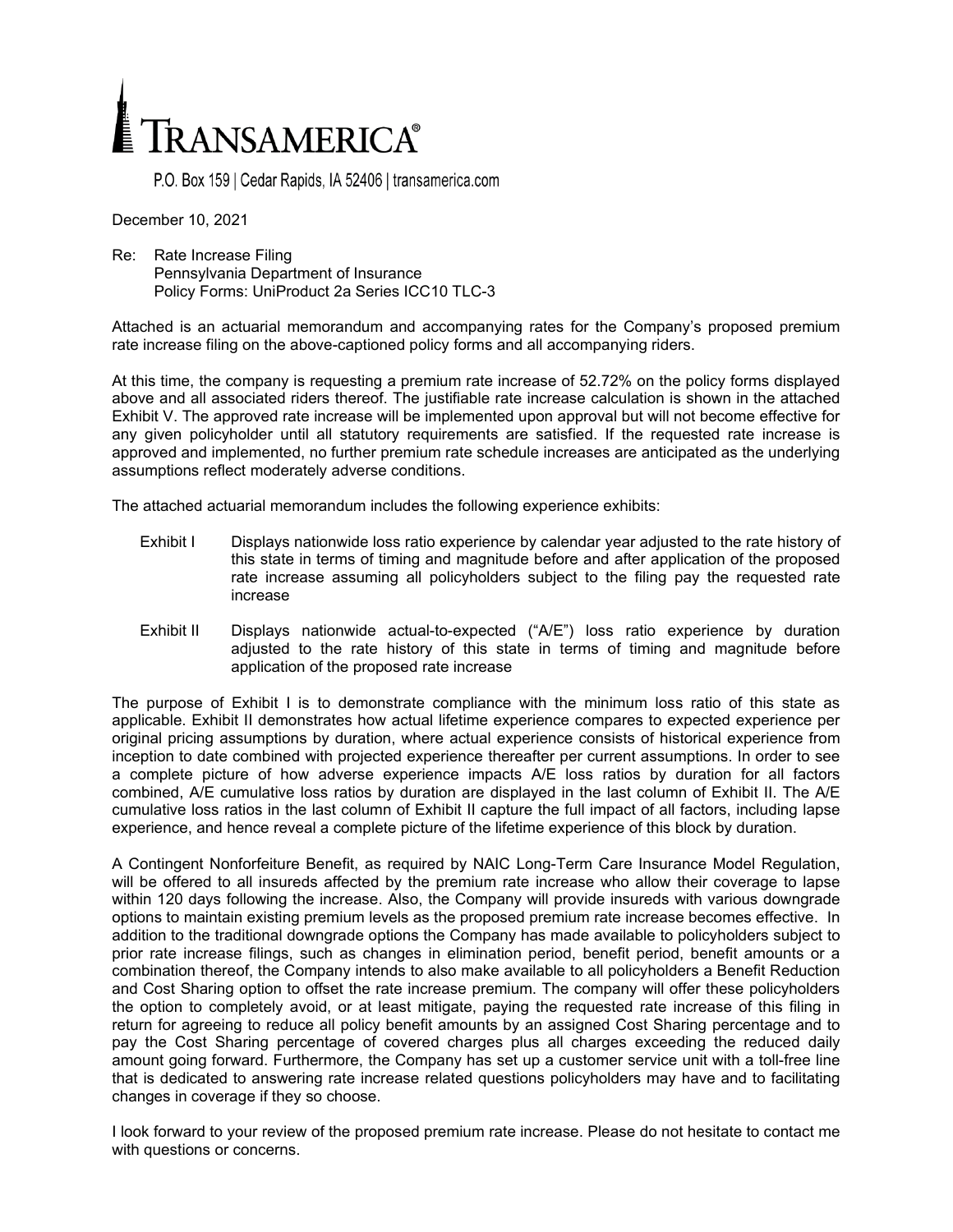Sincerely,

Bred Robert

Brad Rokosh, ASA, MAAA Senior Director, Individual Solutions | Financial Assets | LTC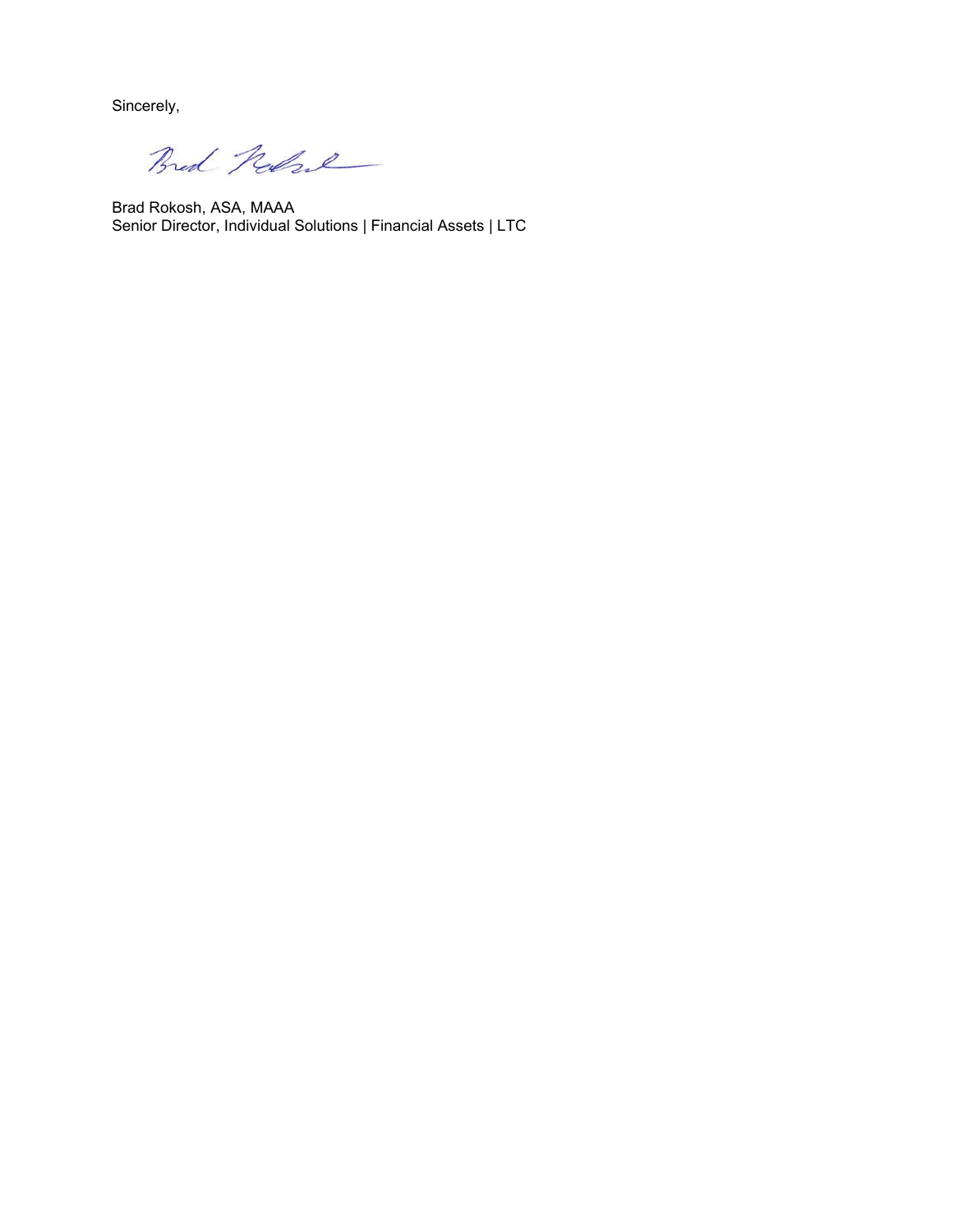

P.O. Box 159 | Cedar Rapids, IA 52406 | transamerica.com

### **Actuarial Memorandum Policy Forms: ICC10 TLC-3 as UniProduct 2a Series Long Term Care Coverage**

#### **1) Scope and Purpose**

This rate filing is a request for a 52.72% increase in premium justified by the Prospective Present Value Approach, effective upon approval by the state, on the base policy and all associated riders for all policies. The justifiable rate increase calculation is shown in the attached Exhibit V.

If the requested rate increase is approved and implemented as proposed, the Company does not expect to request additional rate increases based on current expectations of future experience. If actual future experience were to deteriorate further, additional rate action may become necessary even if the requested rate increase is approved and implemented as proposed.

The purpose of this memorandum is to file revised premium rates. This memorandum is not to be used for other purposes.

The requested rate increase will take effect upon approval by the Department of Insurance subject to all notification requirements and premium rate guarantee periods. The requested premium rate increase is needed because experience has exceeded the margin for adverse experience included in the original pricing under the rate stability regulations.

#### **Benefit Reduction and Cost Sharing Option (with Rate Guarantee)**

The Company would also like to make available to all policyholders a Benefit Reduction and Cost Sharing option to help the customer offset some or all of the cost of the premium rate increase and receive a premium rate guarantee for a set number of years as outlined in Appendix A. The Company is filing a Benefit Reduction and Cost Sharing Endorsement that will be issued to the policyholder if they choose this option.

The Benefit Reduction and Cost Sharing option affects both:

- 1) The policy benefit limits available under the policy (by reducing all of the policy benefit limits available by the Cost Sharing Percentage), and
- 2) Amounts that the policyholder holder and the Company are responsible for with respect to each claim (by reducing the amounts that the Company will pay for claims by the Cost Sharing Percentage). If inflation protection coverage is included in the policy, all future benefit amount increases will be based on the new revised benefit amounts. The Benefit Reduction and Cost Sharing option also applies to all policy benefit provisions, including any benefit provision added by rider or endorsement. The Benefit Reduction and Cost Sharing option also applies to benefits for covered care or services received by another covered person who is covered under the policy.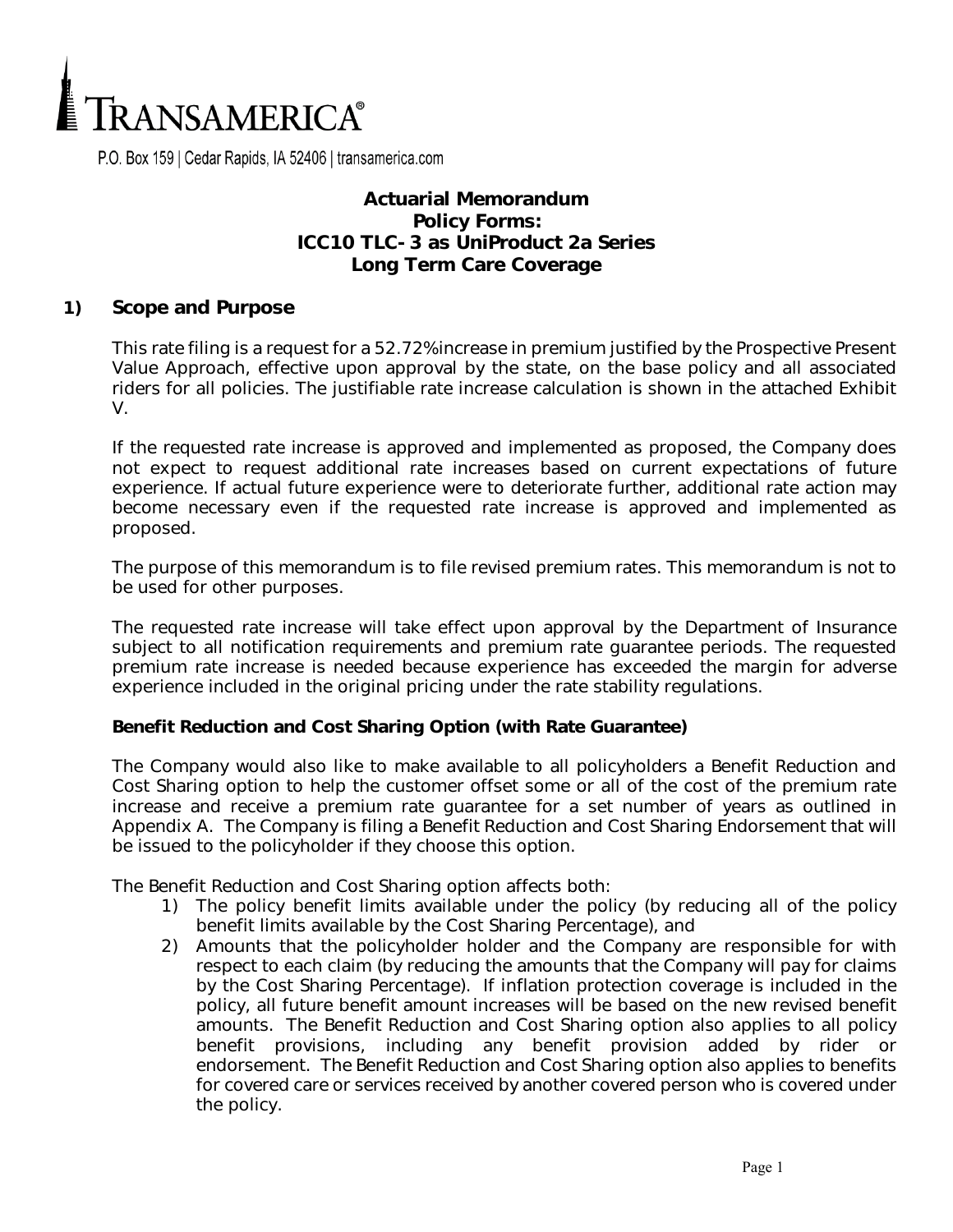Benefit Reduction and Cost Sharing percentages were determined to be actuarially equivalent to the requested rate increase – which includes the cost of the Rate Guarantee. Policyholders selecting the Benefit Reduction and Cost Sharing option will generally be able to completely or partially offset the requested rate increase and receive the Rate Guarantee. Some policyholders electing the Benefit Reduction and Cost Sharing option may not be able to completely offset the requested rate increase but would be able to mitigate it. Additional details regarding the Benefit Reduction and Cost Sharing option are shown in Appendix A.

Policyholders who elect the Benefit Reduction and Cost Sharing option may still be subject to future rate increases after the Rate Guarantee period has expired if additional rate increases become justified due to further deterioration of experience not currently anticipated.

### **2) Benefits \***

### **Base Benefits**

### *A. Long Term Care Facility Benefit*

Once the Elimination Period has been met, the actual charges incurred for each day the Insured Person is confined to a Facility, as defined in the Policy, will be paid. Payments will be subject to the Maximum Daily Benefit.

### *B. Home Care and Adult Day Care Benefit*

Once the applicable Elimination Period has been met, the actual charges incurred for each day the Insured Person receives Home Care and Adult Day Care, up to the Maximum Daily Benefit, will be paid.

### *C. Cash Benefit*

Once an Insured Person has met the benefit eligibility, the insurer will pay the Monthly Benefit each calendar month. This benefit will be paid in lieu of all other benefits for care or services provided under this policy.

### *D. Waiver of Premium*

Premiums will be waived on a monthly basis once the Elimination Period has been met and while the Insured Person is receiving Long Term Care Facility benefits.

### **Inflation Options and Optional Benefits**

### *A. Additional Inflation optional benefits that were available:*

Simple Benefit Increase Option, Compound Benefit Increase Option, Step-Rated Compound Benefit Increase Option, Tailored Benefit Increase Option, Full Simple Benefit Increase Option, Full Compound Benefit Increase Option, Full Step-Rated Compound Benefit Increase Option, Full Tailored Benefit Increase Option, Deferred Benefit Increase Option, Guaranteed Purchase Option.

### *B. Additional Optional Benefits that were available:*

Monthly Benefit, Full Restoration of Benefits, Shared Care Benefit, Return of Premium Upon Death, Waiver of Premium for Home Care and Adult Day Care Benefit, Waiver of Premium for Cash Benefit, Joint Waiver of Premium Benefit, Non-Forfeiture Benefit, Accident Benefit, Return of Premium to Age 67.

<sup>\*</sup> This is not intended to be a comprehensive listing of all benefits available.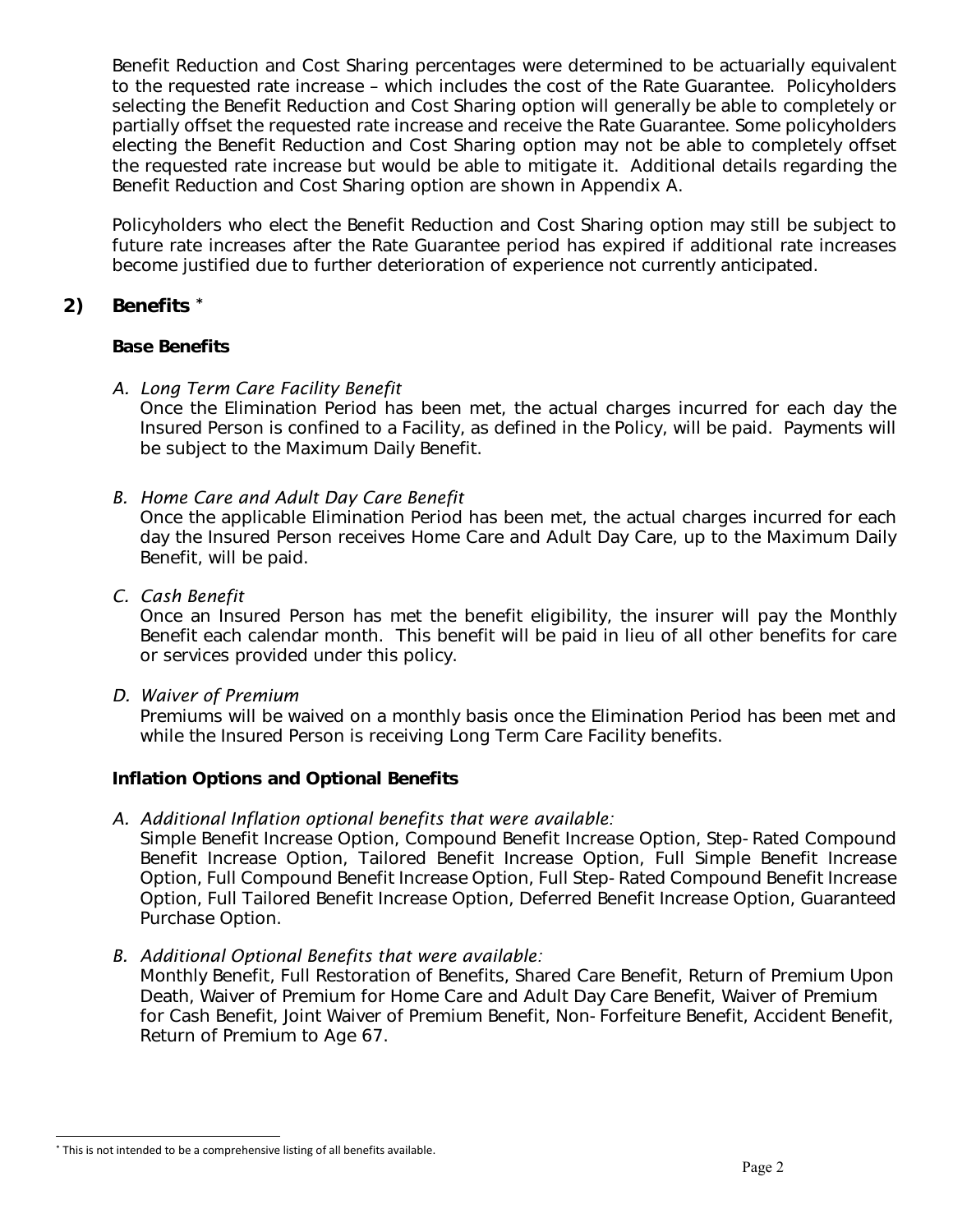### **3) Renewability**

These policy forms are guaranteed renewable for life, subject to the company's right to change premium rates.

### **4) Applicability**

This filing applies to inforce insureds only for policy form ICC10 TLC-3 rates approved in 2011 and the historical and projected experience used in this filing is specific to business issued on this initial rate schedule. The projections used in the actuarial memorandum for this rate increase request only include policies written on form ICC10 TLC-3 with rates approved in 2011. Further, the projection only includes active policies that are premium paying or are limited-pay (but not single-pay) as well as policies that are on claim. Policies under this rate schedule were issued until July 2013. The premium change will be applicable to the base rates. There will be no change to the original factors that are applied to the base rates.

### **5) Morbidity**

Morbidity assumptions are developed using internal company experience looking across multiple variables. The assumptions for incidence, recovery, on-claim mortality, utilization, and transition generally vary on variables such as marital status, gender, implied elimination period, benefit period, benefit package, policy inflation option, issue age, attained age, issue year, and calendar year. A provision for morbidity improvement is also included.

### **6) Off-Claim Mortality**

Off-claim, or active life, mortality assumptions are developed using internal company experience and vary based on attained age, issue year, gender and marital status. The rates are further adjusted by 15 years of improvement factors that vary by gender.

### **7) Persistency**

Voluntary lapse rates are based on Company experience and vary by duration, issue age, marital status, service group, and policy inflation option.

#### **8) Expenses**

Expenses have not been included in the requested rate increase justification. It is assumed the originally filed expense assumptions remain appropriate.

#### **9) Marketing**

These policy forms were marketed by agents to individuals in age ranges that vary by policy form.

### **10) Policy Design**

Policy design features have been taken into consideration. Benefit provisions, exclusions, elimination periods, benefit periods, number of units, benefit growth, etc. have been accounted for either the development of claim costs or projection model formulas.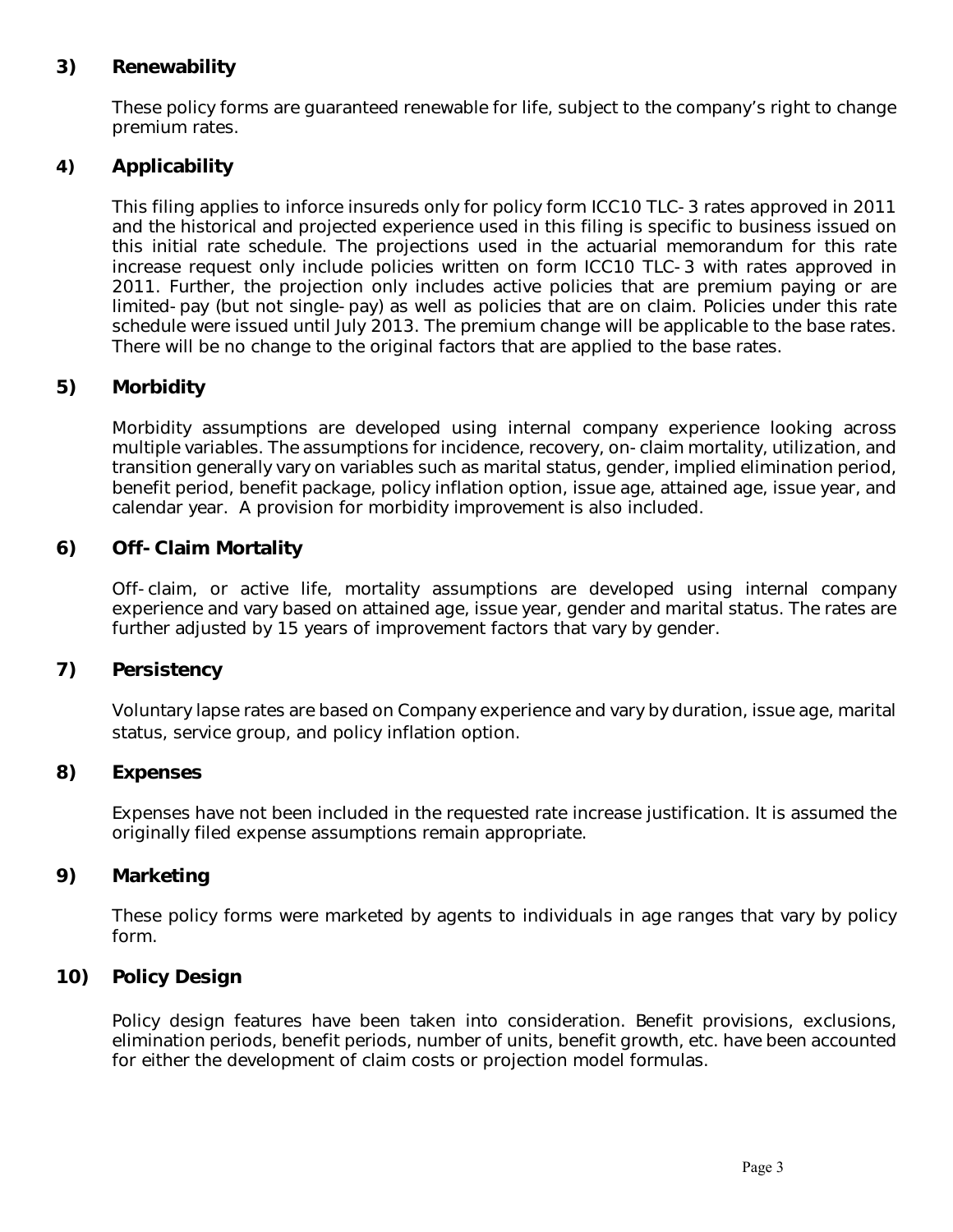### **11) Underwriting**

These policy forms were fully underwritten with the use of various underwriting tools in addition to the application, which may have included medical records, an attending physician's statement, telephone interview and/or face-to-face assessment.

### **12) Claims Adjudication Practice**

No significant changes to the standard operating practices of the Claims Department have been necessary to date nor are any changes expected to be necessary in the future. The claim adjudication staff has maintained a consistently high degree of expertise, experience, and performance over the life of these policy forms and this is expected to continue in the future. Therefore, special adjustments due to claim adjudication practice have not been incorporated into the projection.

#### **13) Premiums**

Premiums vary based on original issue age, rate class, and benefit options selected.

#### **14) Issue Age Range**

Applicants age 18 years and older were eligible for all elimination periods and benefit periods.

#### **15) Limited Pay**

Limited pay policies excluding single pay policies have been included in the data underlying our exhibits. As of 10/31/2021, there were 153 single pay policies that are still active. Only premium paying policies were used to calculate the justified increase.

#### **16) Area Factors**

Area factors are not used for these products.

#### **17) Average Annual Premium**

Before increase: \$2,219. After increase: \$3,389

#### **18) Premium Modalization Rules**

Modal factors which are applied to the annual premium are no greater than as follows:

| Annual      | 1.000 |
|-------------|-------|
| Semi-annual | .520  |
| Quarterly   | .265  |
| Monthly     | 090   |

### **19) Claim Liability and Reserve**

The present value of amounts not yet due (Exhibit 6) is calculated for all open claims using termination rates derived from company experience. The resulting reserve is adjusted by factors based on age at incurral, gender, and benefit period developed from company experience. The interest rate varies by year of incurral. The incurred but not reported and in course of settlement reserves are calculated based on the development of incurred claims by month of incurral, based on internal Company data. The claim reserves underlying the incurred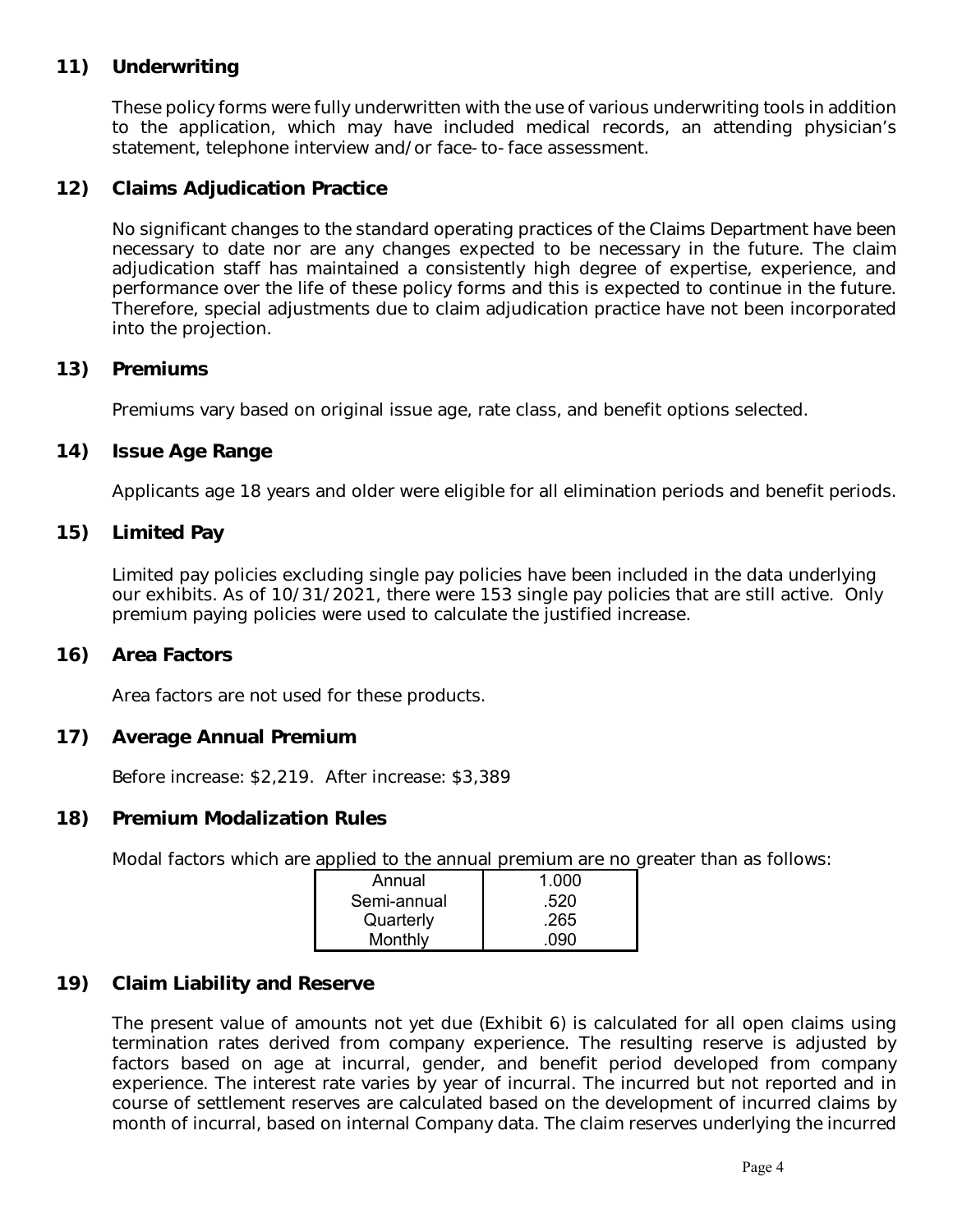claims in the projection are consistent with the reserves reported in Exhibits 6 and 8 of the Company's financial statement.

### **20) Active Life Reserve**

Active life reserves have not been used in this rate filing to demonstrate compliance with the minimum loss ratio requirement. The inclusion of active life reserves would result in a larger justifiable rate increase based on loss ratios and actual-to-expected projections.

#### **21) Trend Assumptions**

As this is not medical insurance, we have not included any explicit medical cost trends in the projections.

#### **22) Anticipated Loss Ratio**

The original anticipated lifetime loss ratio for this book of business is shown in Exhibit II.

#### **23) Distribution of Business**

See Attachment A.

#### **24) Margin for Moderately Adverse Conditions**

Actual historical experience combined with revised assumptions for morbidity and persistency have resulted in lifetime expected loss ratios significantly greater than those anticipated at the time of original pricing. The enclosed Exhibit II shows that the projected lifetime Actual to Expected Incurred Claims is 158.0%, which exceeds the original pricing margin.

#### **25) Experience on the Form**

The enclosed Exhibit I shows that more than 63.8% of historical and projected current premiums are paid out as claims and that more than 85% of the proposed rate increased premium portions are paid out as claims. The 63.8% represents the original pricing loss ratio under the current distribution of business for this policy form. A 10% margin for future adverse claims experience is included in the exhibit.

See Exhibit I for nationwide calendar year historical experience through December 31, 2020, as well as projected experience thereafter both with and without the proposed rate increase where all policyholders are assumed to pay the increase under the 'with proposed rate increase' scenario.

See Exhibit II for nationwide actual-to-expected experience by duration where 'actual' experience includes historical experience through December 31, 2020. Historical Incurred Claims reflect claim payment runoff through March 31, 2021 plus the claim reserve estimate as of March 31, 2021 (as described in Section 19 above).

### **26) History of Rate Adjustments**

A rate increase of 20% was approved in 2019 and implemented in 2020.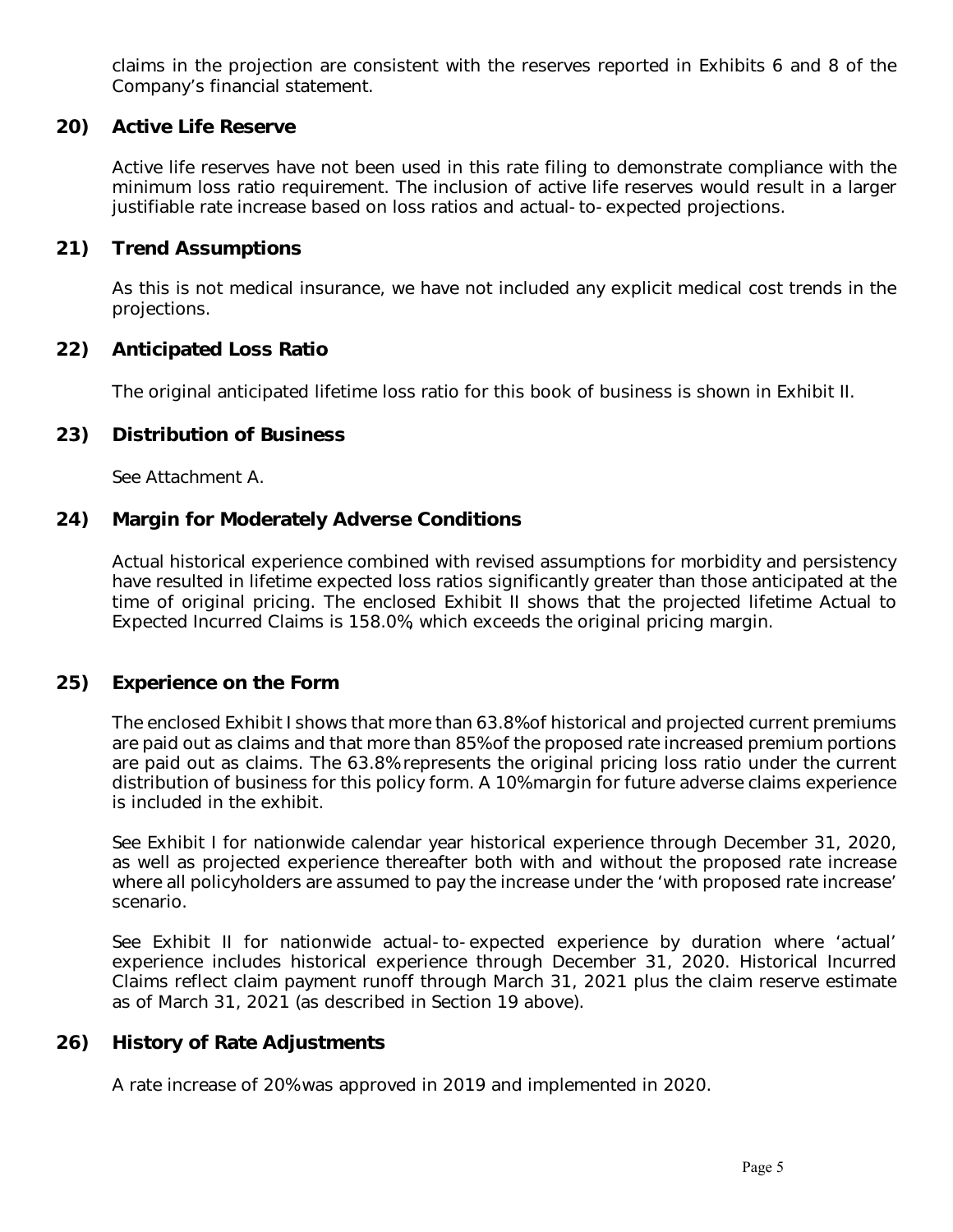### **27) Number of Policyholders**

As of October 31, 2021, the number of policies that will be affected by this increase is:

|              | Insureds | Annualized<br>Premium |
|--------------|----------|-----------------------|
| Pennsylvania | 259      | \$621,877             |
| Nationwide   | 8.324    | \$18,473,902          |

### **28) Proposed Effective Date**

The proposed rate increase will be implemented following approval and after fulfillment of all statutory and contractual requirements. The increase for any policyholder will not become effective until a period of one year has elapsed since the previously approved rate increase effective date if applicable.

### **29) Actuarial Certification**

I certify that to the best of my knowledge and judgment, the entire rate filing is in compliance with the applicable laws of this state and with the rules of the Department of Insurance, and complies with Actuarial Standard of Practice No 8. I certify that the proposed premium rate schedule is not excessive or discriminatory when compared to the current expectations of benefits to be paid. This filing will enhance premium adequacy, although the company reserves the right to take additional rate action as future experience justifies.

Bred Kolze

Brad Rokosh, ASA, MAAA Senior Director, Individual Solutions | Financial Assets | LTC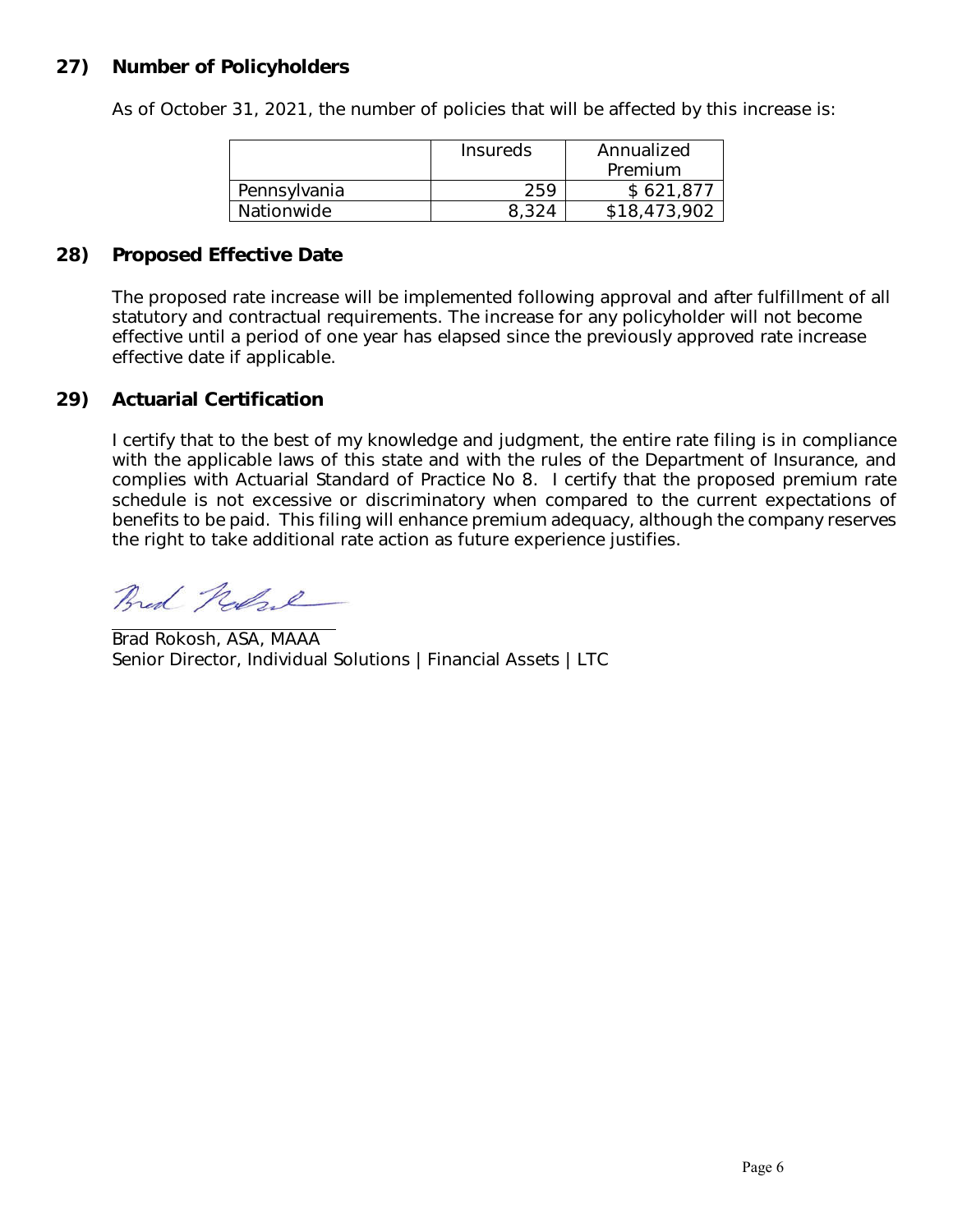### Attachment A

## Distribution of Business

| By Issue Age |       |
|--------------|-------|
| 0 to 44      | 10.8% |
| 45 to 49     | 8.9%  |
| 50 to 54     | 17.4% |
| 55 to 59     | 25.4% |
| 60 to 64     | 21.6% |
| 65 to 69     | 11.5% |
| 70 to 74     | 3.9%  |
| 75 +         | 0.5%  |

### By Maximum Benefit Option

| $\sim$ 2 $\sim$ | <u>າ v.</u> | v.<br>,       | : v.                 | CV. |
|-----------------|-------------|---------------|----------------------|-----|
| 9%<br>. L . J   | 5%<br>50    | $\frac{0}{0}$ | 3%<br>$\circ$<br>∪.∪ | .2% |

## By Benefit Increase Option

| <b>Compound 5%</b>   | 18.8%   |
|----------------------|---------|
| <b>Compound 3%</b>   | 49.9%   |
| Simple 5%            | 0.2%    |
| <b>Tailored</b>      | 0.9%    |
| No BIO               | 23.5%   |
| <b>Step Rated 3%</b> | 5.8%    |
| <b>Step Rated 5%</b> | $0.9\%$ |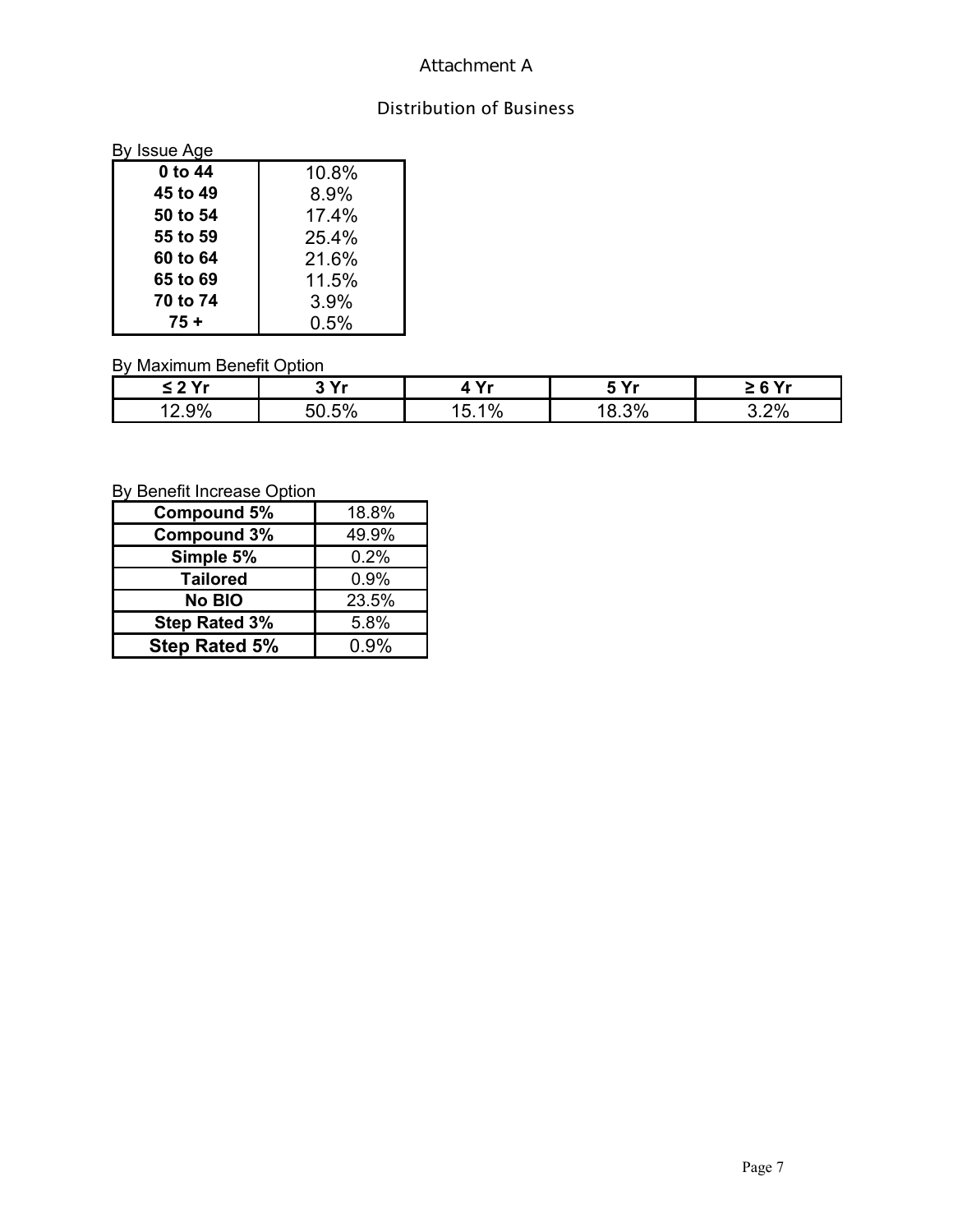# **Appendix A**

#### **Benefit Reduction and Cost Sharing Option (with Rate Guarantee)**

The Benefit Reduction and Cost Sharing Endorsement (the "Endorsement") consists of three components:

1. Reduction to all policy benefit amounts, including but not limited to the Maximum Daily Benefit, Maximum Monthly Benefit and the policy Maximum Amount

All policy benefit amounts (including, but not limited to, all Maximum Daily/Monthly Benefit amounts and the policy Maximum Amount) in effect immediately prior to the Endorsement effective date will be reduced by an amount equal to the Cost Sharing Percentage.

#### For example:

If the policy Maximum Amount is \$100,000 and the Cost Sharing Percentage is 20%, the policy Maximum Amount will be reduced to \$80,000. The Company will not be responsible for any costs that exceed the reduced policy Maximum Amount.

If the Maximum Daily Benefit amount is \$100, and the Cost Sharing Percentage is 20%, the Maximum Daily Benefit amount will be reduced to \$80. The Company will not be responsible for any daily costs that exceed the reduced Maximum Daily Benefit.

The dollar amount and percentages used in these examples may be different from the actual dollar amounts and percentages that apply to the policy.

2. Application of Cost Sharing to Claim Payments

As long as all policy provisions and conditions are satisfied, for any benefit for which a claim is made under the policy, the Company will pay its Cost Sharing Percentage of such benefit, but the Company will pay no more than the applicable Maximum Daily/Monthly Benefit amounts as shown on the Endorsement. The policyholder holder will be responsible for paying the remaining portion of the applicable long term care expenses associated with such claim. Note that only amounts paid by the Company will be deducted from the revised policy Maximum Amount.

For example: If the revised Maximum Daily Benefit for a covered Long Term Care Facility is \$80 and the Company's Cost Sharing Percentage is 80%, the Company will pay 80% of the Long Term Care Facility charges, but no more than \$80. Using the same formula:

- If the Long Term Care Facility charges are \$80, the Company will pay \$64 and the policyholder holder will be responsible for \$16.
- If the Long Term Care Facility charges are \$100, the Company will pay \$80 and the policyholder holder will be responsible for \$20.
- If the Long Term Care Facility charges are \$200, the Company will pay \$80 and the policyholder holder will be responsible for \$120.
- 3. Rate Guarantee

Premium rates for the policy will be guaranteed from the effective date of the Endorsement for 5 years. The policy will be excluded from any future increases until after the Rate Guarantee has expired. Any benefits added to the policy after the effective date of the Endorsement will not be covered by the Rate Guarantee.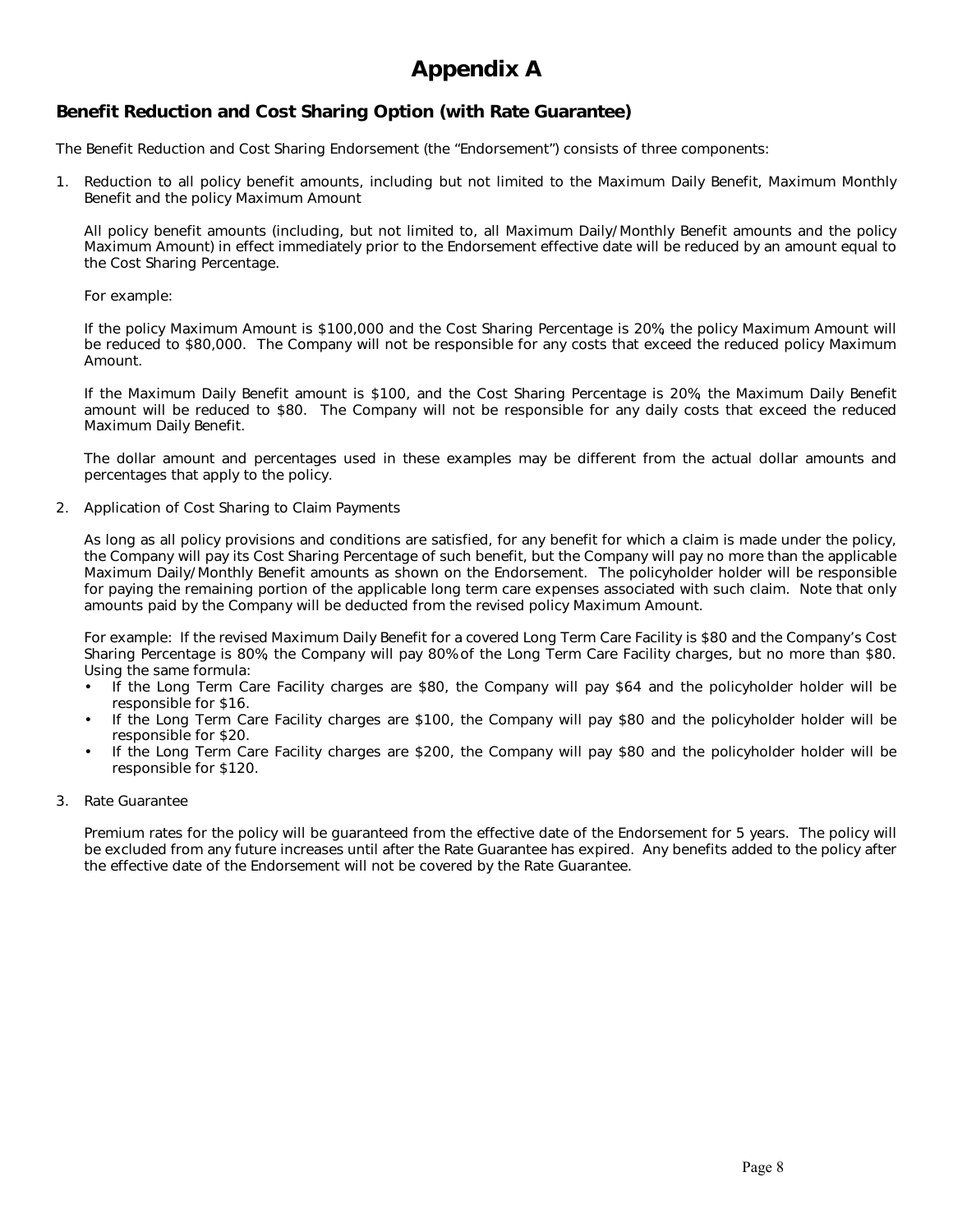| Exhibit I    |                                                                                                                        |                                                                                                               |                          |                                |                                     |                  |                  |  |
|--------------|------------------------------------------------------------------------------------------------------------------------|---------------------------------------------------------------------------------------------------------------|--------------------------|--------------------------------|-------------------------------------|------------------|------------------|--|
|              | <b>Transamerica Life Insurance Company</b>                                                                             |                                                                                                               |                          |                                |                                     |                  |                  |  |
|              | Policy Forms: ICC10 TLC-3 UniProduct 2a Series<br>Nationwide Experience Adjusted to Pennsylvania-Specific Rate History |                                                                                                               |                          |                                |                                     |                  |                  |  |
|              | All Policyholders Pay the Requested Increase                                                                           |                                                                                                               |                          |                                |                                     |                  |                  |  |
|              |                                                                                                                        | <b>Earned</b>                                                                                                 | <b>Incurred</b>          |                                |                                     |                  |                  |  |
|              |                                                                                                                        | Premium                                                                                                       | Claims                   |                                | Loss Ratios Excluding Change in ALR |                  |                  |  |
|              | <b>Actual Past &amp;</b>                                                                                               | <b>Actual Past &amp;</b>                                                                                      |                          |                                |                                     | <b>PV Actual</b> | <b>PV Actual</b> |  |
|              | <b>Projected Future</b>                                                                                                | <b>Projected Future</b>                                                                                       | <b>Actual Past</b>       |                                |                                     | Cumulative       | Cumulative       |  |
|              | w/o Proposed                                                                                                           | w/ Proposed Rate                                                                                              | & Projected              | Actual w/o Rate Actual w/ Rate |                                     | w/o Rate         | w/ Rate          |  |
| Year<br>2011 | Rate Increase<br>306,852                                                                                               | Increase<br>306,852                                                                                           | Future<br>0              | Increase<br>0.0%               | Increase<br>0.0%                    | Increase<br>0.0% | Increase<br>0.0% |  |
| 2012         | 9,711,387                                                                                                              | 9,711,387                                                                                                     | 1,849                    | 0.0%                           | 0.0%                                | 0.0%             | 0.0%             |  |
| 2013         | 21,044,434                                                                                                             | 21,044,434                                                                                                    | 537,556                  | 2.6%                           | 2.6%                                | 1.7%             | 1.7%             |  |
| 2014         | 20,596,180                                                                                                             | 20,596,180                                                                                                    | 452,220                  | 2.2%                           | 2.2%                                | 1.9%             | 1.9%             |  |
| 2015<br>2016 | 20,567,686<br>20,488,738                                                                                               | 20,567,686<br>20,488,738                                                                                      | 415,264<br>1,134,031     | 2.0%<br>5.5%                   | 2.0%<br>5.5%                        | 1.9%<br>2.7%     | 1.9%<br>2.7%     |  |
| 2017         | 20,026,627                                                                                                             | 20,026,627                                                                                                    | 755,527                  | 3.8%                           | 3.8%                                | 2.9%             | 2.9%             |  |
| 2018         | 19,407,520                                                                                                             | 19,407,520                                                                                                    | 1,368,177                | 7.0%                           | 7.0%                                | 3.4%             | 3.4%             |  |
| 2019         | 19,202,610                                                                                                             | 19,202,610                                                                                                    | 1,336,840                | 7.0%                           | 7.0%                                | 3.8%             | 3.8%             |  |
| 2020<br>2021 | 19,576,978                                                                                                             | 19,576,978                                                                                                    | 2,039,882                | 10.4%                          | 10.4%                               | 4.4%             | 4.4%<br>5.8%     |  |
| 2022         | 20,801,144<br>18,969,848                                                                                               | 20,801,144<br>21,448,705                                                                                      | 4,019,930<br>4,754,116   | 19.3%<br>25.1%                 | 19.3%<br>22.2%                      | 5.8%<br>7.2%     | 7.2%             |  |
| 2023         | 17,198,138                                                                                                             | 26,151,933                                                                                                    | 5,617,911                | 32.7%                          | 21.5%                               | 8.8%             | 8.4%             |  |
| 2024         | 16,837,273                                                                                                             | 25,569,365                                                                                                    | 6,641,137                | 39.4%                          | 26.0%                               | 10.4%            | 9.8%             |  |
| 2025<br>2026 | 16,457,979<br>16,060,186                                                                                               | 24,960,861<br>24,322,929                                                                                      | 7,832,822<br>9,136,308   | 47.6%<br>56.9%                 | 31.4%<br>37.6%                      | 12.2%<br>14.2%   | 11.2%<br>12.8%   |  |
| 2027         | 15,647,263                                                                                                             | 23,662,335                                                                                                    | 10,632,264               | 67.9%                          | 44.9%                               | 16.3%            | 14.5%            |  |
| 2028         | 15,191,055                                                                                                             | 22,935,070                                                                                                    | 12,374,420               | 81.5%                          | 54.0%                               | 18.5%            | 16.3%            |  |
| 2029         | 14,702,404                                                                                                             | 22,156,988                                                                                                    | 14,261,532               | 97.0%                          | 64.4%                               | 21.0%            | 18.3%            |  |
| 2030         | 14,195,101                                                                                                             | 21,350,929                                                                                                    | 16,148,094               | 113.8%                         | 75.6%                               | 23.7%            | 20.4%            |  |
| 2031<br>2032 | 13,649,366<br>13,086,367                                                                                               | 20,488,015<br>19,601,842                                                                                      | 17,911,277<br>19,753,187 | 131.2%<br>150.9%               | 87.4%<br>100.8%                     | 26.4%<br>29.3%   | 22.7%<br>25.0%   |  |
| 2033         | 12,506,935                                                                                                             | 18,693,392                                                                                                    | 21,566,500               | 172.4%                         | 115.4%                              | 32.3%            | 27.4%            |  |
| 2034         | 11,910,240                                                                                                             | 17,762,195                                                                                                    | 23,124,569               | 194.2%                         | 130.2%                              | 35.3%            | 29.8%            |  |
| 2035         | 11,295,344                                                                                                             | 16,807,004                                                                                                    | 24,751,048               | 219.1%                         | 147.3%                              | 38.4%            | 32.2%            |  |
| 2036<br>2037 | 10,666,601<br>10,033,661                                                                                               | 15,833,966<br>14,857,539                                                                                      | 26,319,895<br>27,934,077 | 246.8%<br>278.4%               | 166.2%<br>188.0%                    | 41.5%<br>44.7%   | 34.7%<br>37.3%   |  |
| 2038         | 9,397,712                                                                                                              | 13,878,799                                                                                                    | 29,434,139               | 313.2%                         | 212.1%                              | 47.9%            | 39.8%            |  |
| 2039         | 8,760,759                                                                                                              | 12,901,742                                                                                                    | 30,525,598               | 348.4%                         | 236.6%                              | 51.1%            | 42.4%            |  |
| 2040         | 8,125,712                                                                                                              | 11,931,920                                                                                                    | 31,250,059               | 384.6%                         | 261.9%                              | 54.2%            | 44.9%            |  |
| 2041<br>2042 | 7,499,007<br>6,886,230                                                                                                 | 10,979,638<br>10,053,101                                                                                      | 31,684,058<br>31,976,778 | 422.5%<br>464.4%               | 288.6%<br>318.1%                    | 57.2%<br>60.2%   | 47.3%<br>49.6%   |  |
| 2043         | 6,291,069                                                                                                              | 9,156,822                                                                                                     | 32,087,603               | 510.1%                         | 350.4%                              | 63.0%            | 51.9%            |  |
| 2044         | 5,716,193                                                                                                              | 8,294,663                                                                                                     | 31,786,160               | 556.1%                         | 383.2%                              | 65.7%            | 54.1%            |  |
| 2045         | 5,165,893                                                                                                              | 7,473,316                                                                                                     | 31,060,546               | 601.3%                         | 415.6%                              | 68.2%            | 56.1%            |  |
| 2046<br>2047 | 4,643,240<br>4,150,791                                                                                                 | 6,697,145<br>5,969,499                                                                                        | 30,028,765<br>28,854,272 | 646.7%<br>695.2%               | 448.4%<br>483.4%                    | 70.6%<br>72.8%   | 58.0%<br>59.7%   |  |
| 2048         | 3,690,049                                                                                                              | 5,291,634                                                                                                     | 27,592,528               | 747.8%                         | 521.4%                              | 74.8%            | 61.3%            |  |
| 2049         | 3,262,787                                                                                                              | 4,665,684                                                                                                     | 26,123,126               | 800.6%                         | 559.9%                              | 76.6%            | 62.8%            |  |
| 2050         | 2,869,221                                                                                                              | 4,091,586                                                                                                     | 24,466,089               | 852.7%                         | 598.0%                              | 78.3%            | 64.1%            |  |
| 2051<br>2052 | 2,509,680<br>2,184,121                                                                                                 | 3,569,374<br>3,098,649                                                                                        | 22,678,459<br>20,850,341 | 903.6%<br>954.6%               | 635.4%<br>672.9%                    | 79.7%<br>81.0%   | 65.3%<br>66.4%   |  |
| 2053         | 1,891,403                                                                                                              | 2,677,223                                                                                                     | 19,091,986               | 1009.4%                        | 713.1%                              | 82.2%            | 67.3%            |  |
| 2054         | 1,630,286                                                                                                              | 2,302,816                                                                                                     | 17,375,620               | 1065.8%                        | 754.5%                              | 83.2%            | 68.1%            |  |
| 2055         | 1,398,899                                                                                                              | 1,972,282                                                                                                     | 15,723,933               | 1124.0%                        | 797.2%                              | 84.1%            | 68.8%            |  |
| 2056<br>2057 | 1,195,400<br>1,017,838                                                                                                 | 1,682,558<br>1,430,536                                                                                        | 14,148,915<br>12,672,286 | 1183.6%<br>1245.0%             | 840.9%<br>885.8%                    | 84.8%<br>85.5%   | 69.5%<br>70.0%   |  |
| 2058         | 863,851                                                                                                                | 1,212,536                                                                                                     | 11,334,672               | 1312.1%                        | 934.8%                              | 86.1%            | 70.5%            |  |
| 2059         | 730,901                                                                                                                | 1,024,692                                                                                                     | 10,125,601               | 1385.4%                        | 988.2%                              | 86.6%            | 70.9%            |  |
| 2060         | 616,712                                                                                                                | 863,588                                                                                                       | 9,026,432                | 1463.6%                        | 1045.2%                             | 87.0%            | 71.2%            |  |
| 2061<br>2062 | 518,964<br>435,731                                                                                                     | 725,807<br>608,603                                                                                            | 8,016,040<br>7,100,967   | 1544.6%<br>1629.7%             | 1104.4%<br>1166.8%                  | 87.3%<br>87.6%   | 71.5%<br>71.7%   |  |
| 2063         | 364,997                                                                                                                | 509,083                                                                                                       | 6,292,639                | 1724.0%                        | 1236.1%                             | 87.9%            | 72.0%            |  |
| 2064         | 304,984                                                                                                                | 424,709                                                                                                       | 5,567,432                | 1825.5%                        | 1310.9%                             | 88.1%            | 72.1%            |  |
| 2065         | 254,240                                                                                                                | 353,421                                                                                                       | 4,905,479                | 1929.5%                        | 1388.0%                             | 88.3%            | 72.3%            |  |
| 2066<br>2067 | 211,385<br>175,273                                                                                                     | 293,262<br>242,621                                                                                            | 4,310,008<br>3,766,629   | 2038.9%<br>2149.0%             | 1469.7%<br>1552.5%                  | 88.5%<br>88.6%   | 72.4%<br>72.5%   |  |
| 2068         | 144,931                                                                                                                | 200,125                                                                                                       | 3,279,230                | 2262.6%                        | 1638.6%                             | 88.7%            | 72.6%            |  |
| 2069         | 119,450                                                                                                                | 164,495                                                                                                       | 2,844,338                | 2381.2%                        | 1729.1%                             | 88.8%            | 72.7%            |  |
| 2070+        | 492,708                                                                                                                | 669,627                                                                                                       | 14,184,033               | 2878.8%                        | 2118.2%                             | 89.2%            | 73.0%            |  |
| AV Past      | 199,539,986                                                                                                            |                                                                                                               |                          |                                | 4.4%                                |                  |                  |  |
| PV Future    | 220,793,086                                                                                                            | 199,539,986<br>314,018,689                                                                                    | 8,873,889<br>366,182,944 | 4.4%<br>165.8%                 | 116.6%                              |                  |                  |  |
| PV Lifetime  | 420,333,072                                                                                                            | 513,558,675                                                                                                   | 375,056,833              | 89.2%                          | 73.0%                               |                  |                  |  |
|              |                                                                                                                        |                                                                                                               |                          |                                |                                     |                  |                  |  |
|              |                                                                                                                        |                                                                                                               |                          |                                |                                     |                  |                  |  |
| $A =$        | <b>Post Rate-Stability Calculations</b>                                                                                | 126,780,594 Present value of initial earned premium times 63.79%                                              |                          |                                |                                     |                  |                  |  |
| $B =$        |                                                                                                                        | 661,005 Present value of prior premium rate increases times 85%                                               |                          |                                |                                     |                  |                  |  |
| $C =$        |                                                                                                                        | 118,656,458 Present value of future projected initial earned premium times 63.79%                             |                          |                                |                                     |                  |                  |  |
| $D =$        |                                                                                                                        | 108,794,136 Present value of future projected earned premium from rate increases times 85%                    |                          |                                |                                     |                  |                  |  |
| A+B+C+D =    | 354,892,194                                                                                                            | 375,056,833 Present value of incurred claims + present value of future projected incurred claims              |                          |                                |                                     |                  |                  |  |
|              |                                                                                                                        | 66.1% Post Rate-Stability method Rate Increase                                                                |                          |                                |                                     |                  |                  |  |
|              |                                                                                                                        |                                                                                                               |                          |                                |                                     |                  |                  |  |
|              |                                                                                                                        | Present value of incurred claims + present value of future projected incurred claims is not less than A+B+C+D |                          |                                |                                     |                  |                  |  |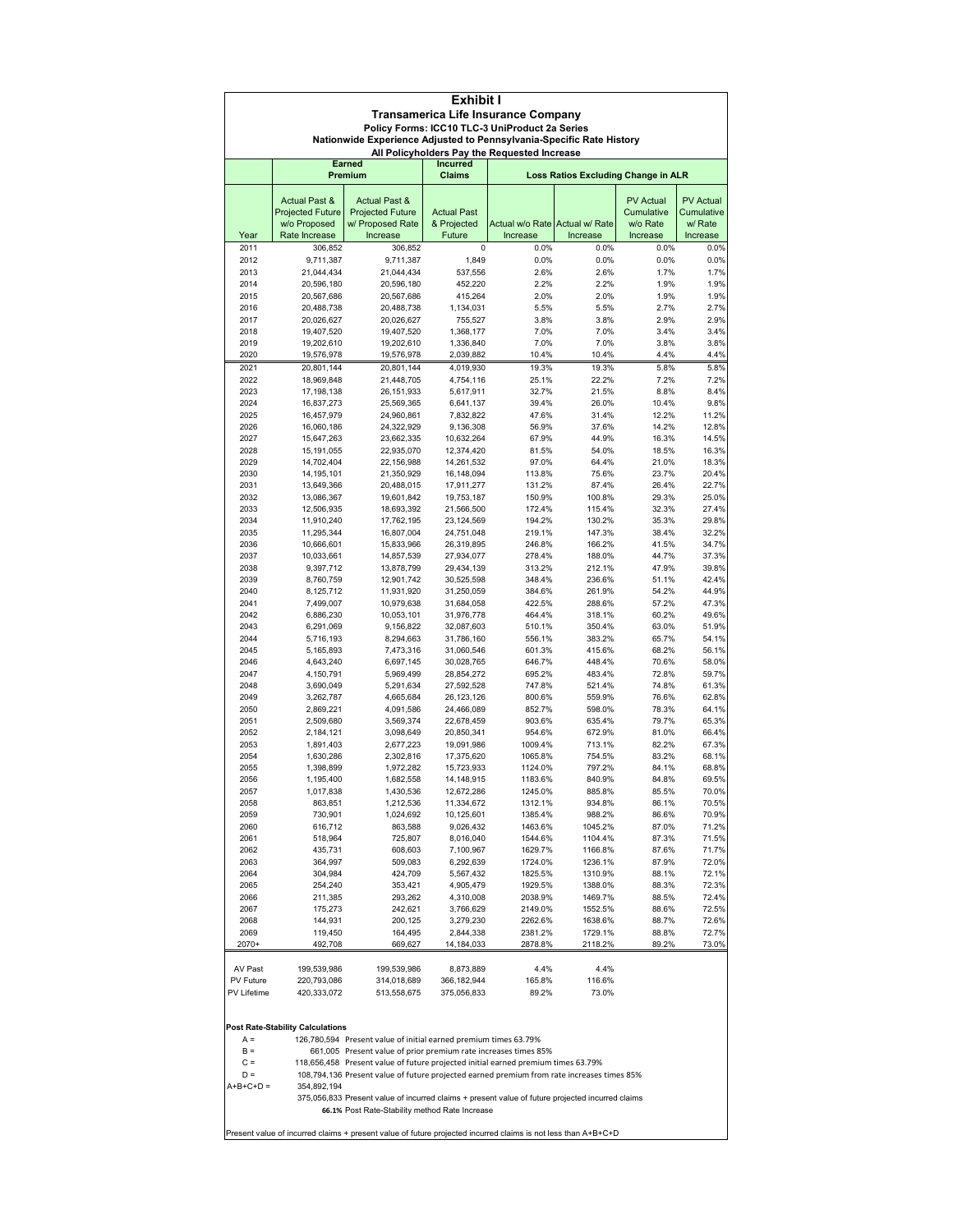|                                                                          | <b>Exhibit II</b>                                                    |                                   |                                |                             |                          |                          |                   |                   |                              |                              |
|--------------------------------------------------------------------------|----------------------------------------------------------------------|-----------------------------------|--------------------------------|-----------------------------|--------------------------|--------------------------|-------------------|-------------------|------------------------------|------------------------------|
|                                                                          | <b>Transamerica Life Insurance Company</b>                           |                                   |                                |                             |                          |                          |                   |                   |                              |                              |
|                                                                          | Policy Forms: ICC10 TLC-3 UniProduct 2a Series                       |                                   |                                |                             |                          |                          |                   |                   |                              |                              |
|                                                                          | Nationwide Experience Adjusted to Pennsylvania-Specific Rate History |                                   |                                |                             |                          |                          |                   |                   |                              |                              |
| <b>Actual To Expected Lifetime Experience</b>                            |                                                                      |                                   |                                |                             |                          |                          |                   |                   |                              |                              |
| Actual Nationwide Experience Through 12/31/2020 and Projected Thereafter |                                                                      |                                   |                                |                             |                          |                          |                   |                   |                              |                              |
|                                                                          |                                                                      |                                   | <b>Actual</b>                  |                             |                          | <b>Expected</b>          |                   |                   | <b>Actual to Expected</b>    |                              |
|                                                                          | A                                                                    | $\overline{B}$                    | $\overline{C}$                 | D                           | Ε                        | F                        | G                 | $H = A/E$         | $I = C/F$                    | $J=D/G$                      |
|                                                                          |                                                                      | Earned                            |                                |                             |                          |                          |                   |                   | Actual to                    |                              |
|                                                                          |                                                                      | Premium                           |                                |                             |                          | Incurred                 | Cumulative        |                   | Expected                     |                              |
|                                                                          | Earned                                                               | <b>Adjusted To</b>                | Incurred                       | Cumulative                  | Earned                   | Claims                   | <b>Loss Ratio</b> | Actual to         | Incurred                     | Cumulative                   |
|                                                                          | Premium @                                                            | Approved                          | Claims                         | <b>Loss Ratio</b>           | Premium @                | Excluding                | Excluding         | Expected          | Claims                       | Loss Ratio                   |
|                                                                          | <b>Original Rate</b>                                                 | Pennsylvania                      | Excluding                      | Excluding                   | <b>Original Rate</b>     | <b>ALR</b>               | <b>ALR</b>        | Earned            | Excluding                    | Excluding                    |
| Duration<br>1                                                            | Level<br>21,784,904                                                  | <b>Rate History</b><br>21,784,904 | <b>ALR Increase</b><br>241,431 | <b>ALR Increase</b><br>1.1% | Level<br>21,728,332      | Increase<br>487,644      | Increase<br>2.2%  | Premium<br>100.3% | <b>ALR Increase</b><br>49.5% | <b>ALR Increase</b><br>49.4% |
| $\overline{2}$                                                           | 21,942,937                                                           | 21,942,937                        | 302,364                        | 1.2%                        | 20,695,511               | 676,900                  | 2.7%              | 106.0%            | 44.7%                        | 45.4%                        |
| 3                                                                        | 21,135,070                                                           | 21,135,070                        | 464,494                        | 1.5%                        | 19,952,430               | 812,947                  | 3.1%              | 105.9%            | 57.1%                        | 49.0%                        |
| 4                                                                        | 20,695,595                                                           | 20,695,595                        | 823,906                        | 2.1%                        | 19,371,677               | 972,985                  | 3.6%              | 106.8%            | 84.7%                        | 58.8%                        |
| 5                                                                        | 20, 155, 158                                                         | 20, 161, 041                      | 1,186,955                      | 2.8%                        | 18,892,865               | 1,216,158                | 4.1%              | 106.7%            | 97.6%                        | 68.0%                        |
| 6                                                                        | 19,534,806                                                           | 19,603,844                        | 981,167                        | 3.1%                        | 17,752,903               | 1,475,056                | 4.6%              | 110.0%            | 66.5%                        | 66.4%                        |
| 7                                                                        | 19,181,334                                                           | 19,323,945                        | 1,581,026                      | 3.7%                        | 17,352,849               | 1,812,463                | 5.3%              | 110.5%            | 87.2%                        | 69.6%                        |
| 8                                                                        | 18,734,208                                                           | 19,046,615<br>18,642,560          | 1,387,142<br>2,866,107         | 4.0%                        | 16,919,321               | 2,225,148                | 6.0%              | 110.7%            | 62.3%                        | 66.9%                        |
| 9<br>10                                                                  | 16,643,417<br>17, 185, 469                                           | 20,524,619                        | 4,379,274                      | 5.0%<br>6.4%                | 16,231,576<br>15,856,861 | 2,666,805<br>3,153,175   | 6.9%<br>7.8%      | 102.5%<br>108.4%  | 107.5%<br>138.9%             | 73.0%<br>81.9%               |
| 11                                                                       | 14,496,045                                                           | 17,357,279                        | 5,174,466                      | 7.9%                        | 15,479,791               | 3,706,793                | 8.8%              | 93.6%             | 139.6%                       | 89.6%                        |
| 12                                                                       | 14,227,080                                                           | 17,024,137                        | 6,083,602                      | 9.5%                        | 14,741,982               | 4,363,334                | 9.9%              | 96.5%             | 139.4%                       | 95.4%                        |
| 13                                                                       | 13,929,408                                                           | 16,655,245                        | 7,226,861                      | 11.2%                       | 14,347,763               | 5,084,097                | 11.2%             | 97.1%             | 142.1%                       | 100.3%                       |
| 14                                                                       | 13,619,659                                                           | 16,271,909                        | 8,526,700                      | 13.1%                       | 13,871,326               | 5,785,315                | 12.5%             | 98.2%             | 147.4%                       | 104.9%                       |
| 15                                                                       | 13,296,873                                                           | 15,872,874                        | 9,866,790                      | 15.1%                       | 13,419,327               | 6,538,010                | 13.8%             | 99.1%             | 150.9%                       | 108.9%                       |
| 16                                                                       | 12,954,556                                                           | 15,450,495                        | 11,536,436                     | 17.3%                       | 13,026,711               | 7,373,815                | 15.3%             | 99.4%             | 156.5%                       | 112.7%                       |
| 17                                                                       | 12,562,214                                                           | 14,967,628                        | 13,413,473                     | 19.7%                       | 12,621,710               | 8,408,886                | 16.9%             | 99.5%             | 159.5%                       | 116.3%                       |
| 18<br>19                                                                 | 12, 163, 878                                                         | 14,477,145                        | 15,448,168                     | 22.3%                       | 12,120,101               | 9,579,760                | 18.6%             | 100.4%            | 161.3%                       | 119.5%<br>122.2%             |
| 20                                                                       | 11,739,397<br>11,277,305                                             | 13,955,794<br>13,390,360          | 17,320,164<br>18,997,408       | 25.0%<br>27.9%              | 11,711,627<br>11,210,724 | 10,682,768<br>11,759,716 | 20.5%<br>22.4%    | 100.2%<br>100.6%  | 162.1%<br>161.5%             | 124.4%                       |
| 21                                                                       | 10,807,502                                                           | 12,816,887                        | 21,049,366                     | 30.9%                       | 10,654,943               | 12,833,241               | 24.4%             | 101.4%            | 164.0%                       | 126.5%                       |
| 22                                                                       | 10,321,710                                                           | 12,225,394                        | 22,718,231                     | 33.9%                       | 10,157,664               | 14,059,909               | 26.5%             | 101.6%            | 161.6%                       | 128.0%                       |
| 23                                                                       | 9,819,811                                                            | 11,616,184                        | 24,277,421                     | 37.0%                       | 9,640,935                | 15,318,019               | 28.7%             | 101.9%            | 158.5%                       | 129.1%                       |
| 24                                                                       | 9,301,072                                                            | 10,988,202                        | 25,888,932                     | 40.1%                       | 9,094,191                | 16,397,682               | 30.9%             | 102.3%            | 157.9%                       | 129.9%                       |
| 25                                                                       | 8,771,909                                                            | 10,349,059                        | 27,394,222                     | 43.3%                       | 8,564,323                | 17,274,806               | 33.1%             | 102.4%            | 158.6%                       | 130.7%                       |
| 26                                                                       | 8,242,542                                                            | 9,710,622                         | 29, 161, 146                   | 46.5%                       | 8,056,199                | 18,018,834               | 35.4%             | 102.3%            | 161.8%                       | 131.6%                       |
| 27                                                                       | 7,708,144                                                            | 9,067,060                         | 30,448,679                     | 49.8%                       | 7,562,254                | 18,732,395               | 37.6%             | 101.9%            | 162.5%                       | 132.4%                       |
| 28<br>29                                                                 | 7,174,245<br>6,641,100                                               | 8,425,642<br>7,786,995            | 31,298,074<br>31,806,483       | 53.0%<br>56.0%              | 7,064,424<br>6,565,870   | 19,357,003<br>19,726,750 | 39.8%<br>42.0%    | 101.6%<br>101.1%  | 161.7%<br>161.2%             | 133.0%<br>133.6%             |
| 30                                                                       | 6,116,791                                                            | 7,160,902                         | 32,044,115                     | 59.0%                       | 6,069,893                | 19,776,518               | 44.0%             | 100.8%            | 162.0%                       | 134.1%                       |
| 31                                                                       | 5,606,048                                                            | 6,552,561                         | 32,359,071                     | 61.9%                       | 5,580,007                | 19,586,605               | 46.0%             | 100.5%            | 165.2%                       | 134.7%                       |
| 32                                                                       | 5,109,536                                                            | 5,962,399                         | 32,262,159                     | 64.7%                       | 5,099,979                | 19,264,850               | 47.9%             | 100.2%            | 167.5%                       | 135.2%                       |
| 33                                                                       | 4,631,381                                                            | 5,395,512                         | 31,649,376                     | 67.3%                       | 4,633,445                | 18,847,479               | 49.6%             | 100.0%            | 167.9%                       | 135.8%                       |
| 34                                                                       | 4,174,709                                                            | 4,855,631                         | 30,687,588                     | 69.8%                       | 4,183,733                | 18,282,187               | 51.2%             | 99.8%             | 167.9%                       | 136.2%                       |
| 35                                                                       | 3,741,796                                                            | 4,345,336                         | 29,441,476                     | 72.0%                       | 3,754,051                | 17,477,267               | 52.7%             | 99.7%             | 168.5%                       | 136.6%                       |
| 36                                                                       | 3,335,351                                                            | 3,867,495                         | 28,250,047                     | 74.1%                       | 3,347,178                | 16,538,079               | 54.1%             | 99.6%             | 170.8%                       | 137.0%                       |
| 37<br>38                                                                 | 2,955,608                                                            | 3,422,014                         | 26,849,091<br>25,218,237       | 76.0%                       | 2,965,471                | 15,534,755               | 55.3%             | 99.7%             | 172.8%                       | 137.4%<br>137.8%             |
| 39                                                                       | 2,604,621<br>2,282,506                                               | 3,011,261<br>2,635,163            | 23,462,480                     | 77.8%<br>79.3%              | 2,610,032<br>2,282,886   | 14,528,033<br>13,549,991 | 56.4%<br>57.4%    | 99.8%<br>100.0%   | 173.6%<br>173.2%             | 138.1%                       |
| 40                                                                       | 1,989,434                                                            | 2,293,775                         | 21,559,987                     | 80.7%                       | 1,984,172                | 12,495,728               | 58.3%             | 100.3%            | 172.5%                       | 138.3%                       |
| 41                                                                       | 1,724,984                                                            | 1,986,438                         | 19,767,439                     | 81.9%                       | 1,714,910                | 11,406,336               | 59.1%             | 100.6%            | 173.3%                       | 138.5%                       |
| 42                                                                       | 1,488,062                                                            | 1,711,679                         | 18,017,944                     | 83.0%                       | 1,474,013                | 10,364,721               | 59.8%             | 101.0%            | 173.8%                       | 138.7%                       |
| 43                                                                       | 1,277,432                                                            | 1,467,921                         | 16,312,053                     | 83.9%                       | 1,260,098                | 9,406,821                | 60.4%             | 101.4%            | 173.4%                       | 138.9%                       |
| 44                                                                       | 1,091,587                                                            | 1,253,233                         | 14,710,759                     | 84.7%                       | 1,070,916                | 8,581,418                | 60.9%             | 101.9%            | 171.4%                       | 139.0%                       |
| 45                                                                       | 928,929                                                              | 1,065,626                         | 13,158,935                     | 85.4%                       | 906,542                  | 7,765,604                | 61.4%             | 102.5%            | 169.5%                       | 139.1%                       |
| 46                                                                       | 787,622                                                              | 902,875                           | 11,764,312                     | 86.0%                       | 764,234                  | 6,993,433                | 61.8%             | 103.1%            | 168.2%                       | 139.1%                       |
| 47<br>48                                                                 | 665,531<br>560,552                                                   | 762,409<br>641,737                | 10,501,881                     | 86.5%                       | 641,785                  | 6,261,522                | 62.1%             | 103.7%            | 167.7%                       | 139.2%<br>139.2%             |
| 49                                                                       | 470,735                                                              | 538,558                           | 9,354,713<br>8,301,578         | 87.0%<br>87.3%              | 536,558<br>445,649       | 5,582,795<br>4,996,594   | 62.4%<br>62.7%    | 104.5%<br>105.6%  | 167.6%<br>166.1%             | 139.3%                       |
| 50                                                                       | 394,252                                                              | 450,748                           | 7,330,362                      | 87.7%                       | 369,741                  | 4,406,281                | 62.9%             | 106.6%            | 166.4%                       | 139.3%                       |
| 51                                                                       | 329,400                                                              | 376,336                           | 6,478,801                      | 87.9%                       | 305,539                  | 3,815,937                | 63.1%             | 107.8%            | 169.8%                       | 139.3%                       |
| 52                                                                       | 274,498                                                              | 313,364                           | 5,720,754                      | 88.2%                       | 251,421                  | 3,244,324                | 63.3%             | 109.2%            | 176.3%                       | 139.4%                       |
| 53                                                                       | 228,170                                                              | 260,250                           | 5,036,016                      | 88.4%                       | 205,711                  | 2,714,768                | 63.4%             | 110.9%            | 185.5%                       | 139.4%                       |
| 54                                                                       | 189,180                                                              | 215,568                           | 4,405,279                      | 88.5%                       | 166,940                  | 2,265,534                | 63.5%             | 113.3%            | 194.4%                       | 139.5%                       |
| 55                                                                       | 156,427                                                              | 178,056                           | 3,833,681                      | 88.7%                       | 135,465                  | 1,867,887                | 63.5%             | 115.5%            | 205.2%                       | 139.5%                       |

 128,996 146,667 3,330,572 88.8% 109,145 1,512,832 63.6% 118.2% 220.2% 139.6% 106,069 120,456 2,881,754 88.9% 87,120 1,200,883 63.7% 121.8% 240.0% 139.6% 86,925 98,590 2,488,718 89.0% 68,770 936,586 63.7% 126.4% 265.7% 139.7% 70,995 80,413 2,130,859 89.0% 53,203 748,665 63.7% 133.4% 284.6% 139.7% 60+ 279,727 315,321 9,824,668 89.3% 153,702 2,240,114 63.8% 182.0% 438.6% 140.0% PV Lifetime 276,666,671 302,237,717 269,890,813 89.3% 267,731,503 170,772,593 63.8% 103.3% 158.0% 140.0%

 $\frac{3}{8}$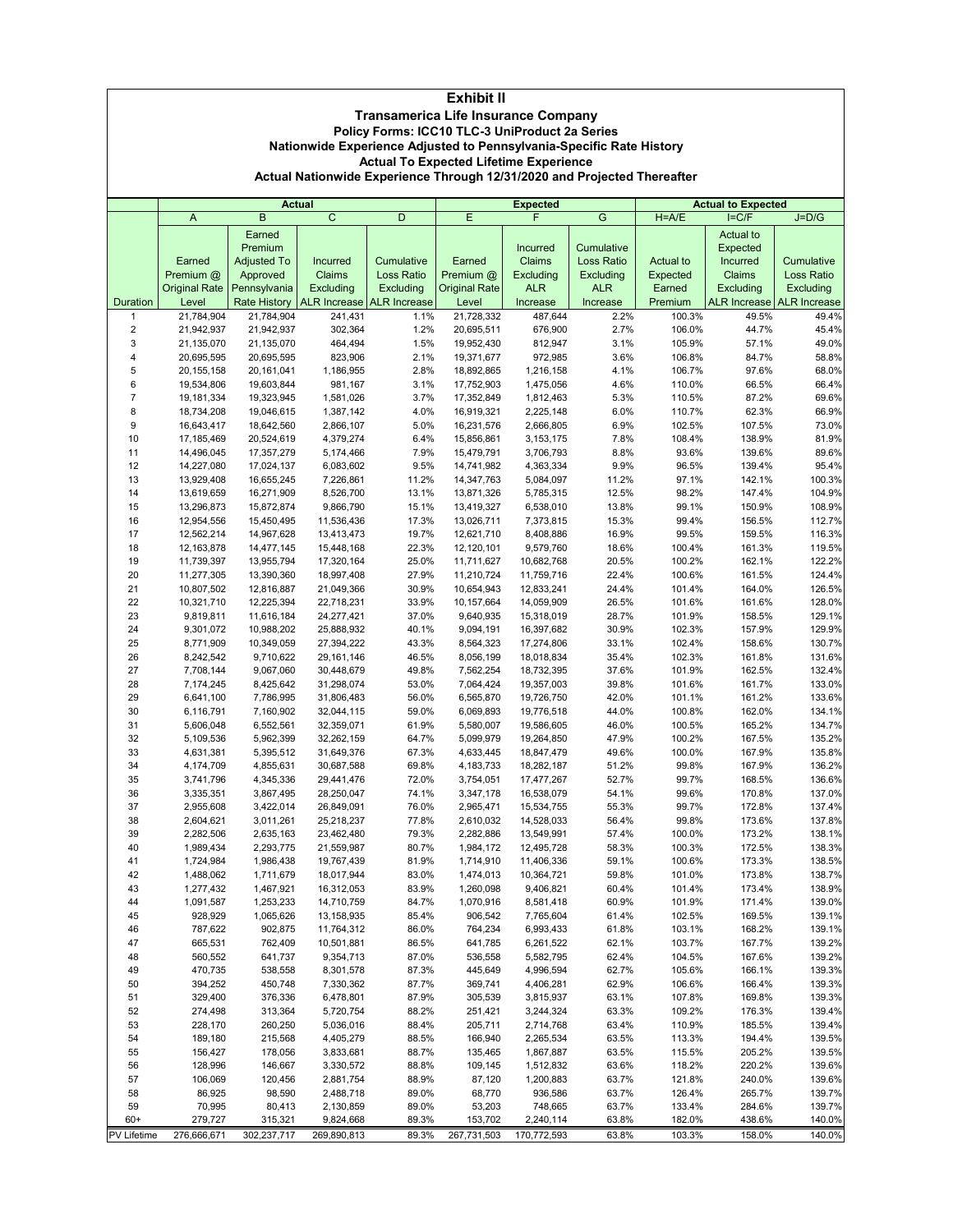#### **Exhibit V Transamerica Life Insurance Company Policy Forms: ICC10 TLC-3 UniProduct 2a Series**

#### **Pennsylvania Prospective Present Value Approach\***

| Input                                                                      |                                                                                                        |               |
|----------------------------------------------------------------------------|--------------------------------------------------------------------------------------------------------|---------------|
| Α                                                                          | Cumulative Rate Increase                                                                               | 19.8%         |
| B                                                                          | PV Future Incurred Claims (Current Assumption)                                                         | 344,396,961   |
| С                                                                          | PV Future Earned Premium Adjusted To Approved Pennsylvania Rate History (Current Assumption)           | 222,277,704   |
| D                                                                          | PV Future Effective Earned Premium Adjusted To Approved Pennsylvania Rate History (Current Assumption) | 187,637,969   |
| Ε                                                                          | PV Future Incurred Claims (Prior Assumption)                                                           | 302,954,064   |
| F                                                                          | PV Future Earned Premium Adjusted To Approved Pennsylvania Rate History (Prior Assumption)             | 228,395,793   |
| Calculation                                                                |                                                                                                        |               |
| $G = B - E$                                                                | Change in PV Future Incurred Claims                                                                    | 41,442,897    |
| $H = C - F$                                                                | Change in PV Future Earned Premium                                                                     | (6, 118, 089) |
| $\frac{G - \frac{(0.638 + 0.85 \times A)}{1 + A} \times H}{0.85 \times D}$ | Maximum Allowable Rate Increase                                                                        | 28.57%        |
| <b>Catch-up Provision</b>                                                  |                                                                                                        |               |
| J                                                                          | AV Past Prem Requested                                                                                 | 200,409,194   |
| Κ                                                                          | AV Past Prem Approved                                                                                  | 199,539,986   |
|                                                                            | PV Future Prem Requested (Prior Assumption)                                                            | 272,843,307   |
| $M = \frac{(J-K) + (L-F)}{D}$                                              | <b>Catch-up Provision Rate Increase</b>                                                                | 24.15%        |
|                                                                            | <b>Total RINC</b>                                                                                      | 52.72%        |

\* Only premium paying policies of the referenced policy form series are included in calculation.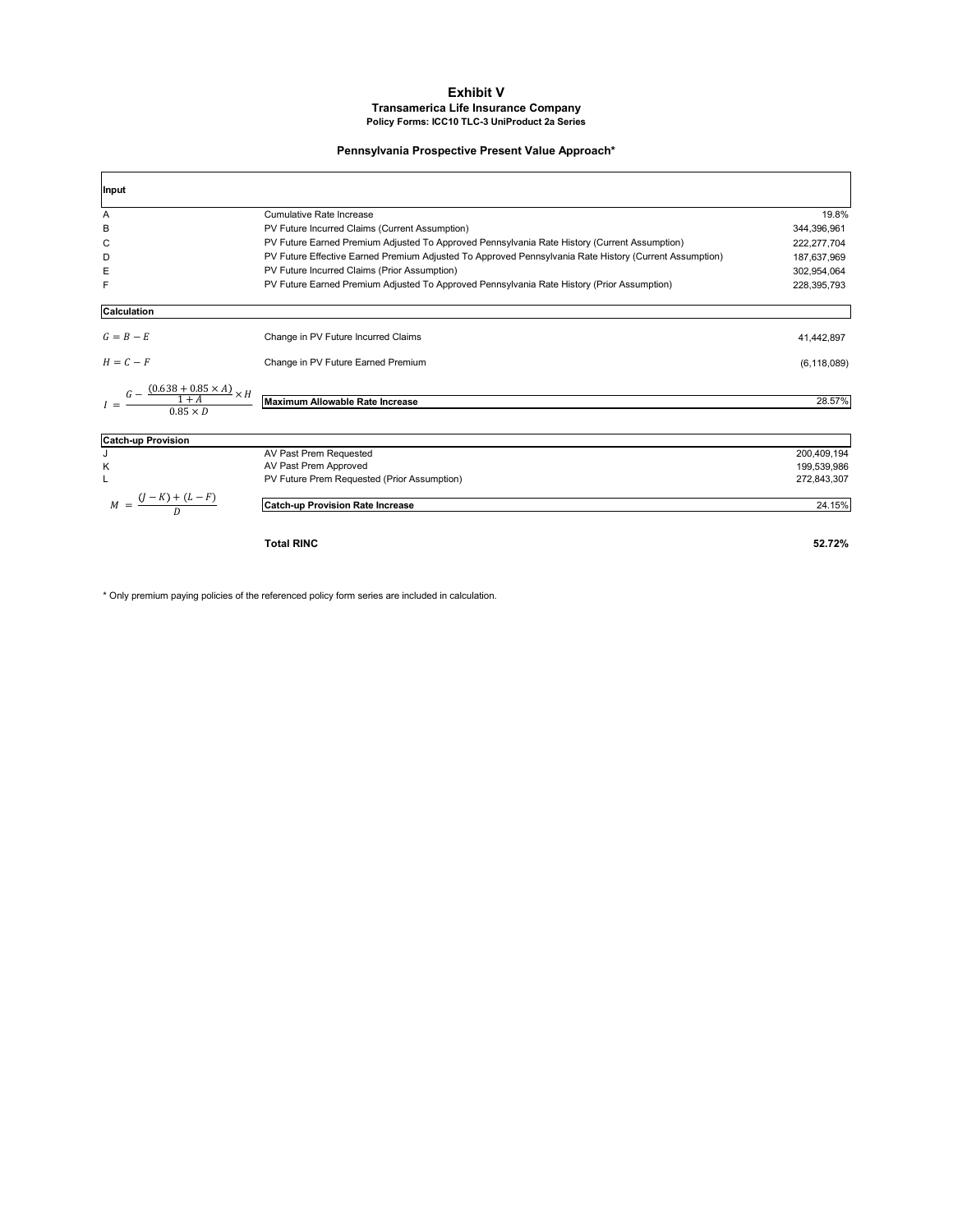#### **Exhibit VI Transamerica Life Insurance Company Policy Forms: ICC10 TLC-3 UniProduct 2a Series**

#### **Blended If-Knew / Make-Up Approach (Minnesota method)\***

| $M=(1+L)/(1+G)-1$               | Maximum Allowable Rate Increase                                       | 67.7%                              |
|---------------------------------|-----------------------------------------------------------------------|------------------------------------|
| L=L1+L2+L3+L4+L5                | Total                                                                 | 100.84%                            |
| L5=(K-Min(K,150%))*H5           | >150%                                                                 | 0.00%                              |
| L4=(Min(K,150%)-Min(K,100%))*H4 | 100-150%                                                              | 16.84%                             |
| L3=(Min(K,100%)-Min(K,50%))*H3  | 50-100%                                                               | 37.50%                             |
| L2=(Min(K,50%)-Min(K,15%))*H2   | 15-50%                                                                | 31.50%                             |
| L1=Min(K,15%)*H1                | $0 - 15%$                                                             | 15.00%                             |
|                                 | Cost-Sharing Increase                                                 |                                    |
| $K=I^*(1-F)+J^*F$               | <b>Blended Increase</b>                                               | 125.9%                             |
| $J=(A/E-D)/B-1$                 | Make-Up Increase                                                      | 148.1%                             |
| $I=(A/E)/C-1$                   | If-Knew Increase                                                      | 62.5%                              |
| Calculation                     |                                                                       |                                    |
|                                 |                                                                       |                                    |
| H <sub>5</sub>                  | >150%                                                                 | 50.00%                             |
| H4                              | 100-150%                                                              | 65.00%                             |
| H <sub>3</sub>                  | 50-100%                                                               | 75.00%                             |
| H <sub>2</sub>                  | 15-50%                                                                | 90.00%                             |
| H1                              | $0 - 15%$                                                             | 100.00%                            |
|                                 | <b>Blended Increase</b>                                               | Policyholder Share of the Increase |
| G                               | Cumulative Rate Increase                                              | 19.80%                             |
| F                               | % of Active Policyholders Remaining                                   | 74.1%                              |
| Ε                               | Statutorily Required Minimum Lifetime Loss Ratio                      | 60.0%                              |
| D                               | AV Past Earned Premium Adjusted To Approved Pennsylvania Rate History | 232,695,104                        |
| C                               | PV Lifetime Earned Premium @ Original Rate Level                      | 384,787,920                        |
| В                               | PV Future Effective Earned Premium @ Original Rate Level              | 158,166,041                        |
| Α                               | PV Lifetime Incurred Claims                                           | 375,056,833                        |
| Input                           |                                                                       |                                    |

 *\* Based off of Exhibit I*